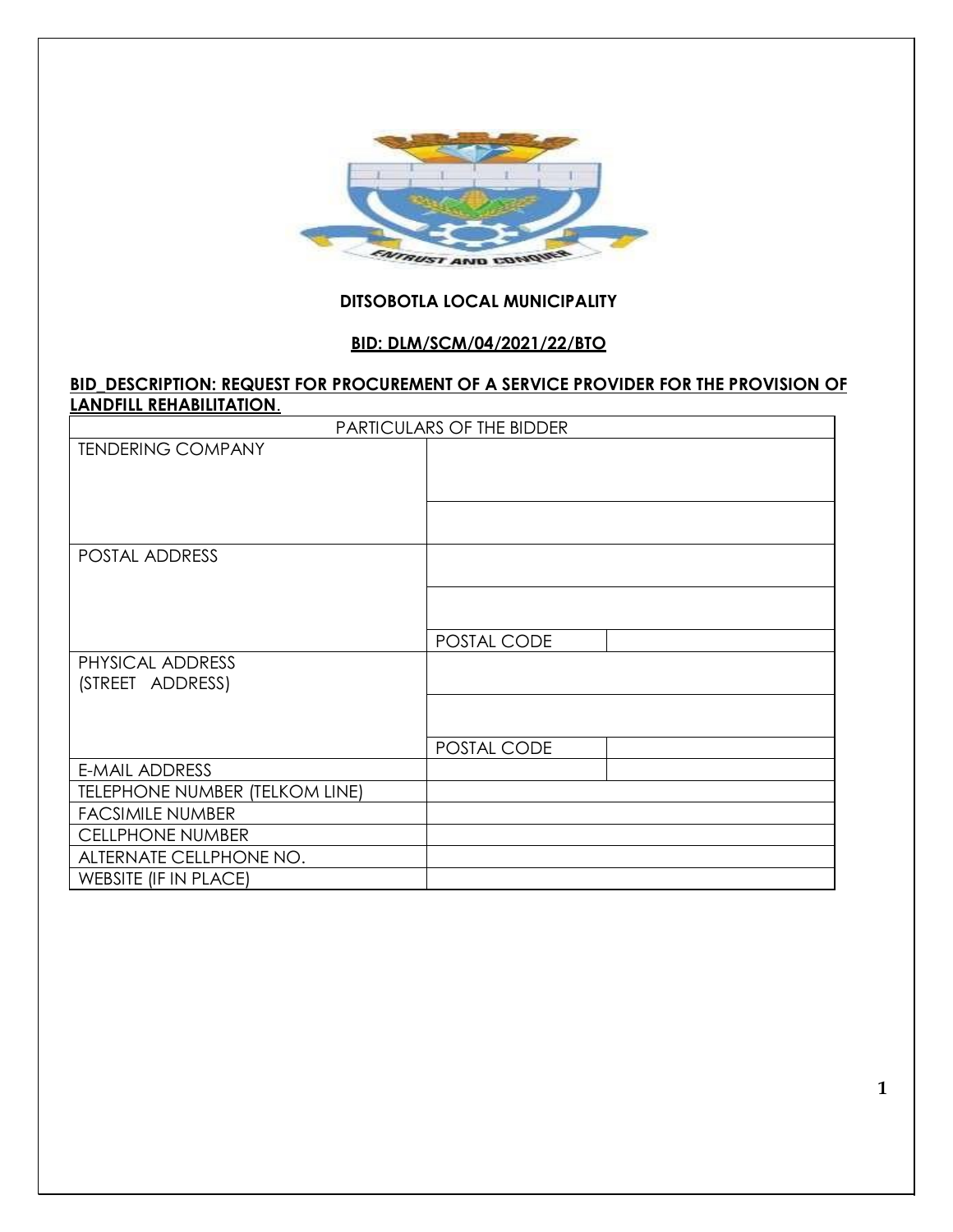## **PLEASE TAKE NOTE OF THE FOLLOWING**

- 1. The Council's document must be kept as supplied and submitted with all Schedules/forms fully completed to ease the administration burden. (Not reason to disqualify)
- 2. Any other documents, certificates etc. must be attached as annexure to the official Council document.
- 3. All Forms in the bid document are to be completed by bidders.
- 4. All Forms of special Conditions in specifications should be included
- 5. All bid document must include the following documents:
	- 5.1. Certified Identity documents of all the Directors and should not be more than three (3) months.
	- 5.2. Central Supplier Database Printout.
	- 5.3. Recent Water and Services Municipal Account of the Company.
	- 5.4. Recent Water and Services Municipal Account of the Directors (Should one or all of the Directors of the bidding company reside on tribal land; proof of residence should be sought from the offices of that Tribal Authority).
	- 5.5. If the company is leasing the premises, the water; electricity; (services) tax account that is payable to the municipality. (If the company does not pay water and electricity services; the lease agreement between the company and the lessor should be submitted).
	- 5.6. Original or certified B-BBEE status level of contribution certificate verified by the accredited agency/body to be attached. Sworn Affidavit obtainable from DTI Website signed from the Police Station will be accepted.
- 6. No bid forwarded by telegram, telex, facsimile or similar apparatus will be considered.
- 7. Late bids shall not be admitted for consideration
- 8. Failure of the bidder to submit a bid document signed in ink or to complete all forms may invalid the bid
- 9. That DLM is not obliged to award this tender to a tenderer scoring the highest points or the lowest price.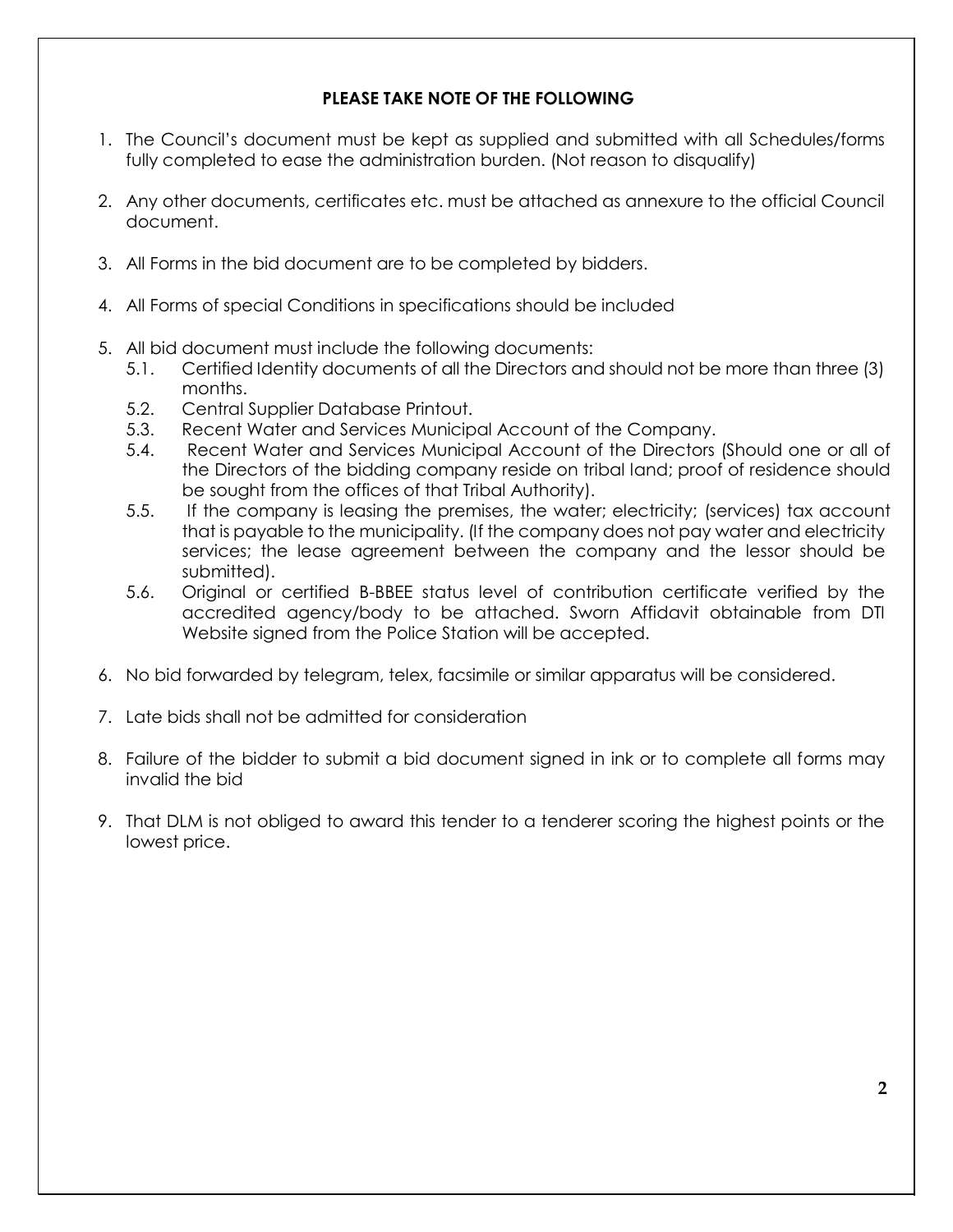# DITSOBOTLA LOCAL MUNICIPALITY

# **INDEX/TABLE OF CONTENTS**

|               | <b>REFERENCE</b> |                                                 |
|---------------|------------------|-------------------------------------------------|
| PART A        | MBD <sub>1</sub> | <b>INVITATION TO BID</b>                        |
| <b>PART B</b> | <b>MBD 3.1</b>   | <b>CONTRACT FORM GOODS AND SERVICES</b>         |
| <b>PART C</b> | MBD <sub>4</sub> | <b>DECLARATION OF INTEREST</b>                  |
| <b>PART D</b> |                  | WATER & SERVICE CONFIRMATION FORM               |
| <b>PARTE</b>  |                  | <b>WATER &amp; SERVICE CONFIRMATION FORM</b>    |
| <b>PARTF</b>  | MBD 6.1          | PREFERENCE POINTS CLAIMED IN TERMS OF THE       |
|               |                  | PREFERENTIAL PROCUREMENT REGULATIONS 2011       |
| <b>PART G</b> | <b>MBD 7.1</b>   | CONTRACT FORM- PURCHASE OF GOODS/ WORKS         |
| <b>PARTH</b>  | <b>MBD 7.1</b>   | <b>CONTRACT FORM - PURCHASE OF GOODS/ WORKS</b> |
| <b>PARTI</b>  | <b>MBD 7.2</b>   | <b>CONTRACT FORM - RENDERING OF SERVICES</b>    |
| PART J        |                  | <b>CONTRACT FORM - RENDERING OF SERVICES</b>    |
| <b>PARTK</b>  | MBD <sub>8</sub> | DECLARATION OF PAST SUPPLY CHAIN PRACTICES      |
| <b>PARTL</b>  | <b>GCC</b>       | <b>GENERAL CONDITIONS OF CONTRACT</b>           |
| <b>PARTM</b>  |                  | SPECIFICATION                                   |
| <b>PARTN</b>  | MBD 9            | CERTIFICATE OF INDEPENDENT BID DETERMINATION    |
| <b>PARTO</b>  | <b>PRICING</b>   |                                                 |
|               | <b>SCHEDULE</b>  |                                                 |
| <b>PART P</b> | <b>SIGNATORY</b> |                                                 |
|               | <b>AUTHORITY</b> |                                                 |
|               |                  |                                                 |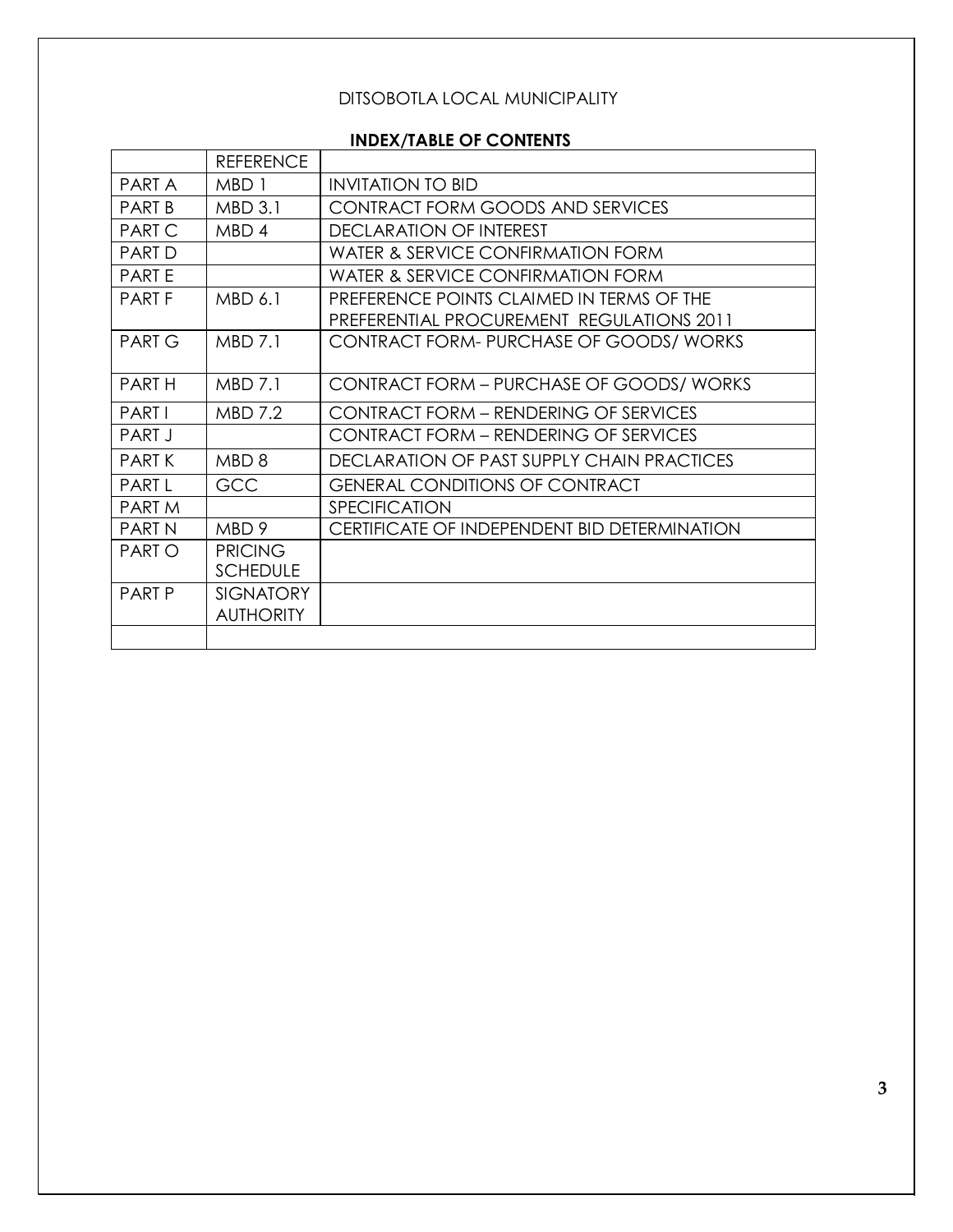

**PART A**

# **DITSOBOTLA LOCAL MUNICIPALITY**

## **MBD 1: INVITATION TO BID/TENDER**

## **QUOTATIONS: DLM/SCM/04/2021/22/BTO:**

**REQUEST FOR PROCUREMENT OF A SERVICE PROVIDER FOR THE PROVISION OF LANDFILL REHABILITATION.**

The quotation together with the completed forms must be submitted in a sealed quotation documents marked **QUOTATIONS: DLM/SCM/04/2021/22/BTO: REQUEST FOR PROCUREMENT OF A SERVICE PROVIDER FOR THE PROVISION OF LANDFILL REHABILITATION** be **placed in a bid box situated at office No12 First Floor, Municipal Offices, Ditsobotla Local Municipality in the Municipal Offices**, Cnr Nelson Mandela Drive and Transvaal Street, Lichtenburg **not later than the**

## **DATE PUBLISHED: 10 AUGUST 2021 CLOSING DATE : 17 AUGUST 2021 CLOSING TIME : 12H00**

The following conditions will apply:

- Price (s) quoted must be valid for at least thirty (30) days from date of your offer.
- Price (s) quoted must be firm and must be inclusive of VAT.
- A firm delivery period must be indicated.
- This quotation will be according to the PPPFA of 2017.
- All quotations will be evaluated according to the 80/20-point system.
- No quotation will be considered from a person who is employed by the state.
- No quotation will be considered without a compliance status verified on the Central Supplier Database. Failure to do so will invalidate the quote submitted.
- All documents must be completed in full and be submitted with the official quotation.
- Recent Statement of Municipal rates and taxes or municipal service charges of every Director (Listed on the C.K Document) not older than three months from the date issued and not owing more than three months (90 Days)
- Recent Statement of Municipal rates and taxes or municipal service charges of the Company (Bidder) not older than three months from the date issued and not owing more than three months (90 Days)
- Should a Company (Bidder) Lease a property, the lease agreement will replace the requirement on "**Recent Statement of Municipal rates and taxes or municipal service charges of ever**

**4**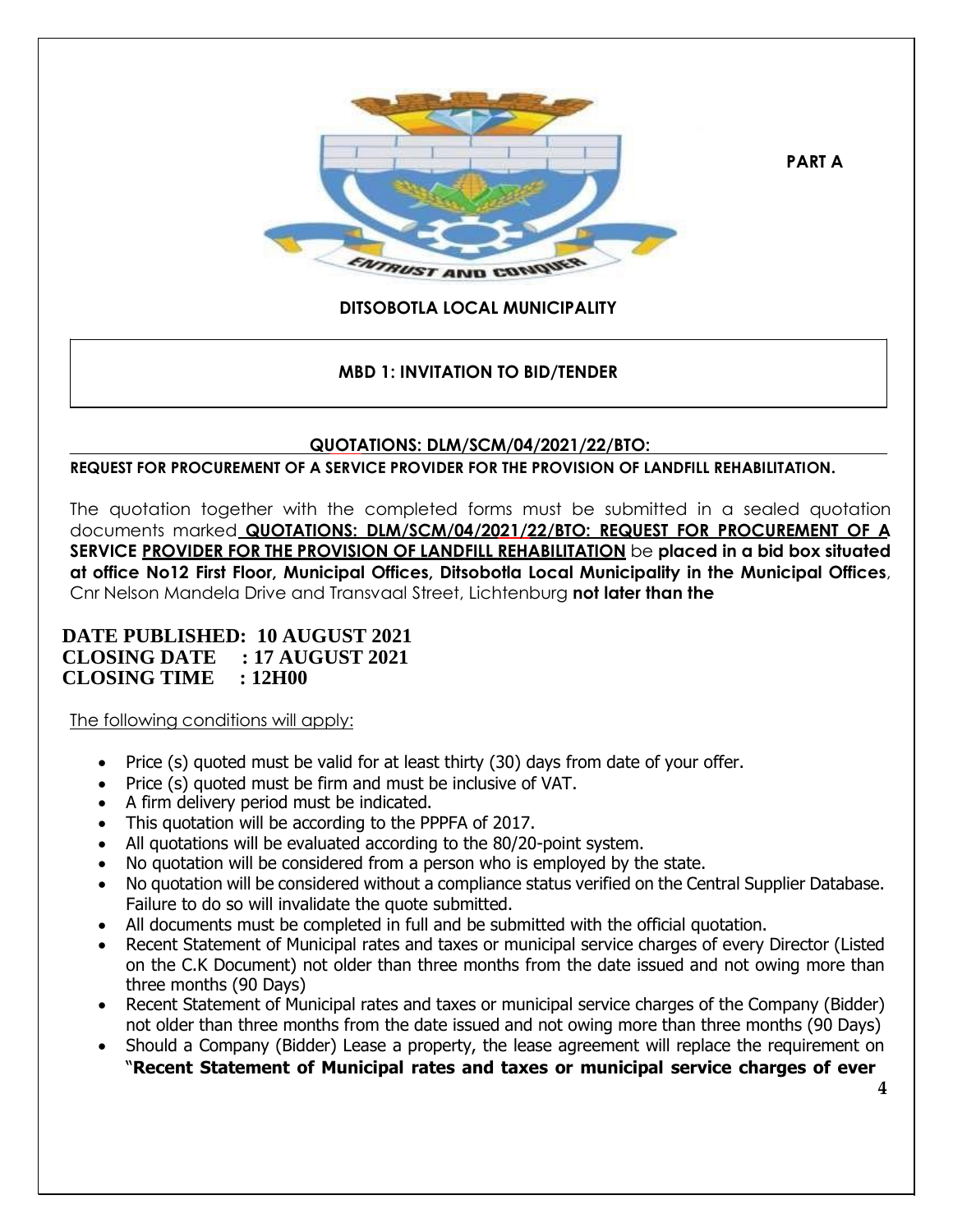# **Director (Listed on the C.K Document) not older than three months from the date issued and not owing more than three months (90 Days)".**

- Should Directors be residing in rural areas, Letter from Tribal Authority confirming your stay in that Area
- Should the Director not be responsible for rates and taxes but residing in an area where there is Municipal Services offered, the director should submit the Original Affidavit from South African Police Service Confirming as such.
- Should the Company (Bidder) be operating from the Same Address as the Director, An affidavit confirming such should be submitted
- CK documents must be submitted. Failure to do so will invalidate the quotation submitted.
- Certified copy of Identity Document of members/ owners/ shareholders/ trustees/ partners must be submitted, failure to do so will invalidate the quotation.
- Bidders are required to submit original and valid BBBEE Status Level Verification Certificates or Certified copies thereof together with their Quotation document to substantiate their BBBEE rating claims or the affidavit issued by Department of Trade and Industry certified at SAPS in case of EME'S
- Failure to submit the original or certified copy of the BBBEE Status Level Verification Certificates or affidavit certified at Police Station will lead to non-allocation of BBBEE Points

Any enquiries can be directed to Mrs B.D Dube at tshididube@amail.com / 076 051 1282 or Mrs Malesa at [malesayn@gmail.com](mailto:malesayn@gmail.com) / 0782713330 **for specification for procurement related enquiries.**

*Duly Signed* **Mr. T.I Shema Acting Municipal Manager**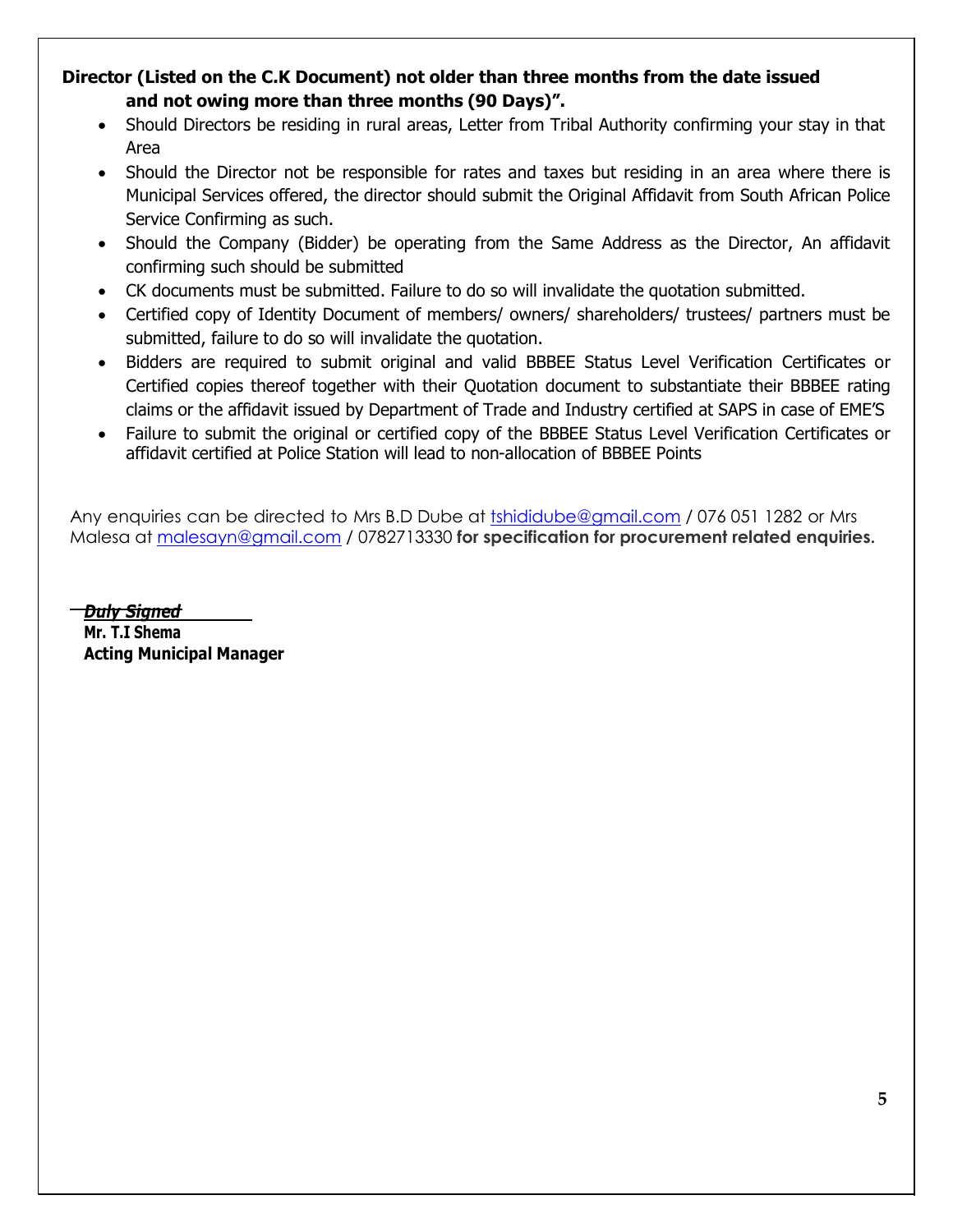|                    |                                                                                                                                         | <b>MBD 3.1</b>                                                                                                                           |
|--------------------|-----------------------------------------------------------------------------------------------------------------------------------------|------------------------------------------------------------------------------------------------------------------------------------------|
|                    |                                                                                                                                         | <b>DITSOBOTLA LOCAL MUNICIPALITY</b>                                                                                                     |
|                    |                                                                                                                                         | <b>PRICING SCHEDULE - FIRM PRICES</b><br>(PURCHASES)                                                                                     |
| <b>NOTE:</b>       | ONLY FIRM PRICES WILL BE ACCEPTED. NON-FIRM PRICES (INCLUDING PRICES SUBJECT<br>TO RATES OF EXCHANGE VARIATIONS) WILL NOT BE CONSIDERED |                                                                                                                                          |
|                    |                                                                                                                                         | IN CASES WHERE DIFFERENT DELIVERY POINTS INFLUENCE THE PRICING, A<br>SEPARATE PRICING SCHEDULE MUST BE SUBMITTED FOR EACH DELIVERY POINT |
|                    |                                                                                                                                         |                                                                                                                                          |
|                    |                                                                                                                                         |                                                                                                                                          |
|                    | OFFER TO BE VALID FORDAYS FROM THE CLOSING DATE OF BID.<br><b>QUANTITY DESCRIPTION</b>                                                  | <b>BID PRICE IN RSA CURRENCY</b>                                                                                                         |
| <b>ITEM</b><br>NO. |                                                                                                                                         | ** (ALL APPLICABLE TAXES INCLUDED)                                                                                                       |
|                    |                                                                                                                                         |                                                                                                                                          |
|                    | <b>Required by:</b>                                                                                                                     |                                                                                                                                          |
|                    | At:                                                                                                                                     | <br>                                                                                                                                     |
|                    | <b>Brand and Model</b>                                                                                                                  |                                                                                                                                          |
|                    | Country of Origin                                                                                                                       |                                                                                                                                          |
|                    | Does the offer comply with the specification(s)?                                                                                        | *YES/NO                                                                                                                                  |
|                    | If not to specification, indicate deviation(s)                                                                                          |                                                                                                                                          |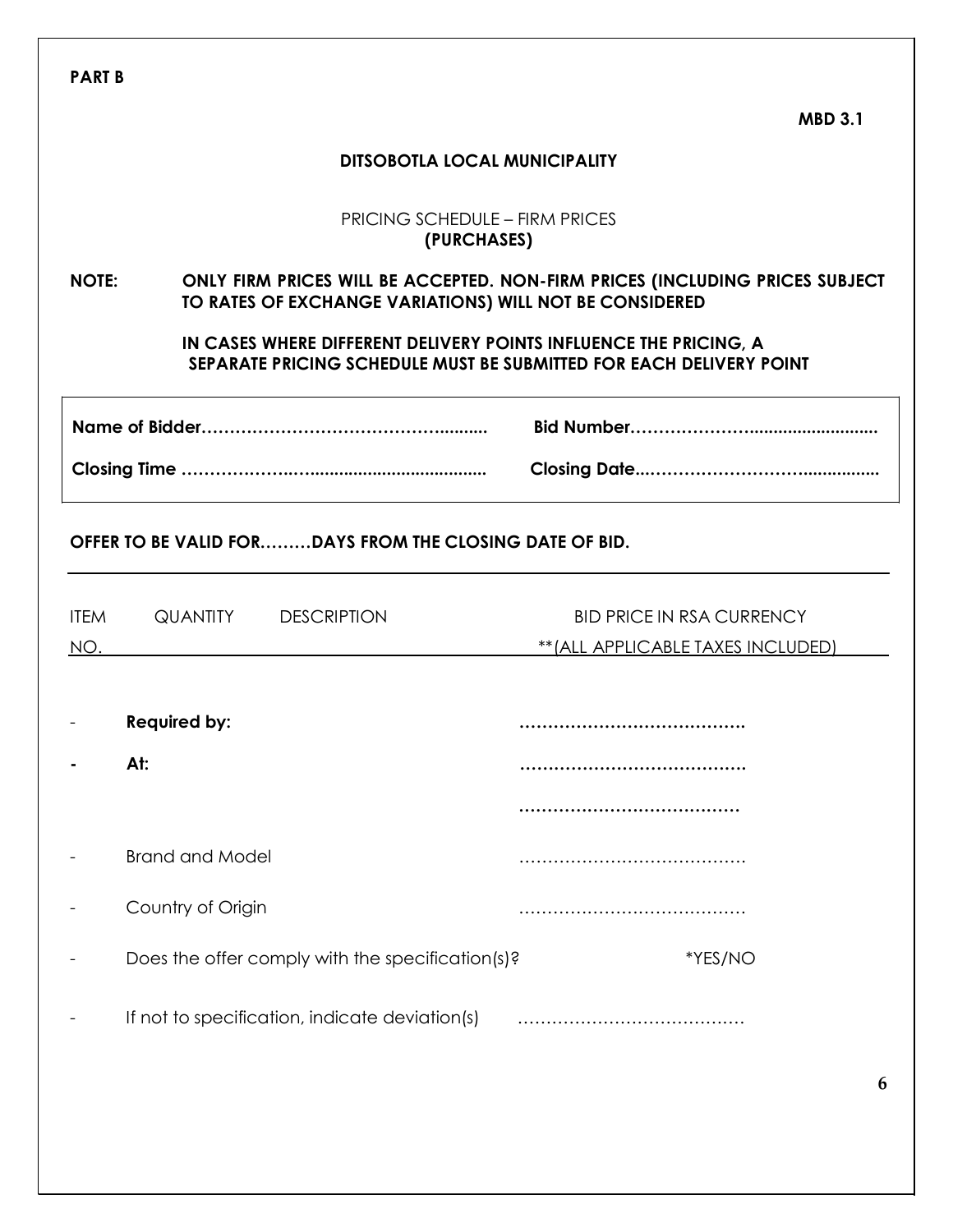- Period required for delivery **manual contracts** and response response Period required for delivery

\*Delivery: Firm/Not firm

- Delivery basis matter and matter and matter that the contract of the contract of the contract of the contract of the contract of the contract of the contract of the contract of the contract of the contract of the contrac

Note: All delivery costs must be included in the bid price, for delivery at the prescribed destination.

\*\* "all applicable taxes" includes value- added tax, pay as you earn, income tax, unemployment insurance fund contributions and skills development levies.

\*Delete if not applicable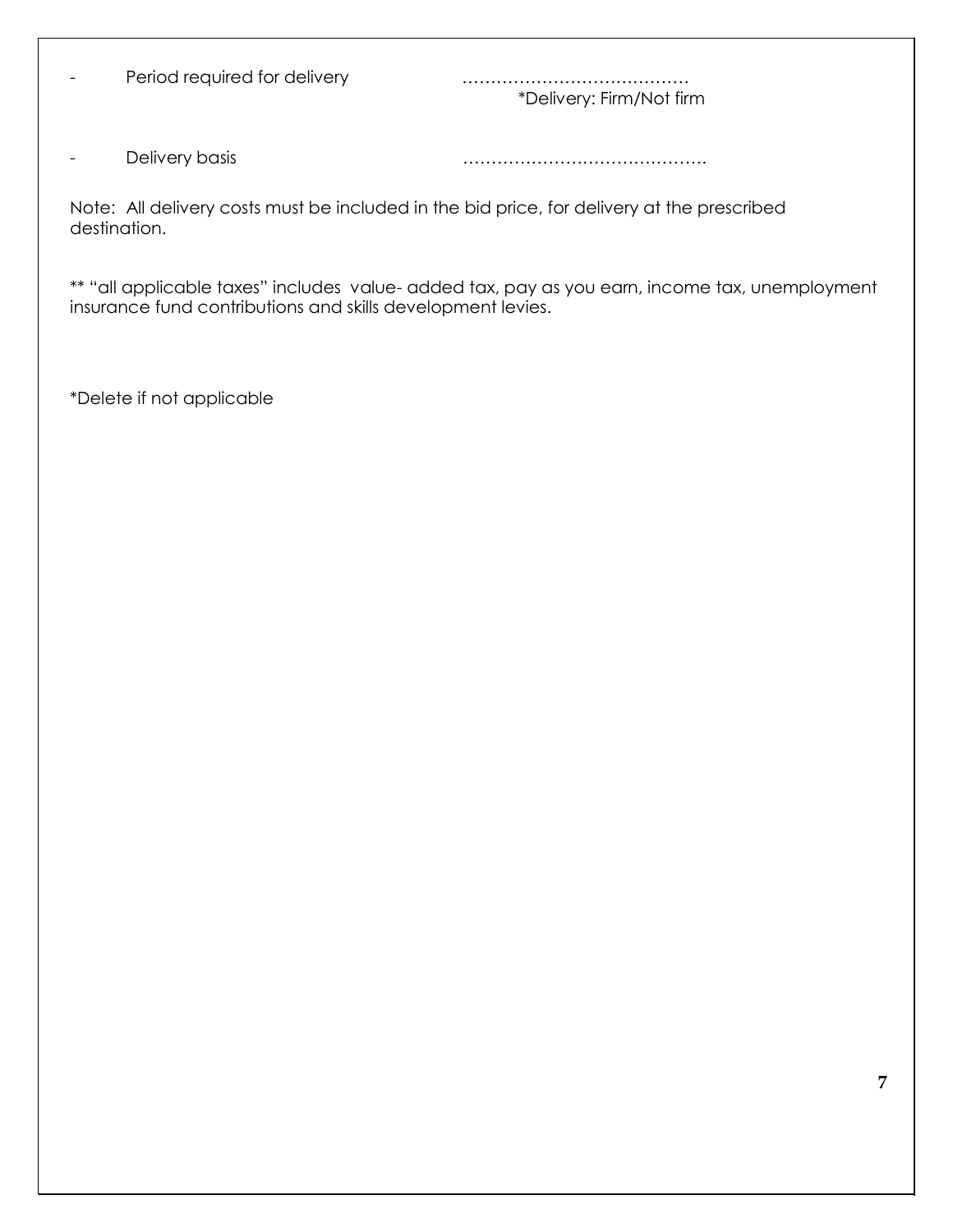## **DITSOBOTLA LOCAL MUNICIPALITY**

#### **DECLARATION OF INTEREST**

- 1. No bid will be accepted from persons in the service of the state.
- 2. Any person, having a kinship with persons in the service of the state, including a blood relationship, may make an offer or offers in terms of this invitation to bid. In view of possible allegations of favouritism, should the resulting bid, or part thereof, be awarded to persons connected with or related to persons in service of the state, it is required that the bidder or their authorised representative declare their position in relation to the evaluating/adjudicating authority and/or take an oath declaring his/her interest.
- 3. In order to give effect to the above, the following questionnaire must be completed and submitted with the bid.

| 3.6 Are you presently in the service of the state*<br>YES/NO |
|--------------------------------------------------------------|

#### **MSCM Regulations: "in the service of the state" means to be –**

- **(a) a member of –**
	- **(i) any municipal council;**
	- **(ii) any provincial legislature; or**
	- **(iii) the national Assembly or the national Council of provinces;**
- **(b) a member of the board of directors of any municipal entity;**
- **(c) an official of any municipality or municipal entity;**
- (d) an employee of any national or provincial department, national or provincial public entity or constitutional institution within the **meaning of the Public Finance Management Act, 1999 (Act No.1 of 1999);**
- **(e) a member of the accounting authority of any national or provincial public entity; or**
- **(f) an employee of Parliament or a provincial legislature.**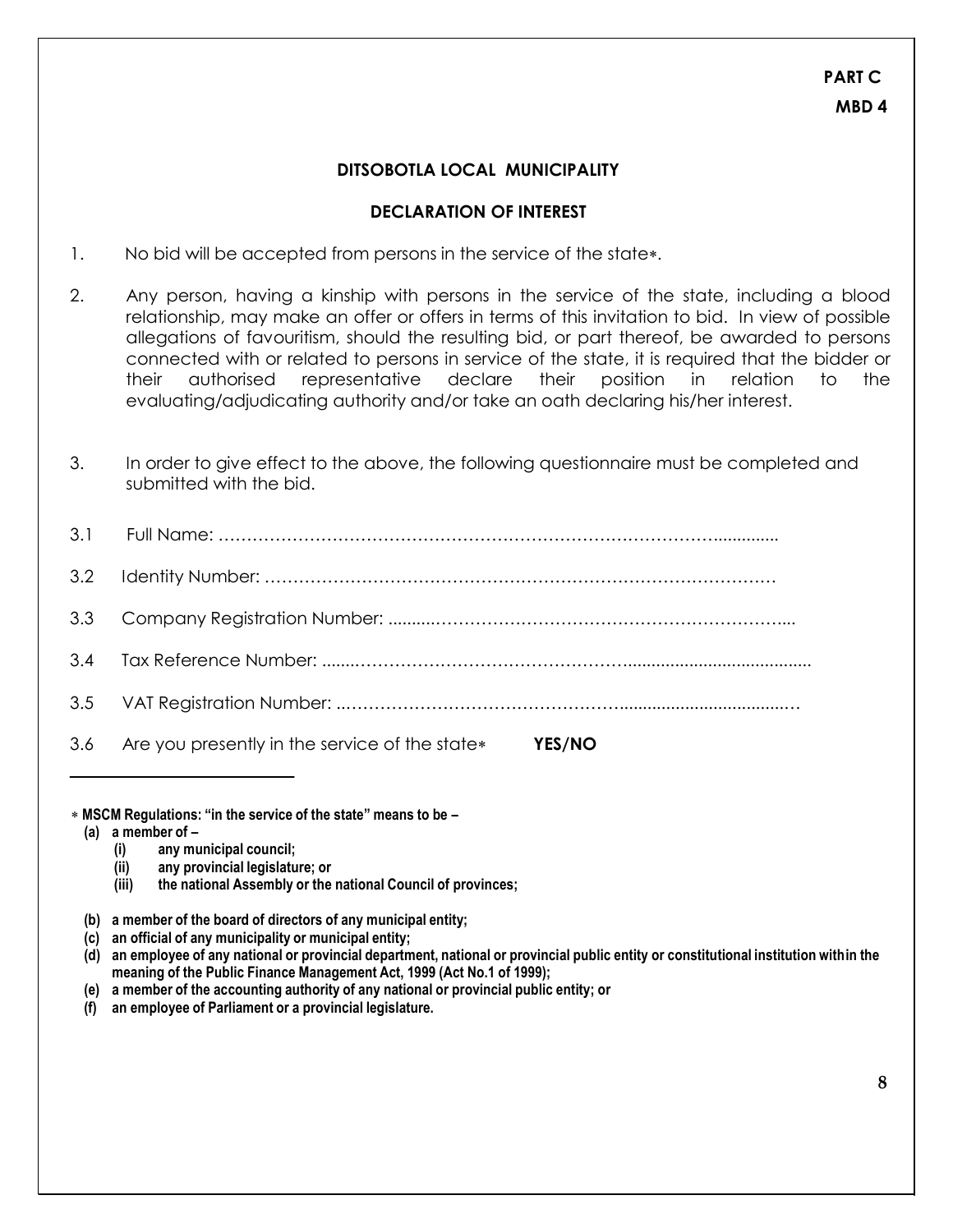| 3.7<br>Have you been in the service of the state for the past twelve months? YES/NO                                                                                                                            |          |
|----------------------------------------------------------------------------------------------------------------------------------------------------------------------------------------------------------------|----------|
| 3.7.1                                                                                                                                                                                                          |          |
| 3.8<br>Are you connected with any persons in service of the state?                                                                                                                                             | YES/NO   |
| 3.8.1                                                                                                                                                                                                          |          |
|                                                                                                                                                                                                                |          |
| 3.9<br>Do you, have any relationship (family, friend, other) with persons in the service of the state and<br>who may be involved with the evaluation and or adjudication of this bid?                          | YES/NO   |
| 3.9.1<br>If so, furnish particulars:                                                                                                                                                                           |          |
|                                                                                                                                                                                                                |          |
| 3.10<br>Are you, aware of any relationship (family, friend, other) between a bidder and any persons<br>in the service of the state who may be involved with the evaluation and or adjudication of<br>this bid? | YES / NO |
| 3.10.1                                                                                                                                                                                                         |          |
|                                                                                                                                                                                                                |          |
| 3.11<br>Are any of the company's directors, managers, principle<br>shareholders or stakeholders in service of the state?                                                                                       | YES / NO |
|                                                                                                                                                                                                                |          |
|                                                                                                                                                                                                                |          |
| Are any spouse, child or parent of the company's directors,<br>3.12                                                                                                                                            | YES / NO |
|                                                                                                                                                                                                                |          |

**9**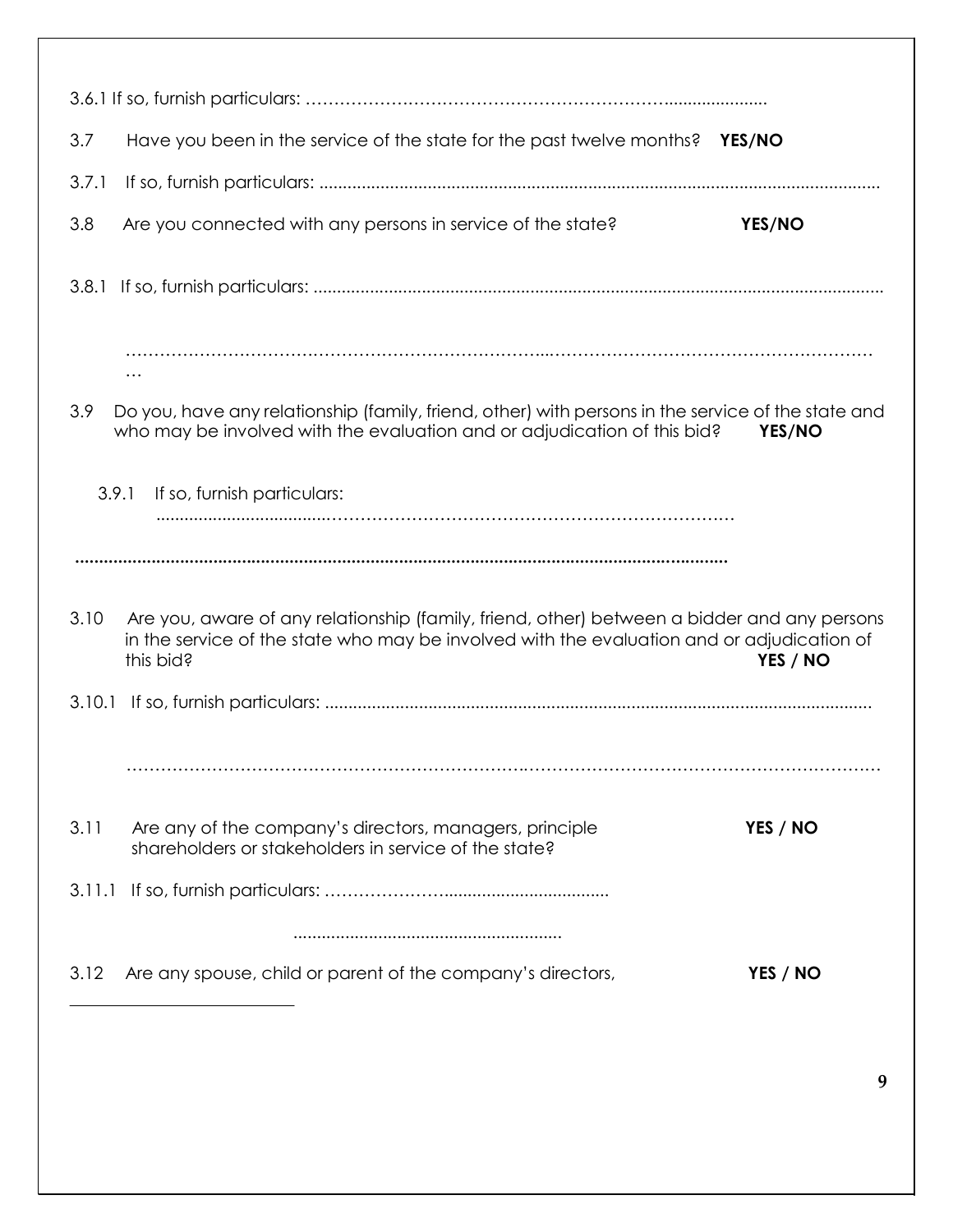| Managers, principle shareholders or stakeholders in service of the state?                       |                                                                             |  |  |
|-------------------------------------------------------------------------------------------------|-----------------------------------------------------------------------------|--|--|
| <b>DITSOBOTLA LOCAL MUNICIPALITY</b><br><b>DECLARATION</b>                                      |                                                                             |  |  |
|                                                                                                 |                                                                             |  |  |
|                                                                                                 | CERTIFY THAT THE INFORMATION FURNISHED ON THIS DECLARATION FORM IS CORRECT. |  |  |
| I ACCEPT THAT THE STATE MAY ACT AGAINST ME SHOULD THIS DECLARATION PROVE TO BE<br><b>FALSE.</b> |                                                                             |  |  |
| .<br>Signature                                                                                  | <b>Date</b>                                                                 |  |  |
| <b>Position</b>                                                                                 | <b>Name of Bidder</b>                                                       |  |  |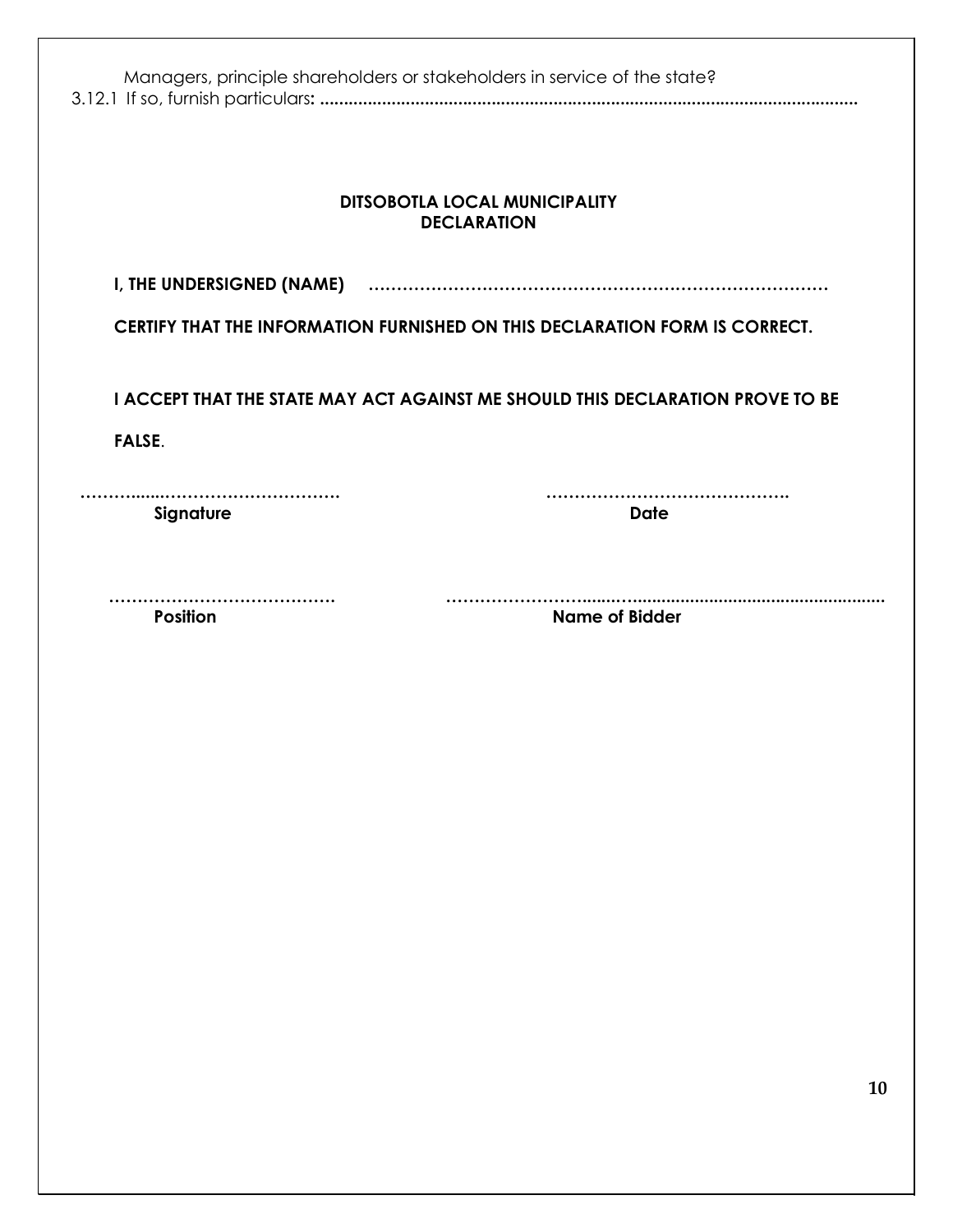## **DITSOBOTLA LOCAL MUNICIPALITY**

## **CONFIRMATION OF OUTSTANDING MUNICIPAL RATES AND TAXES FOR THE BUSINESS ENTITY AND DIRECTORS/OWNERS/MEMBERS/PARTNERS**

Section 38 (1) (d) (i) of the supply chain management of the Ditsobotla Local Municipality

stipulates that the bidder or any of the directors does not owe rates or municipal services for more than (3) three months.

According to the supply chain management policy of the Ditsobotla Local Municipality a bid will be rejected if the municipal rates and taxes are in arrears for more than 3 months based on outcome of the verification carried out before the evaluation and adjudication of tender.

In order for Ditsobotla Local Municipality to abide by the above stated section, you are hereby requested to confirm that the following business entity and its directors/owners/members/partners do not owe rates and taxes to your municipality.

## **PLEASE COMPLETE THE FOLLOWING INFORMATION REQUIRED.**

-

Business entity name: Municipality where business is situated: - -------------------------------------------------------------------------- Municipal Account No. (Business entity): --------------------------------------------------------------------------

| Name of<br>Directors/Members/Partners/Owners | Municipality where the<br>Directors/Members/Partners/Owners<br>reside | Municipal Account<br>Number |
|----------------------------------------------|-----------------------------------------------------------------------|-----------------------------|
|                                              |                                                                       |                             |
|                                              |                                                                       |                             |
|                                              |                                                                       |                             |
|                                              |                                                                       |                             |
|                                              |                                                                       |                             |
|                                              |                                                                       |                             |
|                                              |                                                                       |                             |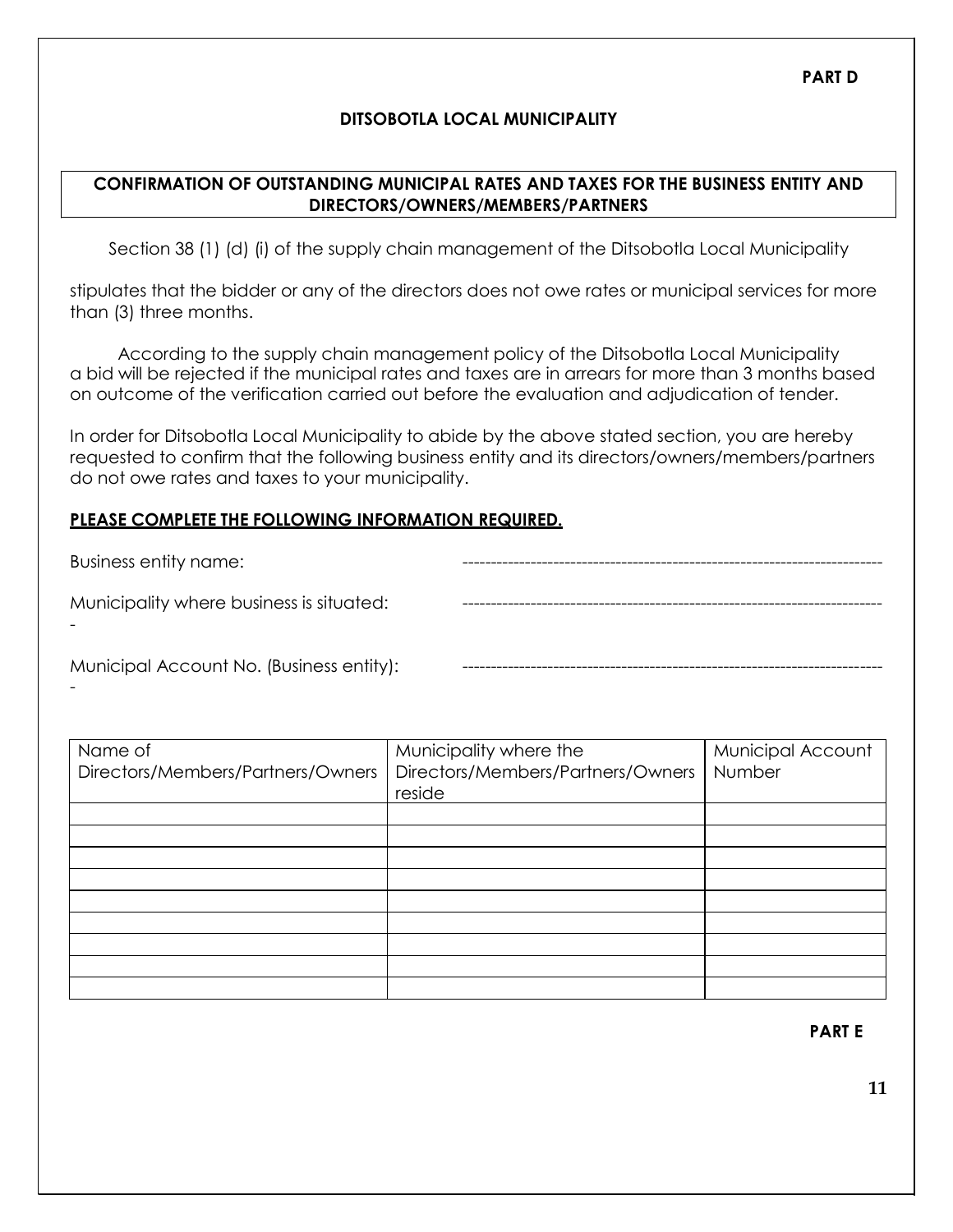| <b>DITSOBOTLA LOCAL MUNICIPALITY</b>                                                                                                                                                                                                                                                       |  |  |  |
|--------------------------------------------------------------------------------------------------------------------------------------------------------------------------------------------------------------------------------------------------------------------------------------------|--|--|--|
| <b>CONFIRMATION OF RATES AND TAXES BY MUNICIPALITY</b>                                                                                                                                                                                                                                     |  |  |  |
| (Designation)                                                                                                                                                                                                                                                                              |  |  |  |
|                                                                                                                                                                                                                                                                                            |  |  |  |
| I have examined the municipal accounts of the above named person / business entity and<br>$\bullet$<br>i am satisfied that all his/her municipal accounts are up to date.<br>I have examined the above named municipal accounts and have found that the said<br>accounts to be in arrears. |  |  |  |
|                                                                                                                                                                                                                                                                                            |  |  |  |
|                                                                                                                                                                                                                                                                                            |  |  |  |
|                                                                                                                                                                                                                                                                                            |  |  |  |

## **NB: 1. PLEASE ATTACH THE LATEST MUNICIPAL SERVICE CHARGES STATEMENT OF THE COMPANY AND ITS DIRECTORS / OWNERS / MEMBERS / PARTNERS.**

## **2. FAILING TO COMPLETE THE REQUIRED INFORMATION SHALL INVALIDATE THE BID.**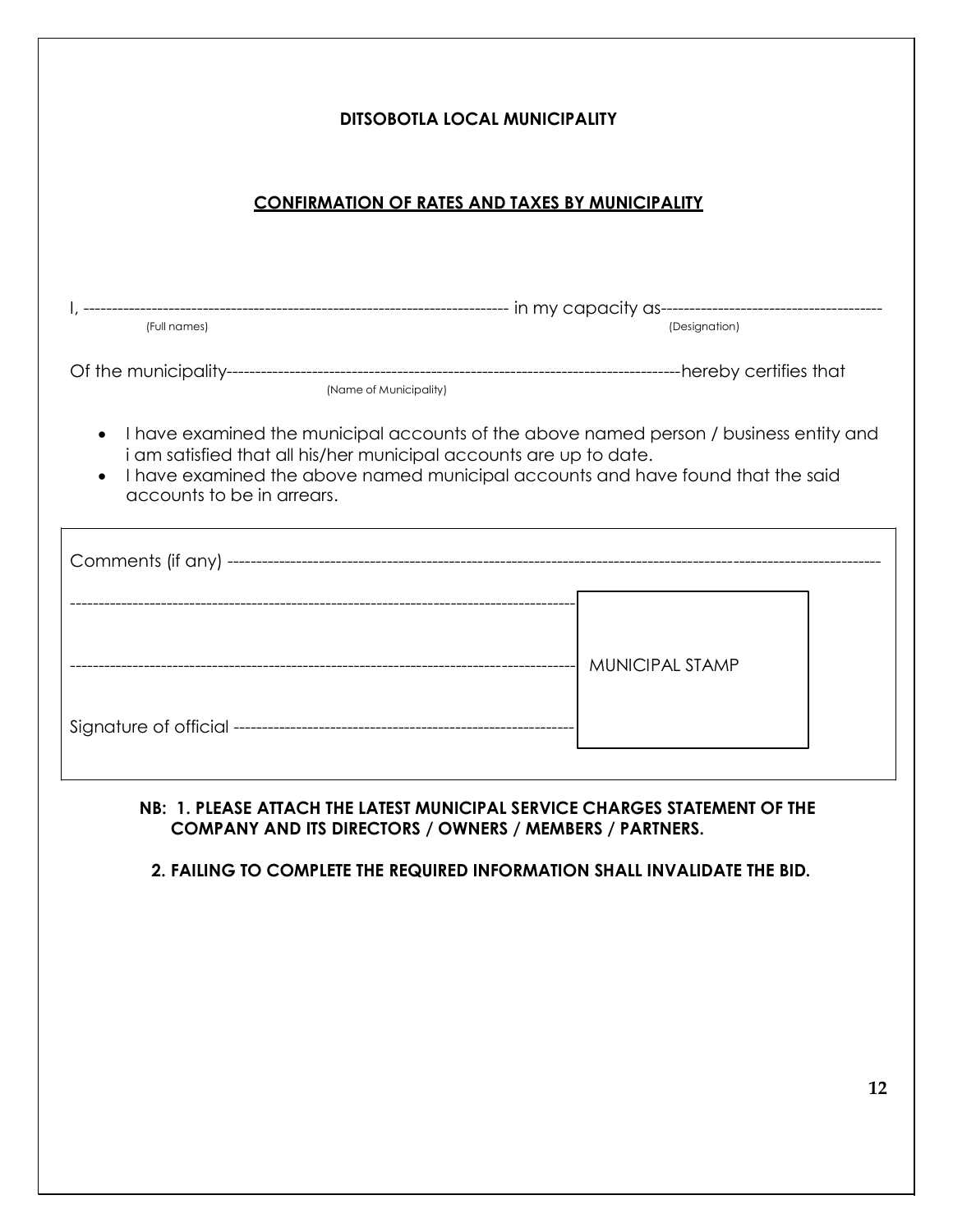## **CERTIFICATION**

**I, THE UNDERSIGNED (NAME) ………………………………………………………………………**

**CERTIFY THAT THE INFORMATION FURNISHED ON THIS DECLARATION FORM IS CORRECT.**

**I ACCEPT THAT THE STATE MAY ACT AGAINST ME SHOULD THIS DECLARATION PROVE TO BE** 

**FALSE.**

Signature Date

………………………………….. ……………………………………..

………………………................. ……………………………………. Position **Name of Bidder Name of Bidder** 

**13**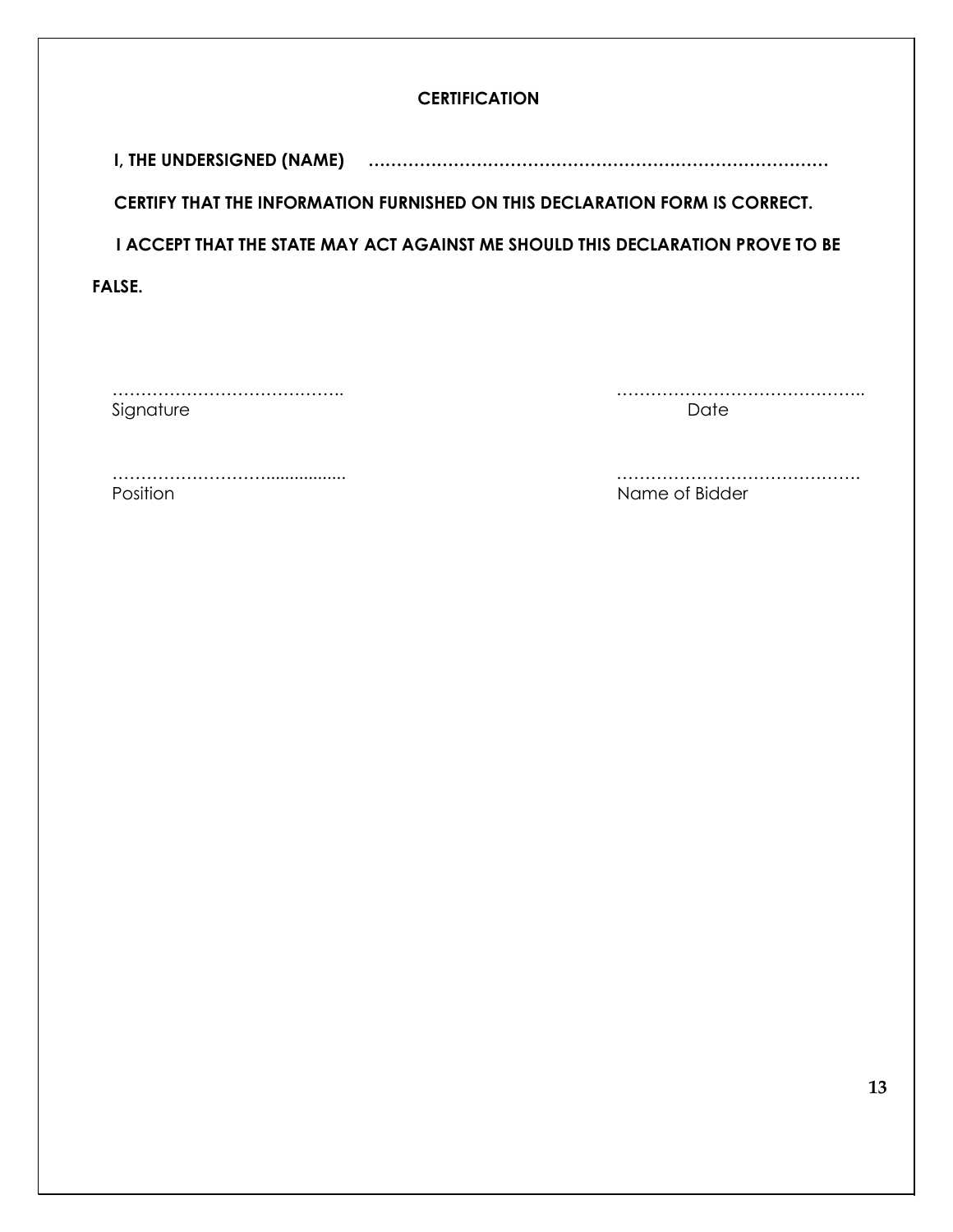**PART F**

### **DITSOBOTLA LOCAL MUNICIPALITY**

## MBD 6.1: PREFERENTIAL POINTS CLAIMED IN TERMS OF THE PREFERENTIAL PROCUREMENT REGULATIONS 2011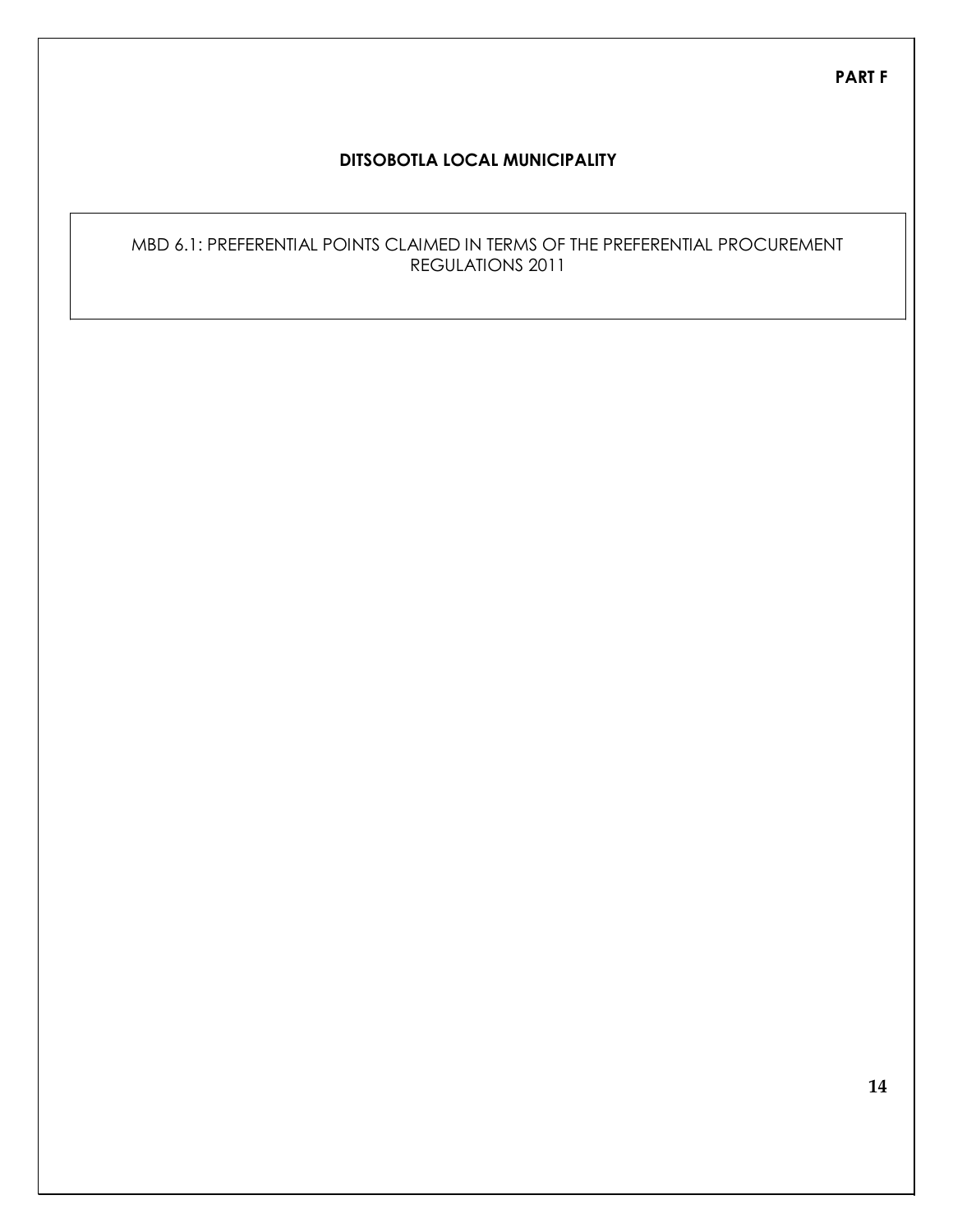**MBD 6.1**

## **DITSOBOTLA LOCAL MUNICIPALITY**

#### **PREFERENCE POINTS CLAIM FORM IN TERMS OF THE PREFERENTIAL PROCUREMENT REGULATIONS 2011**

**This preference form must form part of all bids invited. It contains general information and serves as a claim form for preference points for Broad-Based Black Economic Empowerment (B-BBEE) Status Level of Contribution**

NB: BEFORE COMPLETING THIS FORM, BIDDERS MUST STUDY THE GENERAL CONDITIONS, DEFINITIONS AND DIRECTIVES APPLICABLE IN RESPECT OF B-BBEE, AS PRESCRIBED IN THE PREFERENTIAL PROCUREMENT REGULATIONS, 2011.

#### **1. GENERAL CONDITIONS**

- 1.1 The following preference point systems are applicable to all bids:
	- the 80/20 system for requirements with a Rand value of up to R1 000 000 (all applicable taxes included); and
	- the 90/10 system for requirements with a Rand value above R1 000 000 (all applicable taxes included).

**POINTS**

- 1.2 The value of this bid is estimated to exceed/not exceed R1 000 000 (all applicable taxes included) and therefore the……………………system shall be applicable.
- 1.3 Preference points for this bid shall be awarded for:
	- (a) Price; and
	- (b) B-BBEE Status Level of Contribution.
- 1.3.1 The maximum points for this bid are allocated as follows:

| <b>1.3.1.1 PRICE</b> |                                                   |     |
|----------------------|---------------------------------------------------|-----|
|                      | 1.3.1.2 B-BBEE STATUS LEVEL OF CONTRIBUTION       |     |
|                      | Total points for Price and B-BBEE must not exceed | 100 |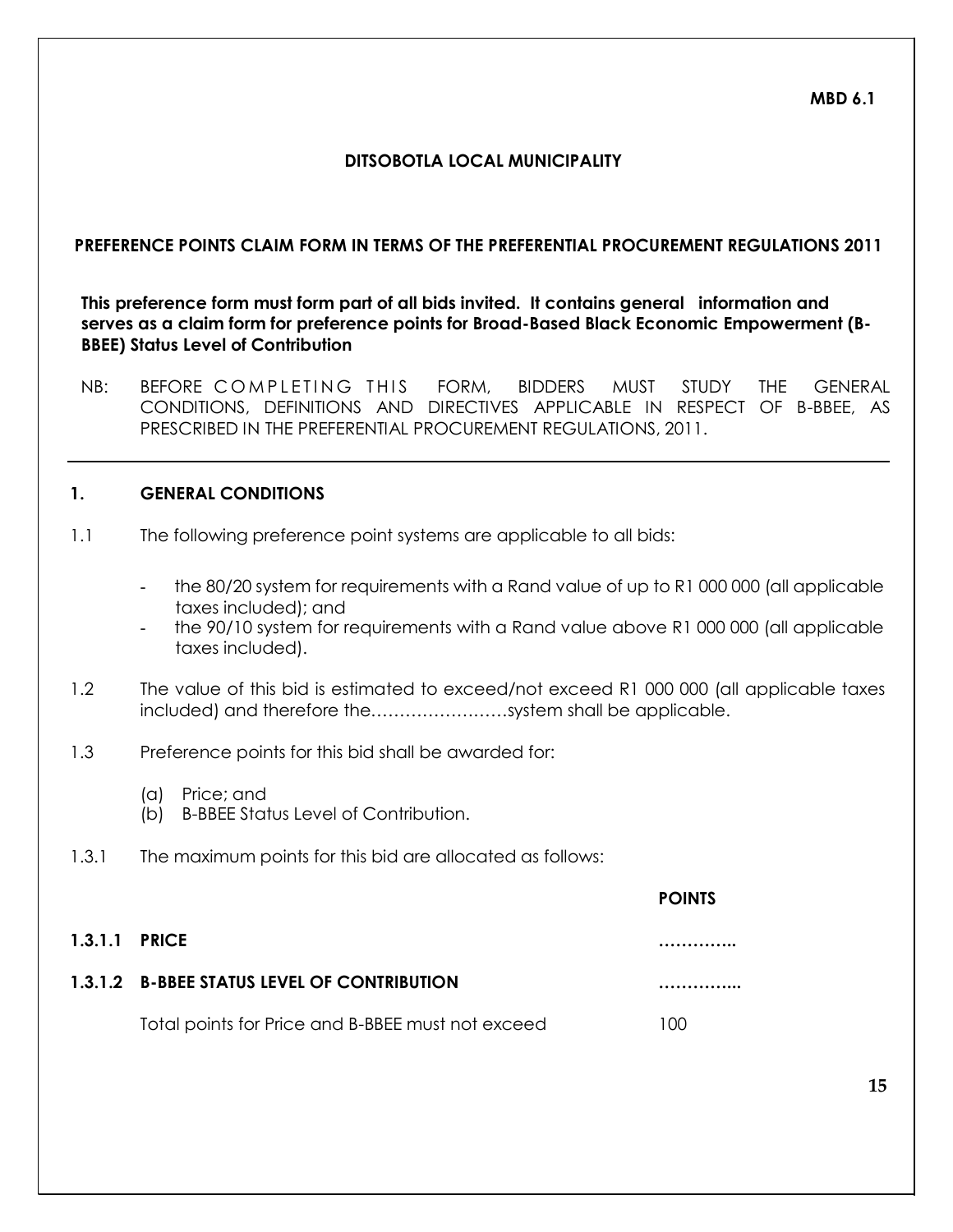- 1.4 Failure on the part of a bidder to fill in and/or to sign this form and submit a B-BBEE Verification Certificate from a Verification Agency accredited by the South African Accreditation System (SANAS) or a Registered Auditor approved by the Independent Regulatory Board of Auditors (IRBA) or an Accounting Officer as contemplated in the Close Corporation Act (CCA) together with the bid, will be interpreted to mean that preference points for B-BBEE status level of contribution are not claimed.
- 1.5. The purchaser reserves the right to require of a bidder, either before a bid is adjudicated or at any time subsequently, to substantiate any claim in regard to preferences, in any manner required by the purchaser.

# **2. DEFINITIONS**

- 2.1 **"all applicable taxes"** includes value-added tax, pay as you earn, income tax, unemployment insurance fund contributions and skills development levies;
- 2.2 **"B-BBEE"** means broad-based black economic empowerment as defined in section 1 of the Broad-Based Black Economic Empowerment Act;
- 2.3 **"B-BBEE status level of contributor"** means the B-BBEE status received by a measured entity based on its overall performance using the relevant scorecard contained in the Codes of Good Practice on Black Economic Empowerment, issued in terms of section 9(1) of the Broad-Based Black Economic Empowerment Act;
- 2.4 **"bid"** means a written offer in a prescribed or stipulated form in response to an invitation by an organ of state for the provision of services, works or goods, through price quotations, advertised competitive bidding processes or proposals;
- 2.5 **"Broad-Based Black Economic Empowerment Act"** means the Broad-Based Black Economic Empowerment Act, 2003 (Act No. 53 of 2003);
- 2.6 **"comparative price"** means the price after the factors of a non-firm price and all unconditional discounts that can be utilized have been taken into consideration;
- 2.7 **"consortium or joint venture"** means an association of persons for the purpose of combining their expertise, property, capital, efforts, skill and knowledge in an activity for the execution of a contract;
- 2.8 **"contract"** means the agreement that results from the acceptance of a bid by an organ of state;
- 2.9 **"EME"** means any enterprise with annual total revenue of R5 million or less.
- 2.10 **"Firm price"** means the price that is only subject to adjustments in accordance with the actual increase or decrease resulting from the change, imposition, or abolition of customs or excise duty and any other duty, levy, or tax, which, in terms of the law or regulation, is binding on the contractor and demonstrably has an influence on the price of any supplies, or the rendering costs of any service, for the execution of the contract;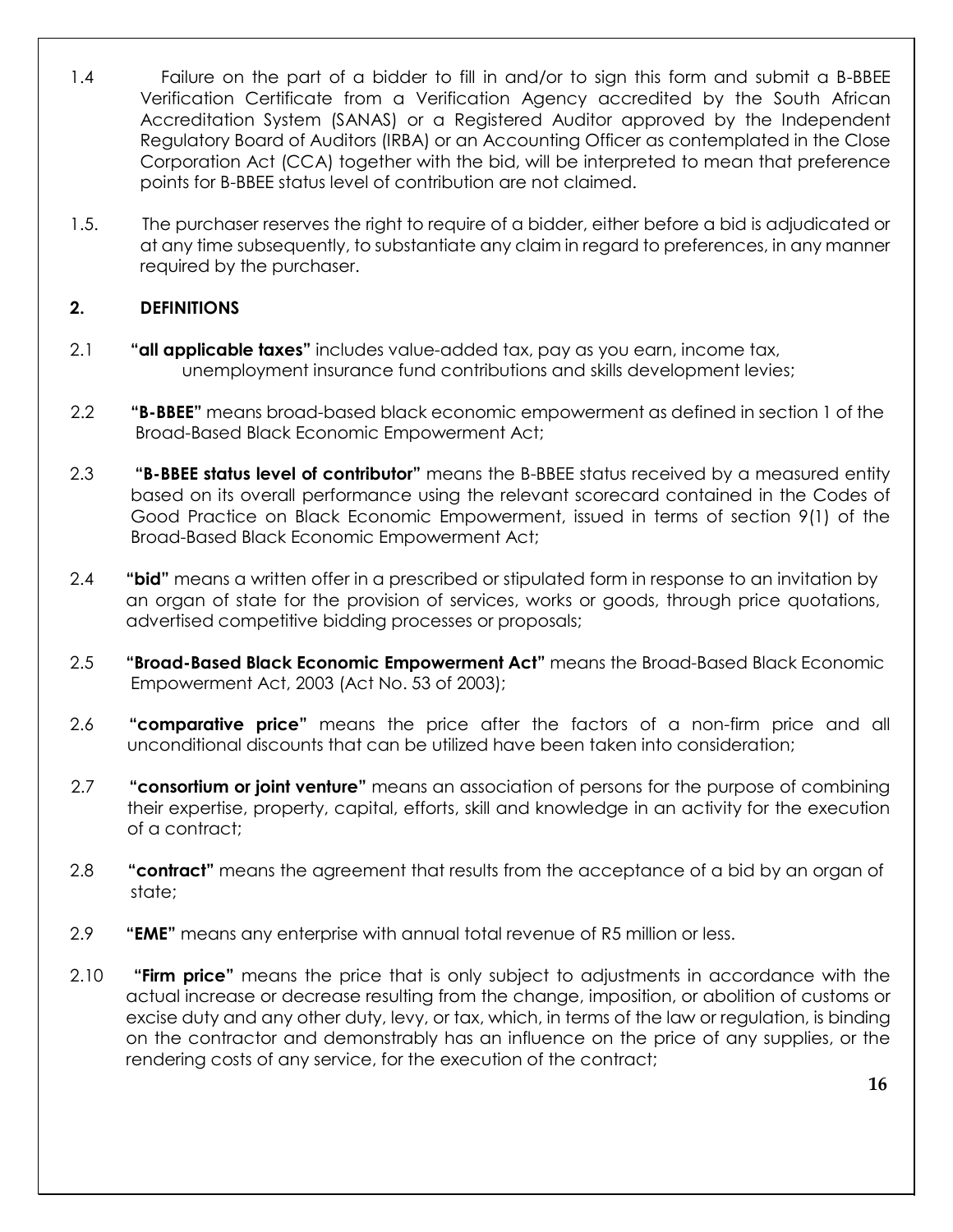2.11 **"functionality"** means the measurement according to predetermined norms, as set out in the bid

documents, of a service or commodity that is designed to be practical and useful, working or

operating, taking into account, among other factors, the quality, reliability, viability and durability of a service and the technical capacity and ability of a bidder;

- 2.12 **"non-firm prices"** means all prices other than "firm" prices;
- 2.13 **"person"** includes a juristic person;
- 2.14 **"rand value"** means the total estimated value of a contract in South African currency, calculated at the time of bid invitations, and includes all applicable taxes and excise duties;
- 2.15 **"sub-contract"** means the primary contractor's assigning, leasing, making out work to, or employing, another person to support such primary contractor in the execution of part of a project in terms of the contract;
- 2.16 **"total revenue"** bears the same meaning assigned to this expression in the Codes of Good Practice on Black Economic Empowerment, issued in terms of section 9(1) of the Broad-Based Black Economic Empowerment Act and promulgated in the *Government Gazette* on 9 February 2007;
- 2.17 **"trust"** means the arrangement through which the property of one person is made over or bequeathed to a trustee to administer such property for the benefit of another person; and
- 2.18 **"trustee"** means any person, including the founder of a trust, to whom property is bequeathed in order for such property to be administered for the benefit of another person.

## 3. **ADJUDICATION USING A POINT SYSTEM**

- 3.1 The bidder obtaining the highest number of total points will be awarded the contract.
- 3.2 Preference points shall be calculated after prices have been brought to a comparative basis taking into account all factors of non-firm prices and all unconditional discounts;.
- 3.3 Points scored must be rounded off to the nearest 2 decimal places.
- 3.4 In the event that two or more bids have scored equal total points, the successful bid must be the one scoring the highest number of preference points for B-BBEE.
- 3.5 However, when functionality is part of the evaluation process and two or more bids have scored equal points including equal preference points for B-BBEE, the successful bid must be the one scoring the highest score for functionality.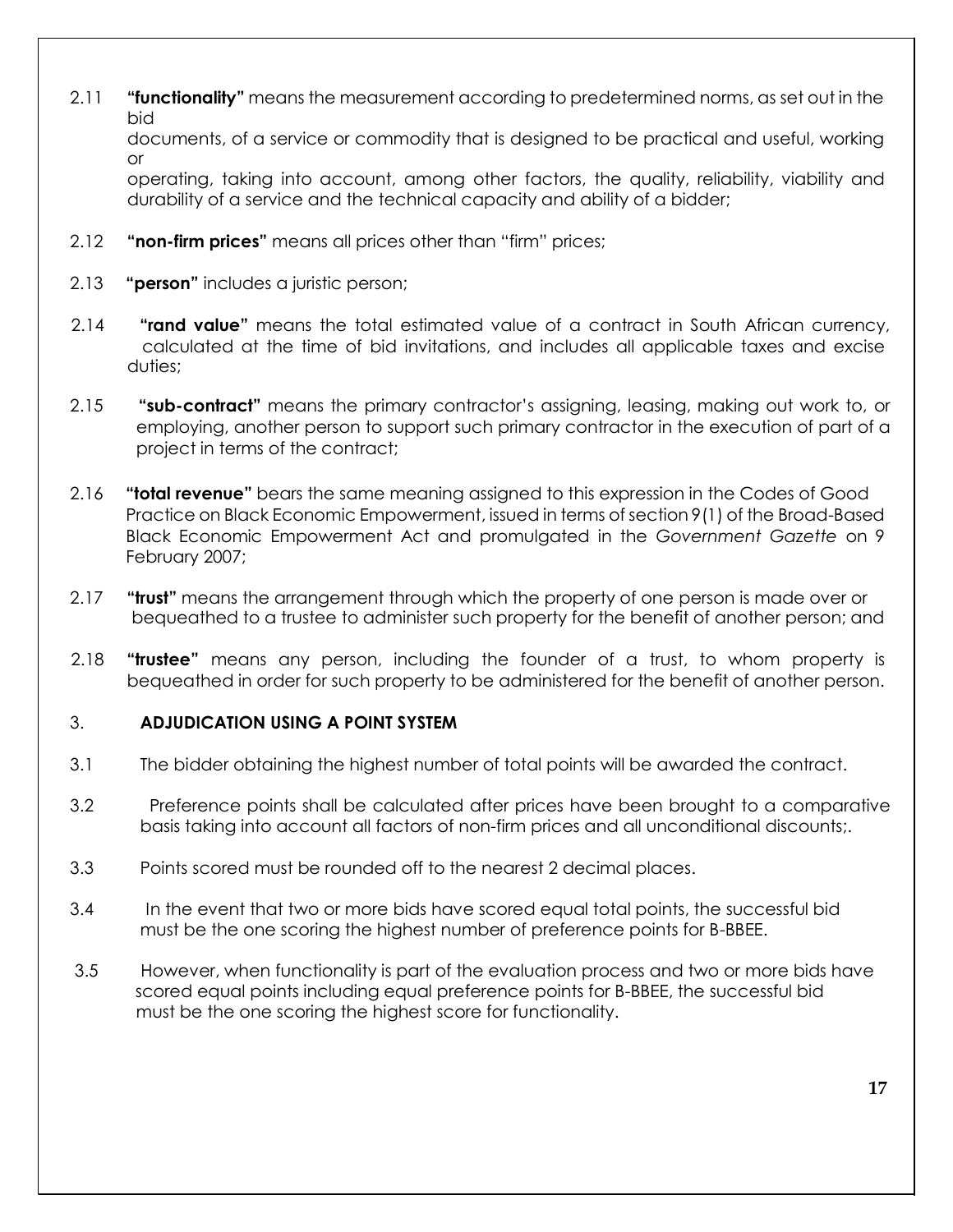3.6 Should two or more bids be equal in all respects, the award shall be decided by the drawing of

# 4. **POINTS AWARDED FOR PRICE**

# **4.1 THE 80/20 OR 90/10 PREFERENCE POINT SYSTEMS**

A maximum of 80 or 90 points is allocated for price on the following basis:

**80/20 or 90/10**

 $P_s = 80 \left( 1 - \frac{Pt - P \min}{P} \right)$  or  $P_s = 90 \left( 1$ or  $P_s = 90\left(1 - \frac{Pt - P \min}{R}\right)$ *P* min *P* min

**Where** 

Ps = Points scored for comparative price of bid under consideration

Pt = Comparative price of bid under consideration

Pmin = Comparative price of lowest acceptable bid

# **5. POINTS AWARDED FOR B-BBEE STATUS LEVEL OF CONTRIBUTION**

5.1 In terms of Regulation 5 (2) and 6 (2) of the Preferential Procurement Regulations, preference points must be awarded to a bidder for attaining the B-BBEE status level of contribution in accordance with the table below:

| Status<br><b>B-BBEE</b><br>Level<br>of<br>Contributor | Number of points<br>$(90/10$ system) | Number of points<br>$(80/20$ system) |
|-------------------------------------------------------|--------------------------------------|--------------------------------------|
|                                                       | 10                                   | 20                                   |
| $\overline{2}$                                        | 9                                    | 18                                   |
| 3                                                     | 8                                    | 16                                   |
| 4                                                     | 5                                    | 12                                   |
| 5                                                     | 4                                    | 8                                    |
| 6                                                     | 3                                    | 6                                    |
|                                                       | 2                                    | 4                                    |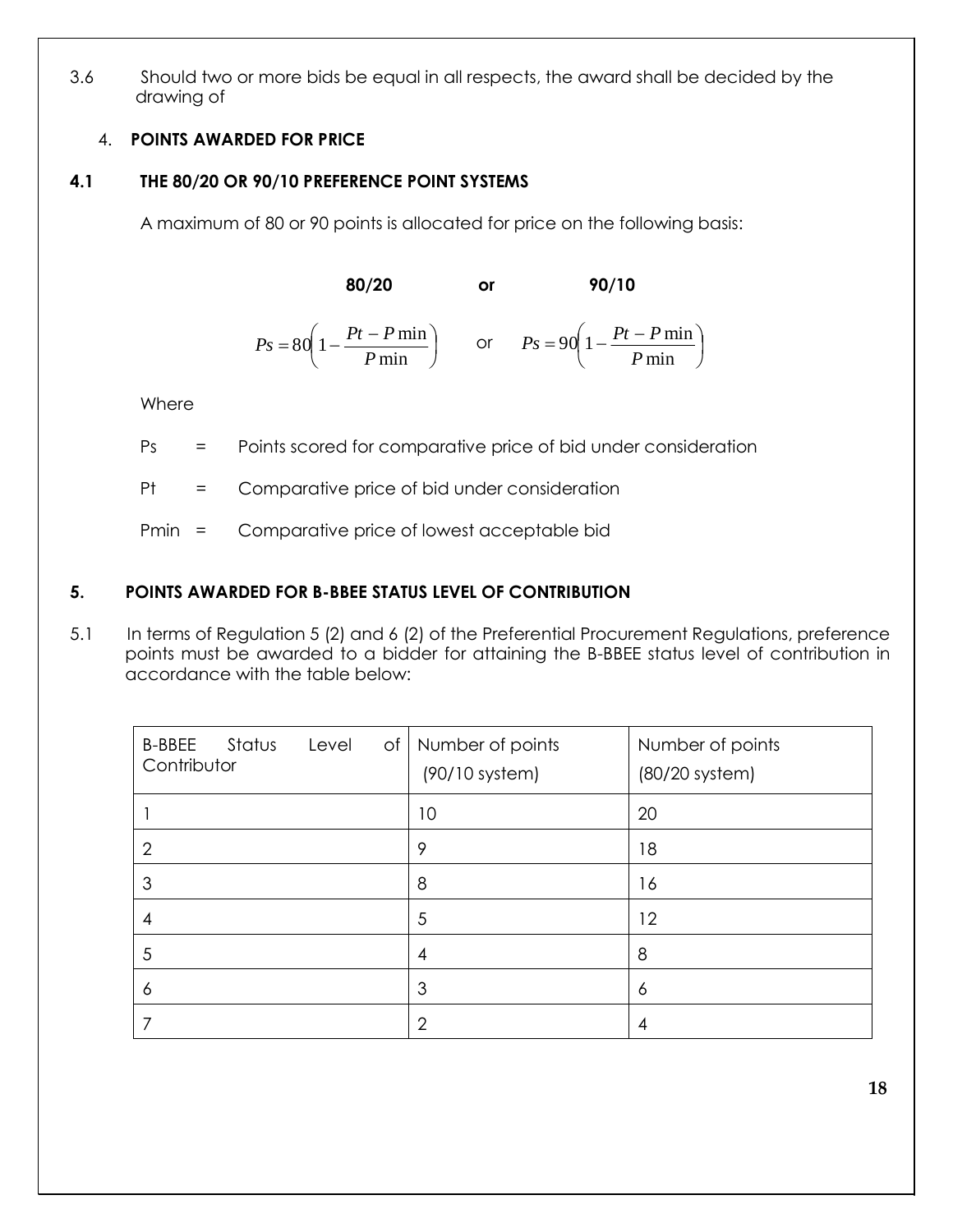| Non-compliant contributor |  |
|---------------------------|--|

- 5.2 Bidders who qualify as EMEs in terms of the B-BBEE Act must submit a certificate issued by an Accounting Officer as contemplated in the CCA or a Verification Agency accredited by SANAS or a Registered Auditor. Registered auditors do not need to meet the prerequisite for IRBA's approval for the purpose of conducting verification and issuing EMEs with B-BBEE Status Level Certificates.
- 5.3 Bidders other than EMEs must submit their original and valid B-BBEE status level verification certificate or a certified copy thereof, substantiating their B-BBEE rating issued by a Registered Auditor approved by IRBA or a Verification Agency accredited by SANAS.
- 5.4 A trust, consortium or joint venture, will qualify for points for their B-BBEE status level as a legal entity, provided that the entity submits their B-BBEE status level certificate.
- 5.5 A trust, consortium or joint venture will qualify for points for their B-BBEE status level as an Unincorporated entity, provided that the entity submits their consolidated B-BBEE scorecard as if they were a group structure and that such a consolidated B-BBEE scorecard is prepared for every separate bid.
- 5.6 Tertiary institutions and public entities will be required to submit their B-BBEE status level certificates in terms of the specialized scorecard contained in the B-BBEE Codes of Good Practice.
- 5.7 A person will not be awarded points for B-BBEE status level if it is indicated in the bid documents that such a bidder intends sub-contracting more than 25% of the value of the contract to any other enterprise that does not qualify for at least the points that such a bidder qualifies for, unless the intended sub-contractor is an EME that has the capability and ability to execute the sub-contract.
- 5.8 A person awarded a contract may not sub-contract more than 25% of the value of the contract to any other enterprise that does not have an equal or higher B-BBEE status level than the person concerned, unless the contract is sub-contracted to an EME that has the capability and ability to execute the sub-contract.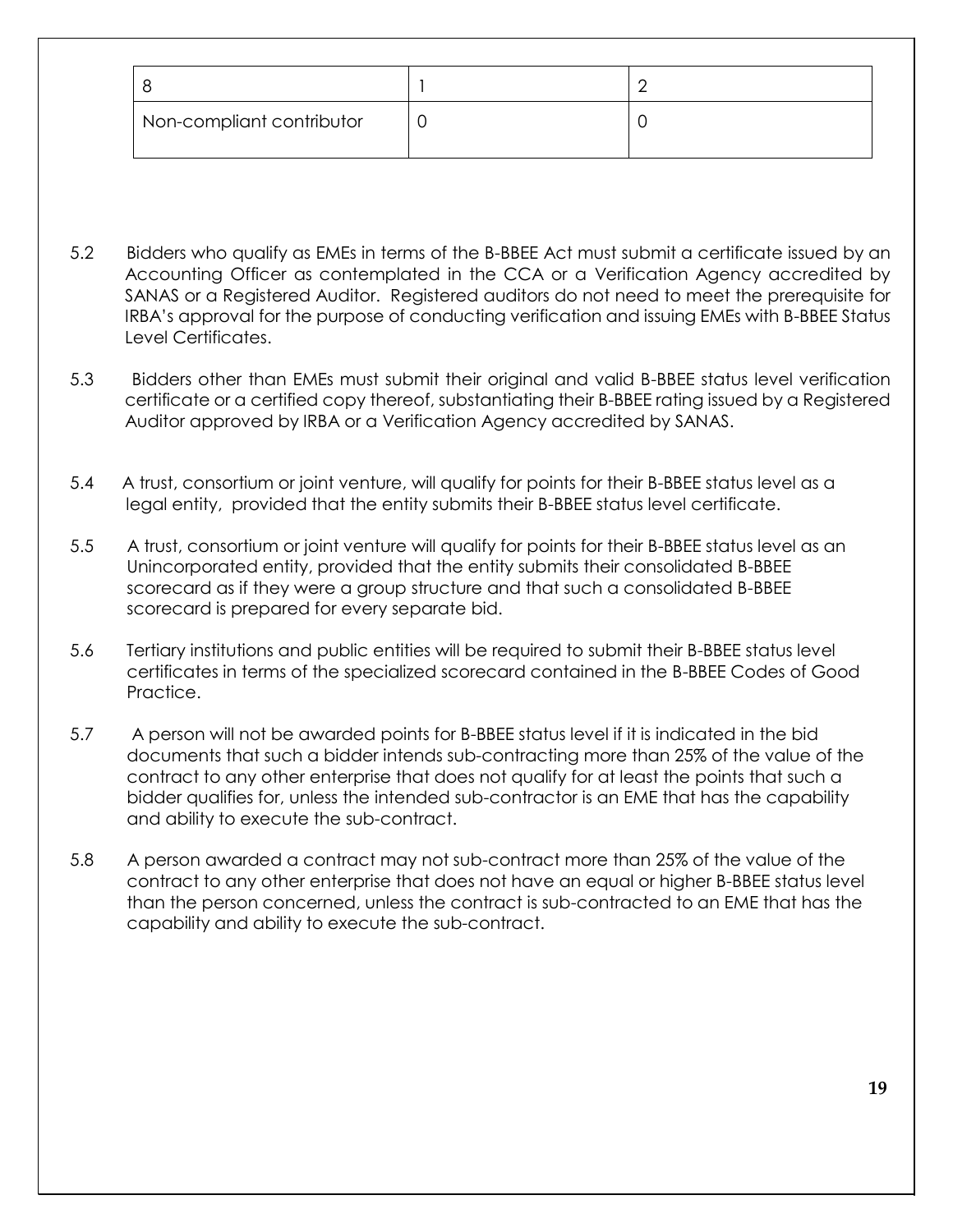## 6. **BID DECLARATION**

6.1 Bidders who claim points in respect of B-BBEE Status Level of Contribution must complete the following:

#### 7. **B-BBEE STATUS LEVEL OF CONTRIBUTION CLAIMED IN TERMS OF PARAGRAPHS**

7.1 B-BBEE Status Level of Contribution: ………= …………maximum of 10 or 20 points)

**(Points claimed in respect of paragraph 7.1 must be in accordance with the table reflected in paragraph 5.1 and must be substantiated by means of a B-BBEE certificate issued by a Verification Agency accredited by SANAS or a Registered Auditor approved by IRBA or an Accounting Officer as contemplated in the CCA).**

## 8. **SUB-CONTRACTING**

| 8.1 | Will any portion of the contract be sub-contracted? | YES / NO ( <b>Delete which is not</b> |
|-----|-----------------------------------------------------|---------------------------------------|
|     | applicable)                                         |                                       |
|     |                                                     |                                       |

### 8.1.1 If yes, indicate:

| (i) | What | percentage | the. | contract | will | be subcontracted? |
|-----|------|------------|------|----------|------|-------------------|
|     |      |            |      |          |      |                   |

(ii) The name of the sub-contractor? …………………………………………………………..

---------------------------------------------------------------------------------------------------------------------

- (iii) The B-BBEE status level of the sub-contractor?..............................................…………..
- (iv) Whether the sub-contractor is an EME? (Delete that which is not applicable)



#### 9. **DECLARATION WITH REGARD TO COMPANY/FIRM**

9.1 Name of company/firm : ......................................................................... ................ 9.2 VAT registration number : ..... ....................................................................................:

- 9.3 Company registration number: …………………………………………………….
- 9.4 **TYPE OF COMPANY/ FIRM**

**20**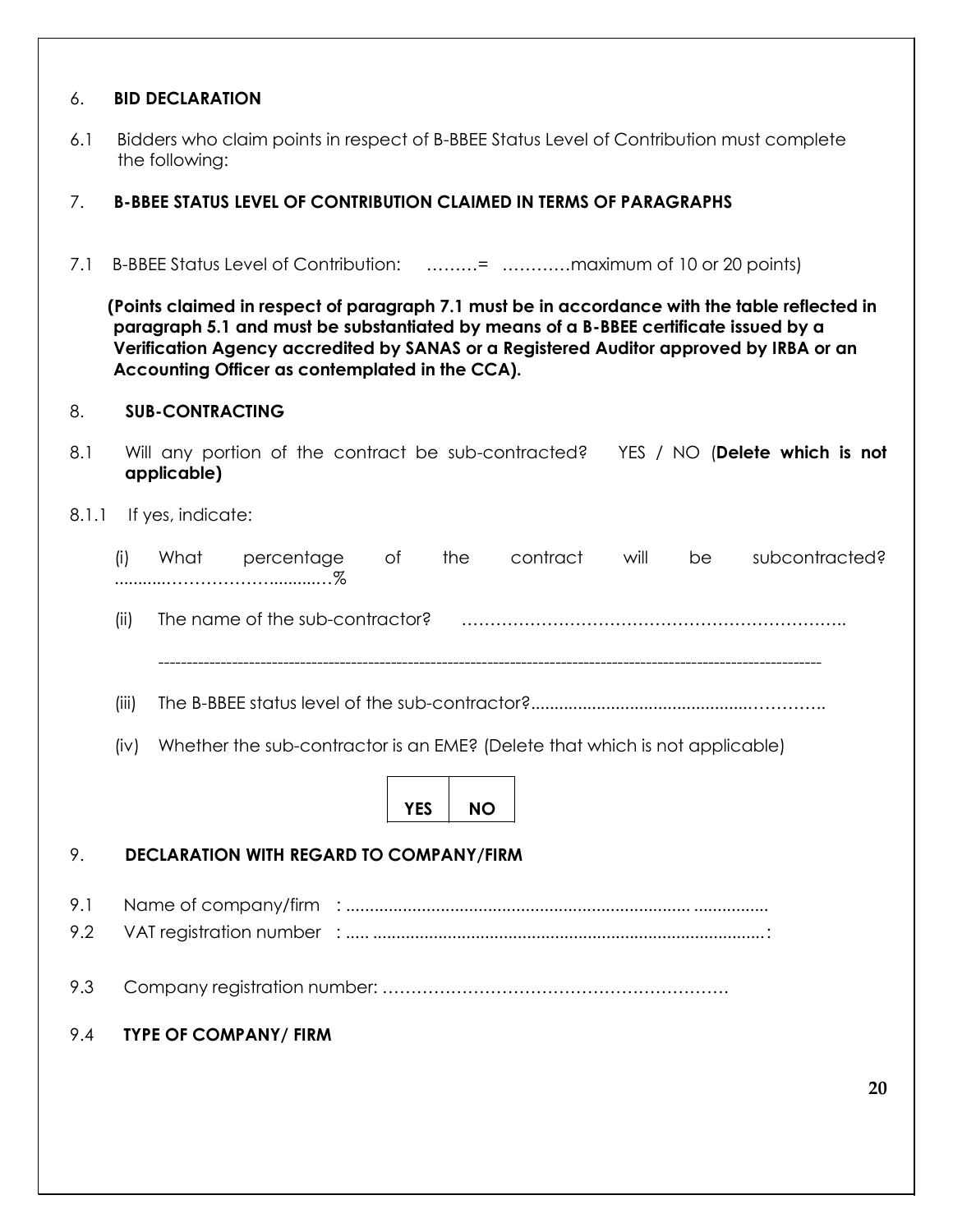# **NB! (TICK THE APPLICABLE BOX)**

| No.   | <b>TYPE OF COMPANY OR FIRM</b>         | BOX |
|-------|----------------------------------------|-----|
| 9.4.1 | Partnership/Joint Venture / Consortium |     |
| 9.4.2 | One person business/sole propriety     |     |
| 9.4.3 | Close corporation                      |     |
| 9.4.4 | Company                                |     |

# **9.5 DESCRIBE PRINCIPAL BUSINESS ACTIVITIES:**

|       | DESCRIPTION OF BUSINESS ACTIVITIES (START WITH THE MAIN ONE) |
|-------|--------------------------------------------------------------|
| 9.5.1 |                                                              |
|       |                                                              |
| 9.5.2 |                                                              |
|       |                                                              |
| 9.5.3 |                                                              |
| 9.5.4 |                                                              |
| 9.5.5 |                                                              |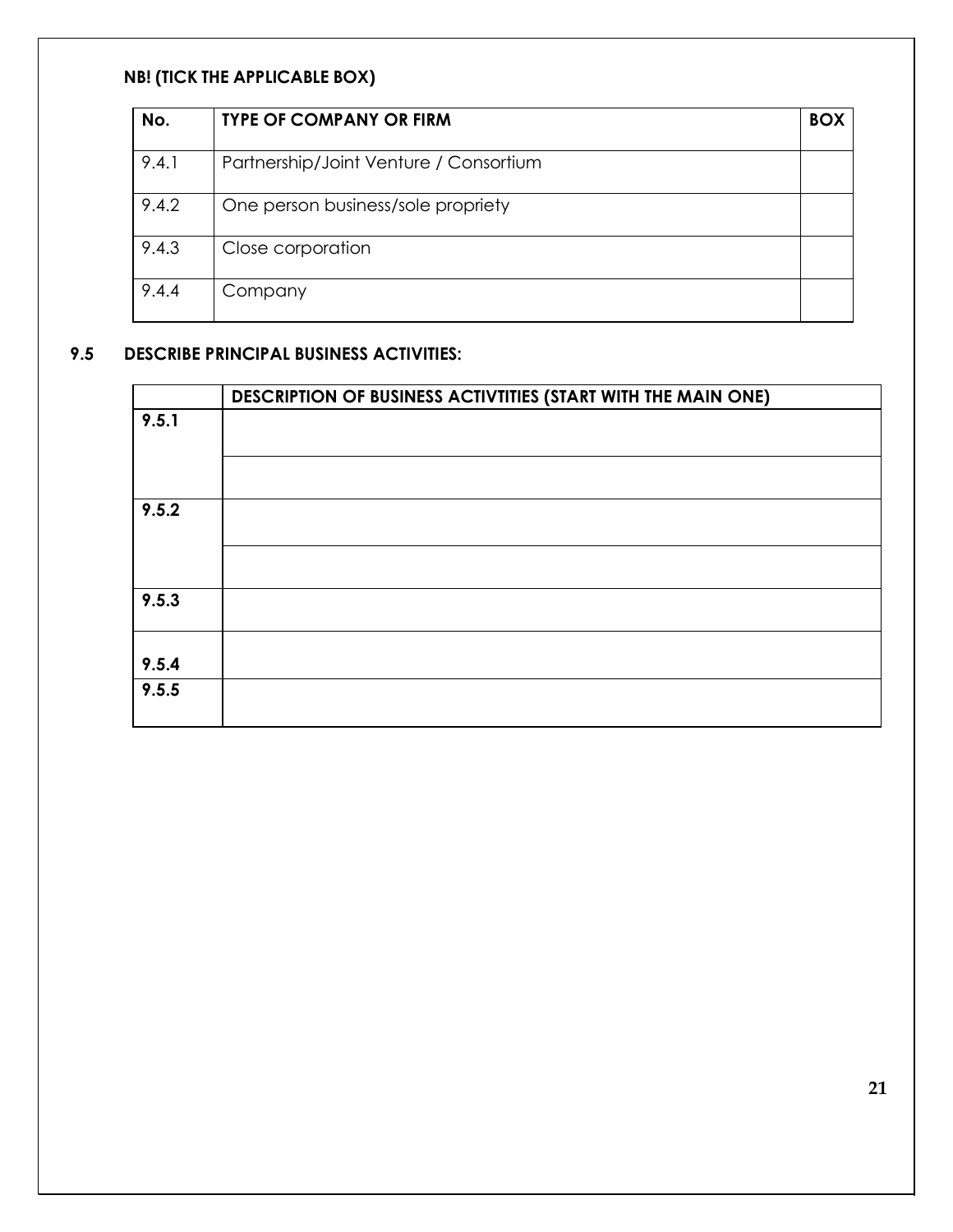## 9.6 **COMPANY CLASSIFICATION**

## **NB! (TICK THE APPLICABLE BOX)**

| No.   | <b>TYPE OF COMPANY OR FIRM</b>         | <b>BOX</b> |
|-------|----------------------------------------|------------|
| 9.6.1 | MANUFACTURER                           |            |
| 9.6.2 | <b>SUPPLIER</b>                        |            |
| 9.6.3 | PROFESSIONAL SERVICE PROVIDER          |            |
| 9.6.4 | OTHER SERVICES, e.g. Transport Company |            |
| 9.6.5 |                                        |            |

- 9.7 Total number of years the company/firm has been in business? : -------------
- 9.8 I/we, the undersigned, who is / are duly authorised to do so on behalf of the company/firm, certify that the points claimed, based on the B-BBE status level of contribution indicated in paragraph 7 of the foregoing certificate, qualifies the company/ firm for the preference(s) shown and I / we acknowledge that:
	- (i) The information furnished is true and correct;
	- (ii) The preference points claimed are in accordance with the General Conditions as indicated in paragraph 1 of this form.
	- (iii) In the event of a contract being awarded as a result of points claimed as shown in paragraph 7, the contractor may be required to furnish documentary proof to the satisfaction of the purchaser that the claims are correct;
	- (iv) If the B-BBEE status level of contribution has been claimed or obtained on a fraudulent basis or any of the conditions of contract have not been fulfilled, the purchaser may, in addition to any other remedy it may have –
		- (a) disqualify the person from the bidding process;
		- (c) recover costs, losses or damages it has incurred or suffered as a result of that person's conduct;
			- (c) cancel the contract and claim any damages which it has suffered as a result of having to make less favourable arrangements due to such cancellation;
			- (d) restrict the bidder or contractor, its shareholders and directors, or only the shareholders and directors who acted on a fraudulent basis, from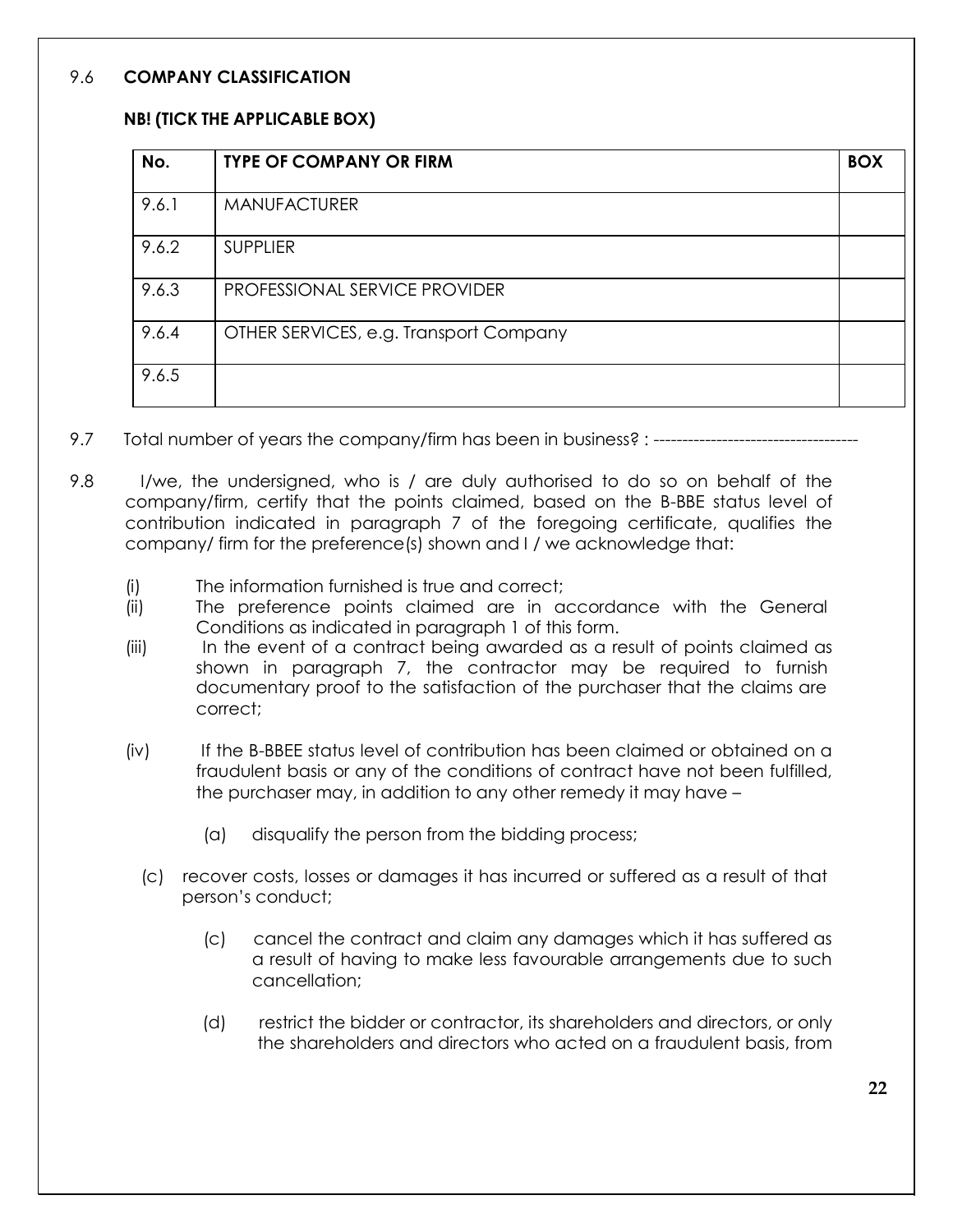obtaining business from any organ of state for a period not exceeding 10 years, after the audi alteram partem (hear the other side) rule has been applied; and (e) forward the matter for criminal prosecution **WITNESSES:** 1. ……………………………………… 2. ……………………………………… …………………………………………………… SIGNATURE(S) OF BIDDER(S) DATE: ...……………………….................... ADDRESS: ………………………….............. ...…………………….................. CODE: …..………...............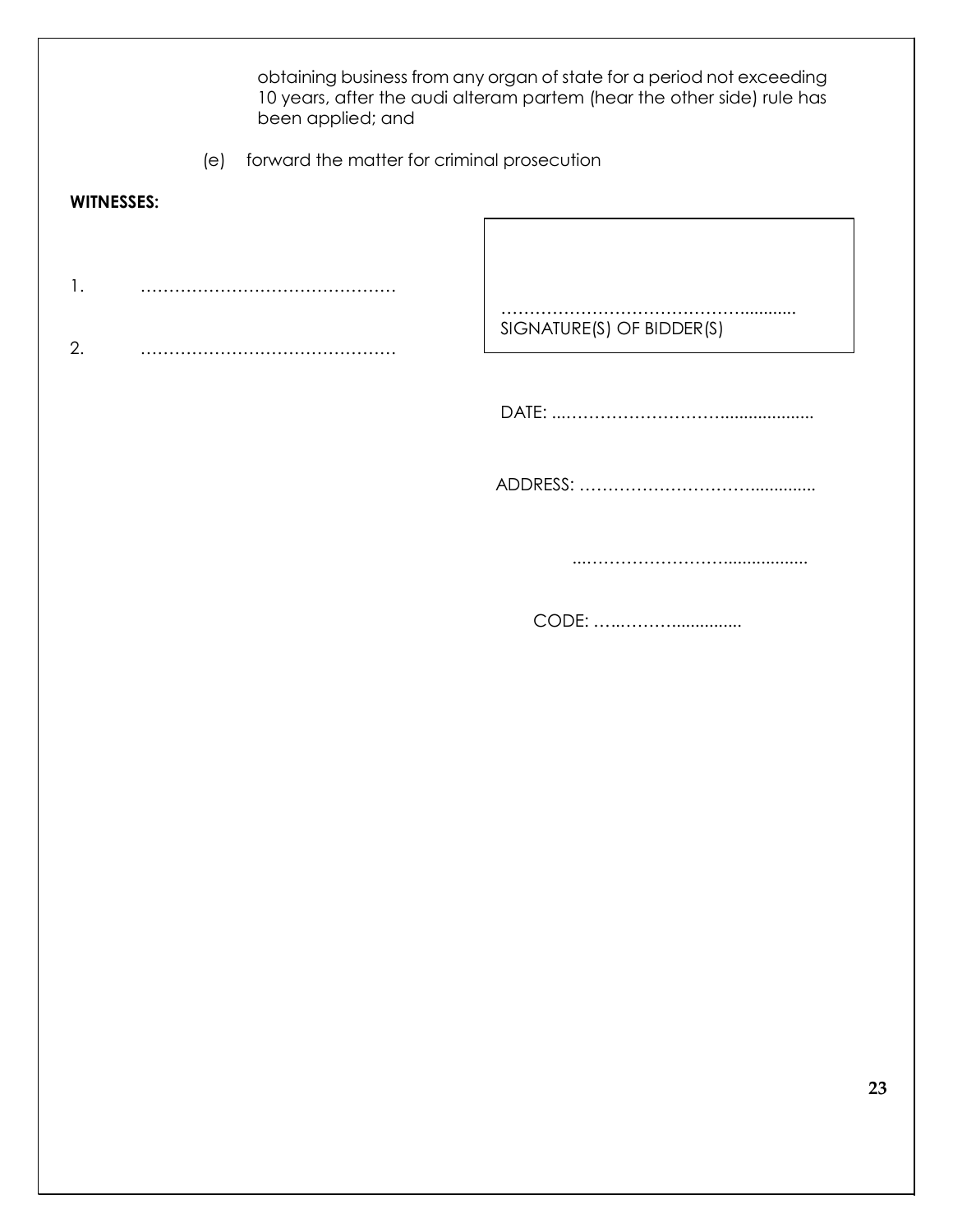**PART G**

**MBD 7.1**

## **DITSOBOTLA LOCAL MUNICIPALITY**

## **CONTRACT FORM - PURCHASE OF GOODS/WORKS**

**THIS FORM MUST BE FILLED IN DUPLICATE BY BOTH THE SUCCESSFUL BIDDER (PART 1) AND THE PURCHASER (PART 2). BOTH FORMS MUST BE SIGNED IN THE ORIGINAL SO THAT THE SUCCESSFUL BIDDER AND THE PURCHASER WOULD BE IN POSSESSION OF ORIGINALLY SIGNED CONTRACTS FOR THEIR RESPECTIVE RECORDS.**

#### PART 1 (TO BE FILLED IN BY THE BIDDER)

- 1. I hereby undertake to supply all or any of the goods and/or works described in the attached bidding documents to (name of institution)………..…………………………. in accordance with the requirements and specifications stipulated in bid number………..……….. at the price/s quoted. My offer/s remain binding upon me and open for acceptance by the purchaser during the validity period indicated and calculated from the closing time of bid.
- 2. The following documents shall be deemed to form and be read and construed as part of this agreement:
	- (i) Bidding documents, *viz*
		- Invitation to bid;
		- Tax clearance certificate;
		- Pricing schedule(s);
		- Technical Specification(s);
		- *-* Preference claims for Broad Based Black Economic Empowerment Status Level of Contribution in terms of the Preferential Procurement Regulations 2011;
		- Declaration of interest:
		- Declaration of bidder's past SCM practices;
		- Certificate of Independent Bid Determination;
		- **Special Conditions of Contract:**
	- (ii) General Conditions of Contract; and
	- (iii) Other (specify)
- 3. I confirm that I have satisfied myself as to the correctness and validity of my bid; that the price(s) and rate(s) quoted cover all the goods and/or works specified in the bidding documents; that the price(s) and rate(s) cover all my obligations and I accept that any mistakes regarding price(s) and rate(s) and calculations will be at my own risk.

**24**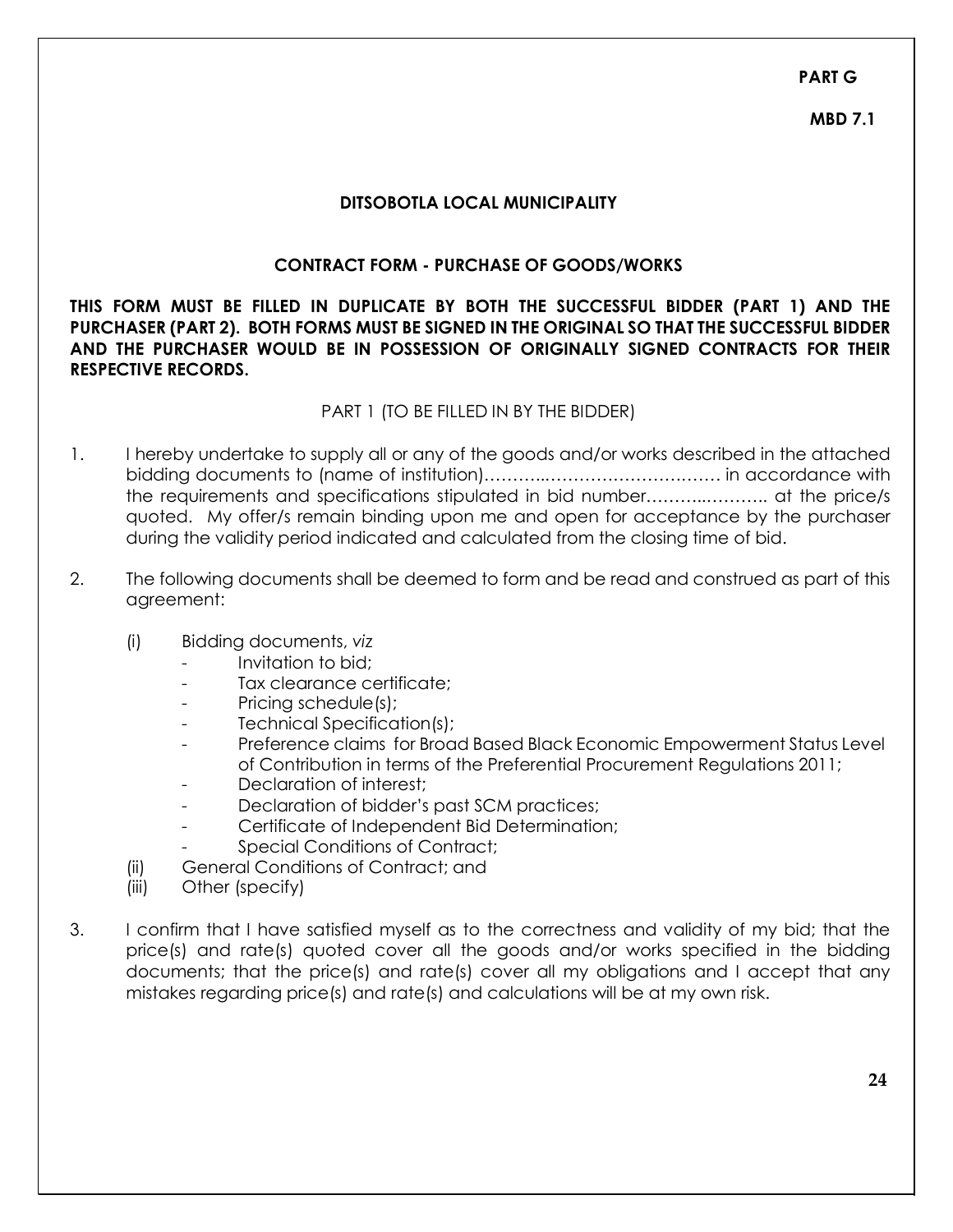- 4. I accept full responsibility for the proper execution and fulfilment of all obligations and conditions devolving on me under this agreement as the principal liable for the due fulfillment of this contract.
- 5. I declare that I have no participation in any collusive practices with any bidder or any other person regarding this or any other bid.

| 6. | NAME (PRINT)     | I confirm that I am duly authorised to sign this contract. |                  |  |  |
|----|------------------|------------------------------------------------------------|------------------|--|--|
|    |                  |                                                            | <b>WITNESSES</b> |  |  |
|    | <b>CAPACITY</b>  |                                                            |                  |  |  |
|    | <b>SIGNATURE</b> |                                                            | 2.               |  |  |
|    | NAME OF FIRM     |                                                            |                  |  |  |
|    | DATF             |                                                            |                  |  |  |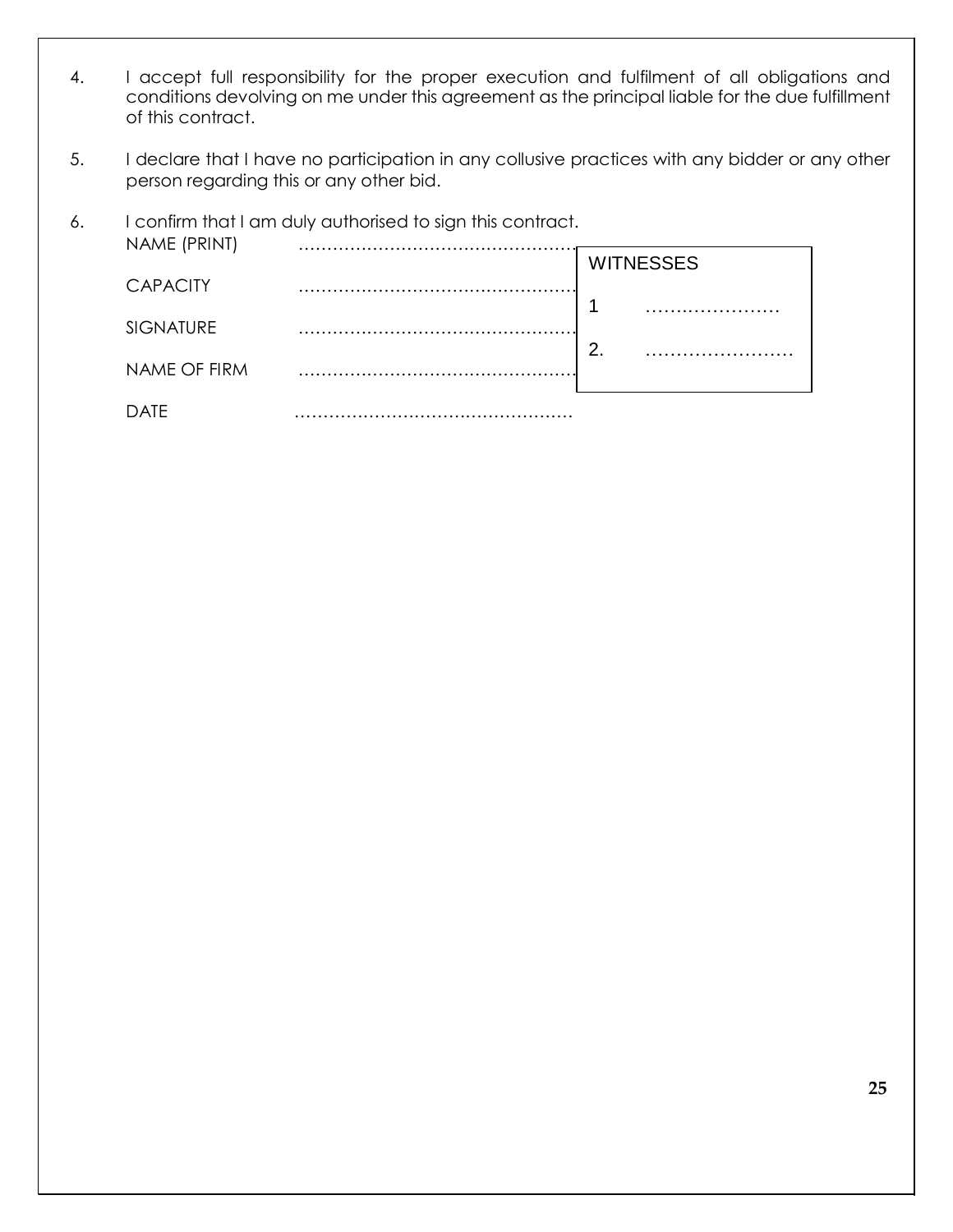## **PART H**

## **PLEASE NOTE: THIS FORM MUST BE COMPLETED BY THE SUCCESSFUL BIDDER AFTER ADJUDICATION AND AWARD OF THE BID.**

#### **MBD 7.1**

## **DITSOBOTLA LOCAL MUNICIPALITY CONTRACT**

## **FORM - PURCHASE OF GOODS/WORKS PART 2 (TO**

#### **BE FILLED IN BY THE PURCHASER)**

- 1. I………………………………………in my capacity as…………………………………………………...….. accept your bid under reference number ………………dated………………………for the supply of goods/works indicated hereunder and/or further specified in the annexure(s).
- 2. An official order indicating delivery instructions is forthcoming.
- 3. I undertake to make payment for the goods/works delivered in accordance with the terms and conditions of the contract, within 30 (thirty) days after receipt of an invoice accompanied by the delivery note.

| <b>ITEM</b><br>NO. | PRICE (ALL<br>APPLICABLE<br><b>TAXES</b><br>INCLUDED) | <b>BRAND</b> | <b>DELIVERY</b><br><b>PERIOD</b> | <b>B-BBEE STATUS</b><br><b>LEVEL OF</b><br><b>CONTRIBUTION</b> | <b>MINIMUM</b><br>THRESHOLD FOR<br><b>LOCAL</b><br><b>PRODUCTION</b><br>AND CONTENT (if<br>applicable) |
|--------------------|-------------------------------------------------------|--------------|----------------------------------|----------------------------------------------------------------|--------------------------------------------------------------------------------------------------------|
|                    |                                                       |              |                                  |                                                                |                                                                                                        |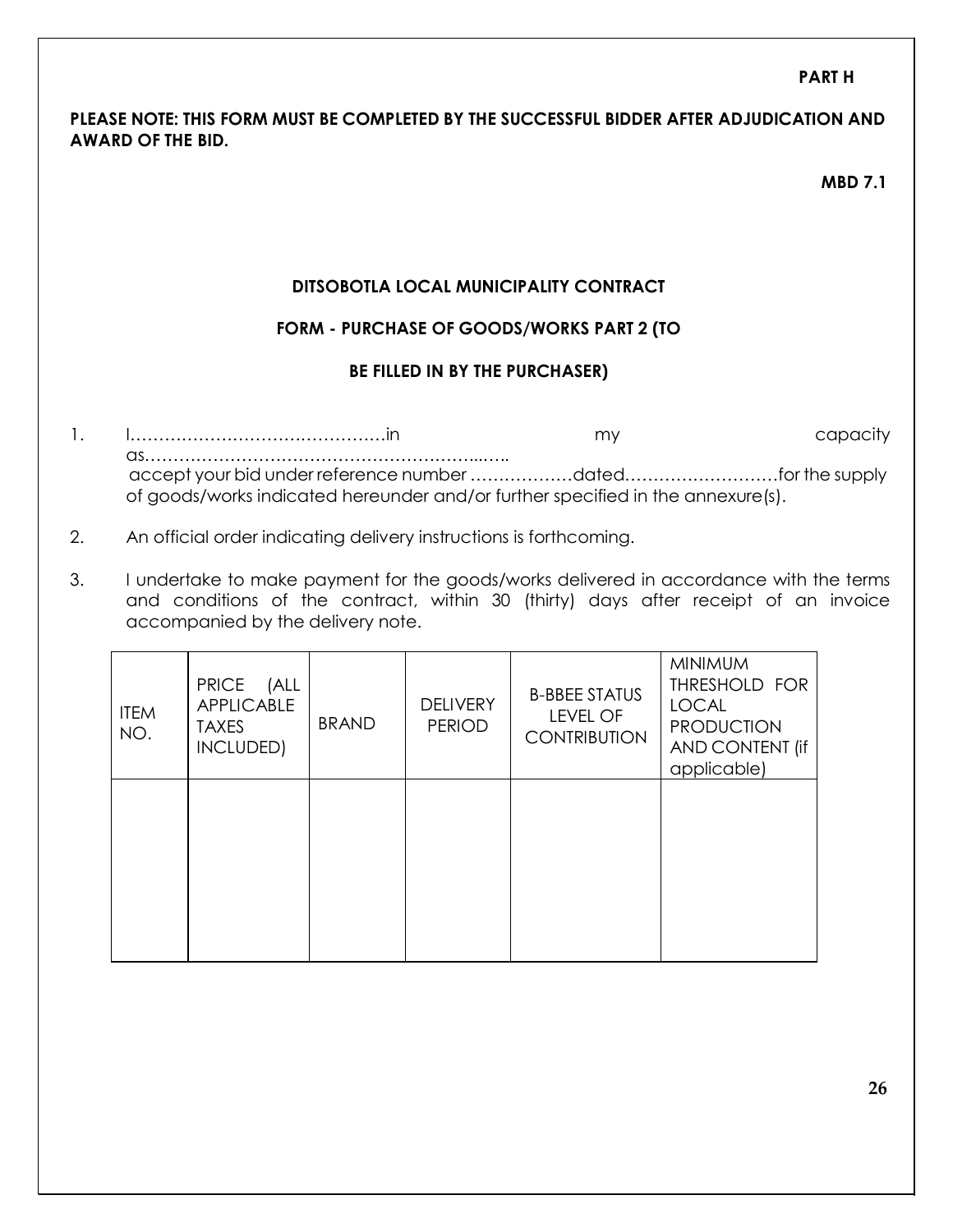| 4.<br>I confirm that I am duly authorized to sign this contract. |                  |  |  |  |  |  |
|------------------------------------------------------------------|------------------|--|--|--|--|--|
|                                                                  |                  |  |  |  |  |  |
|                                                                  |                  |  |  |  |  |  |
| <b>SIGNATURE</b>                                                 |                  |  |  |  |  |  |
| <b>OFFICIAL STAMP</b>                                            | <b>WITNESSES</b> |  |  |  |  |  |
|                                                                  | 1.               |  |  |  |  |  |
|                                                                  | 2.               |  |  |  |  |  |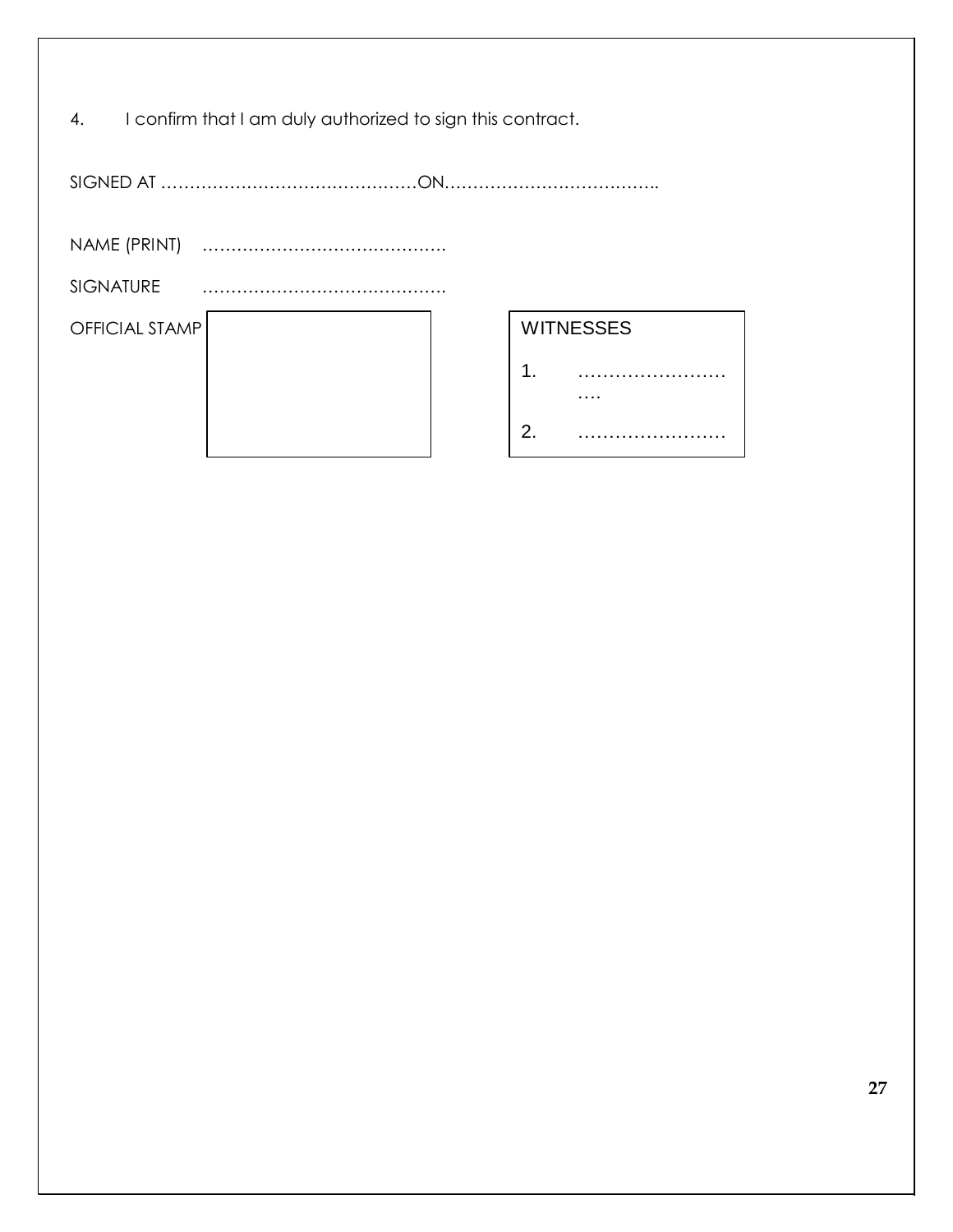**PART I**

## **PLEASE NOTE: THIS FORM MUST BE COMPLETED BY THE PURCHASER AFTER ADJUDICATION AND AWARD OF THE BID.**

**MBD 7.2**

## **DITSOBOTLA LOCAL MUNICIPALITY**

## **CONTRACT FORM - RENDERING OF SERVICES**

**THIS FORM MUST BE FILLED IN DUPLICATE BY BOTH THE SERVICE PROVIDER (PART 1) AND THE PURCHASER (PART 2). BOTH FORMS MUST BE SIGNED IN THE ORIGINAL SO THAT THE SERVICE PROVIDER AND THE PURCHASER WOULD BE IN POSSESSION OF ORIGINALLY SIGNED CONTRACTS FOR THEIR RESPECTIVE RECORDS.**

## **PART 1 (TO BE FILLED IN BY THE SERVICE PROVIDER)**

- 1. I hereby undertake to render services described in the attached bidding documents to (name of the institution)……………………………………. in accordance with the requirements and task directives / proposals specifications stipulated in Bid Number………….……….. at the price/s quoted. My offer/s remain binding upon me and open for acceptance by the Purchaser during the validity period indicated and calculated from the closing date of the bid.
- 2. The following documents shall be deemed to form and be read and construed as part of this agreement:
	- (iv) Bidding documents, *viz*
		- Invitation to bid;
		- Tax clearance certificate;
		- Pricing schedule(s);
		- Filled in task directive/proposal;
		- *-* Preference claims for Broad Based Black Economic Empowerment Status Level of Contribution in terms of the Preferential Procurement Regulations 2011;
		- Declaration of interest;
		- Declaration of Bidder's past SCM practices;
		- Certificate of Independent Bid Determination;
		- **Special Conditions of Contract:**
	- (v) General Conditions of Contract; and
	- (vi) Other (specify)
- 3. I confirm that I have satisfied myself as to the correctness and validity of my bid; that the price(s) and rate(s) quoted cover all the services specified in the bidding documents; that the price(s) and rate(s) cover all my obligations and I accept that any mistakes regarding price(s) and rate(s) and calculations will be at my own risk.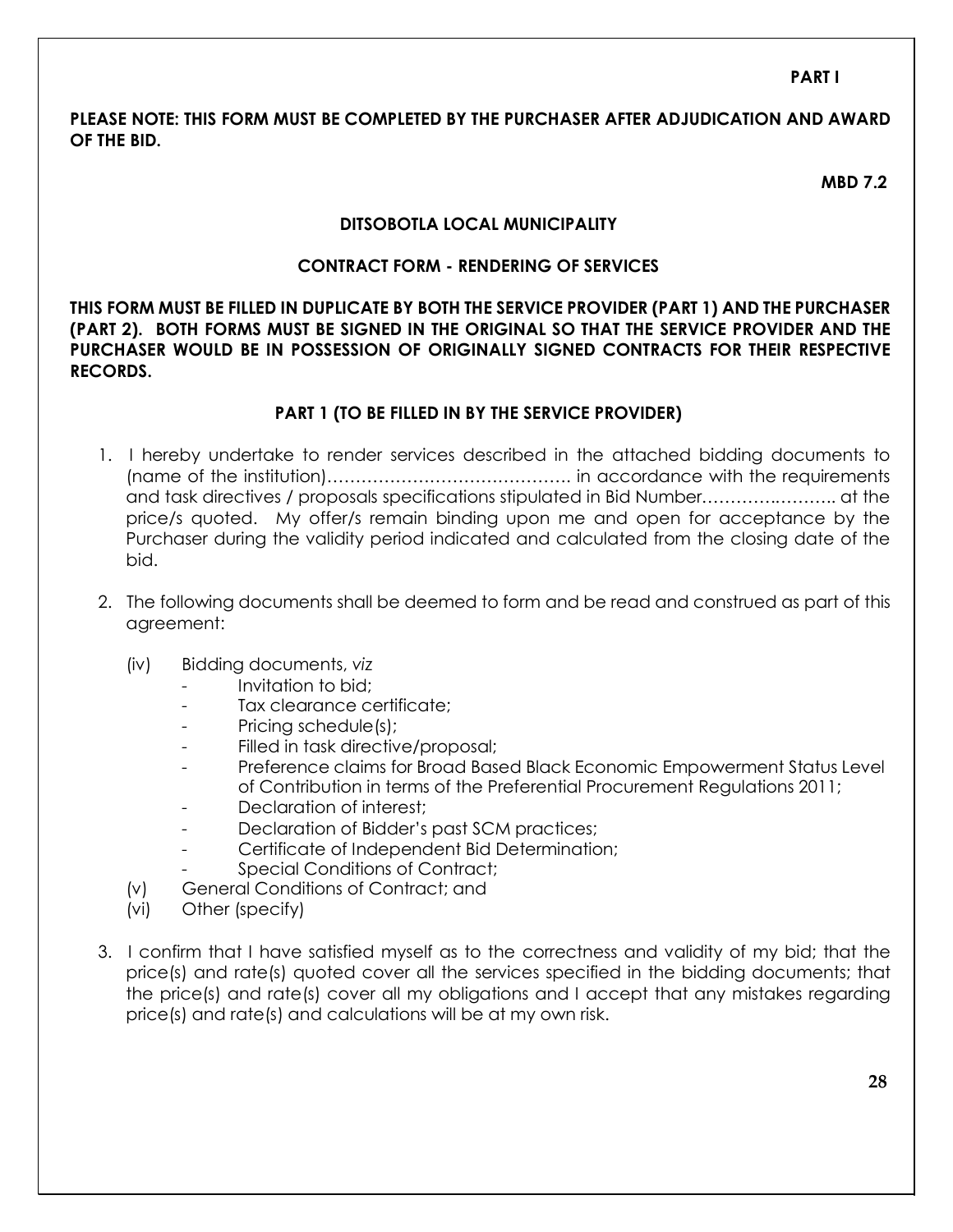- 4. I accept full responsibility for the proper execution and fulfilment of all obligations and conditions devolving on me under this agreement as the principal liable for the due fulfilment of this contract.
- 5. I declare that I have no participation in any collusive practices with any bidder or any other person regarding this or any other bid.

|                  | 6. I confirm that I am duly authorised to sign this contract. |                  |  |  |
|------------------|---------------------------------------------------------------|------------------|--|--|
| NAME (PRINT)     |                                                               | <b>WITNESSES</b> |  |  |
| <b>CAPACITY</b>  |                                                               |                  |  |  |
| <b>SIGNATURE</b> |                                                               |                  |  |  |
| NAME OF FIRM     |                                                               |                  |  |  |
| △Ⅰ⊢              |                                                               |                  |  |  |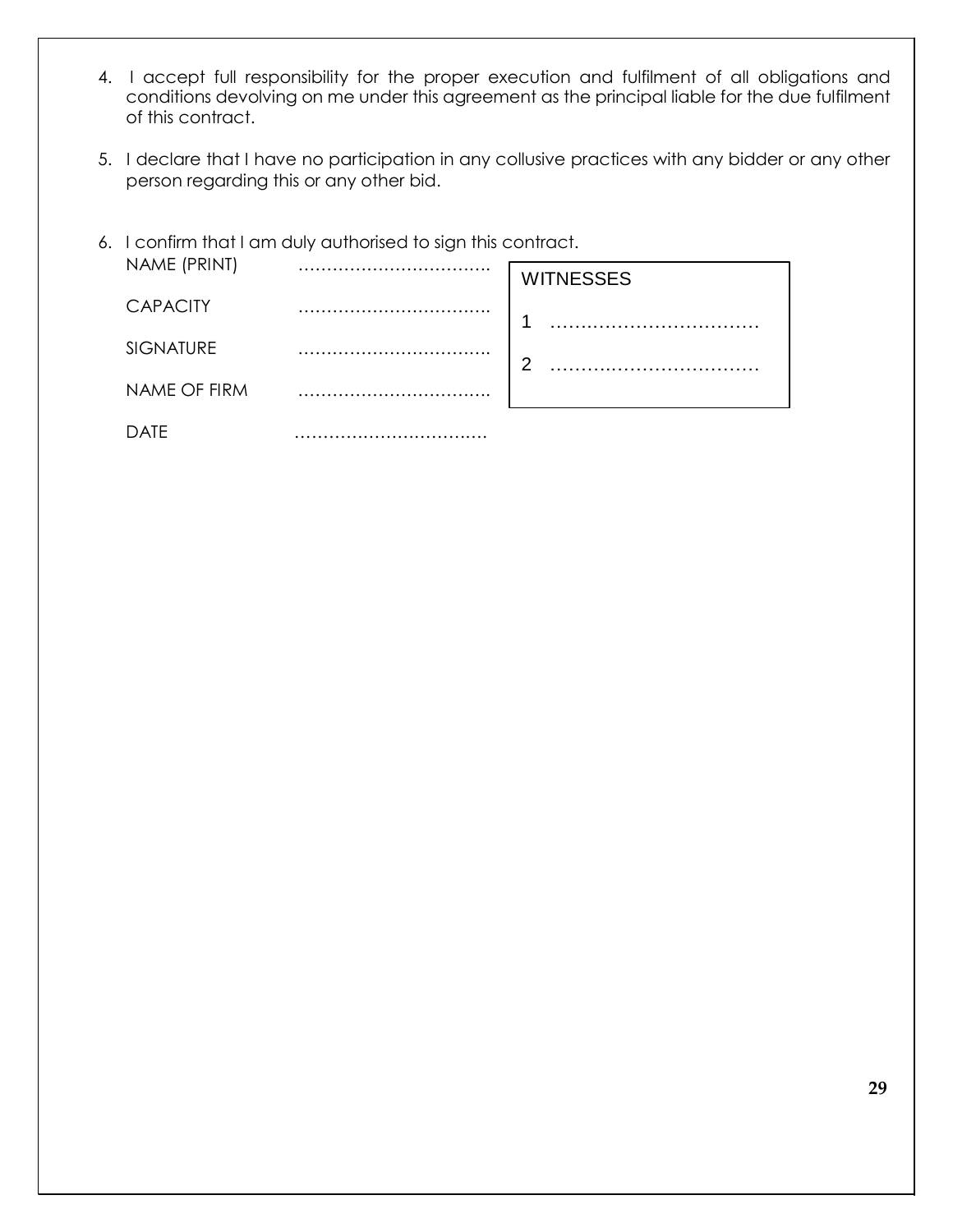## **PLEASE NOTE: THIS FORM MUST BE COMPLETED BY THE SUCCESSFUL BIDDER AFTER ADJUDICATION AND AWARD OF THE BID.**

## **DITSOBOTLA LOCAL MUNICIPALITY**

## **CONTRACT FORM - RENDERING OF SERVICES**

## **PART 2 (TO BE FILLED IN BY THE PURCHASER)**

1. I……………………………………………. in my capacity

as ……………………...…………………………

accept your bid under reference number …………...……dated………………………for the rendering of services indicated hereunder and/or further specified in the annexure(s).

- 2. An official order indicating service delivery instructions is forthcoming.
- 3. I undertake to make payment for the services rendered in accordance with the terms and conditions of the contract, within 30 (thirty) days after receipt of an invoice.

| <b>DESCRIPTION OF</b><br><b>SERVICE</b> | <b>PRICE (ALL</b><br><b>APPLICABLE</b><br><b>TAXES</b><br>INCLUDED) | <b>COMPLETIO</b><br><b>N DATE</b> | <b>B-BBEE</b><br><b>STATUS</b><br><b>LEVEL OF</b><br><b>CONTRIB</b><br><b>UTION</b> | <b>MINIMUM</b><br><b>THRESHOLD FOR</b><br><b>LOCAL PRODUCTION</b><br><b>AND CONTENT (if</b><br>applicable) |
|-----------------------------------------|---------------------------------------------------------------------|-----------------------------------|-------------------------------------------------------------------------------------|------------------------------------------------------------------------------------------------------------|
|                                         |                                                                     |                                   |                                                                                     |                                                                                                            |
|                                         |                                                                     |                                   |                                                                                     |                                                                                                            |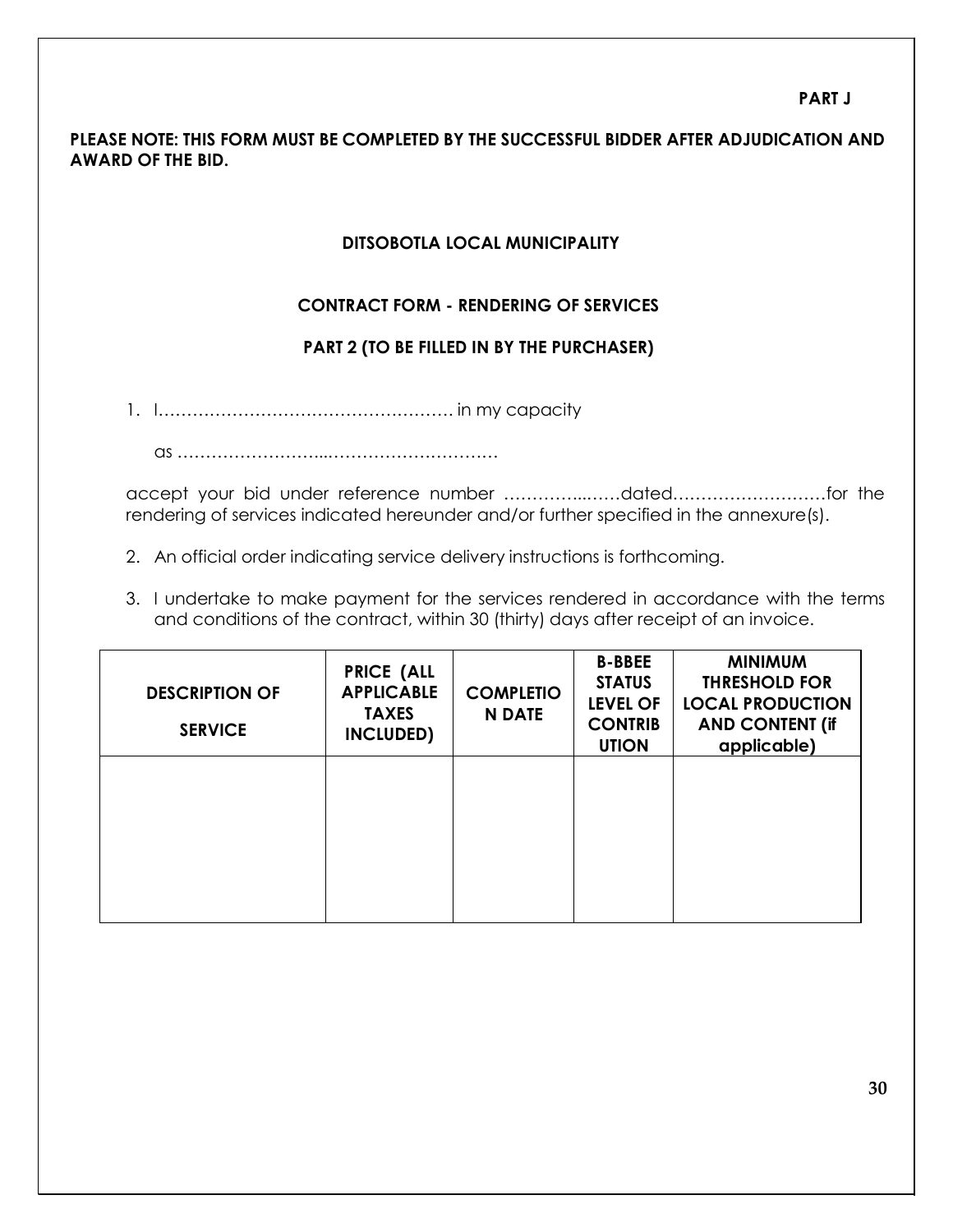| I confirm that I am duly authorised to sign this contract.<br>4. |                  |   |  |  |  |  |
|------------------------------------------------------------------|------------------|---|--|--|--|--|
| ON                                                               |                  |   |  |  |  |  |
|                                                                  |                  |   |  |  |  |  |
| <b>SIGNATURE</b>                                                 |                  |   |  |  |  |  |
| <b>OFFICIAL STAMP</b>                                            | <b>WITNESSES</b> |   |  |  |  |  |
|                                                                  |                  | 1 |  |  |  |  |
|                                                                  |                  | 2 |  |  |  |  |

I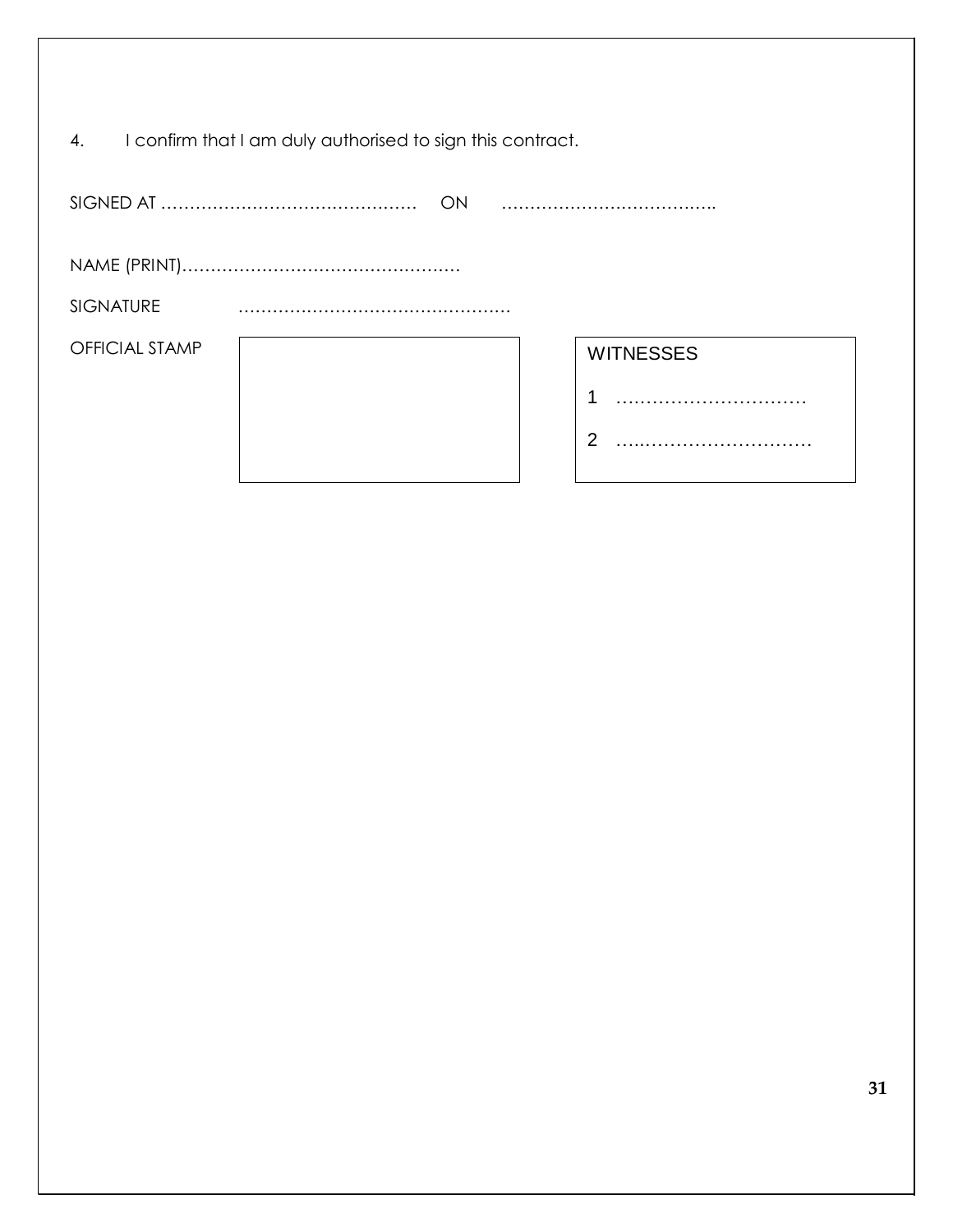#### **PART K MBD 8**

#### **DITSOBOTLA LOCAL MUNICIPALITY**

#### **DECLARATION OF BIDDER'S PAST SUPPLY CHAIN MANAGEMENT PRACTICES**

- 1 This Standard Bidding Document must form part of all bids invited.
- 2 It serves as a declaration to be used by institutions in ensuring that when goods and services are being procured, all reasonable steps are taken to combat the abuse of the supply chain management system.
- 3 The bid of any bidder may be disregarded if that bidder, or any of its directors have
	- a. abused the institution's supply chain management system;
	- b. committed fraud or any other improper conduct in relation to such system; or
	- c. failed to perform on any previous contract.
- 4 In order to give effect to the above, the following questionnaire must be completed and submitted with the bid.

| Item | Question                                                                                                                                                                                      | Yes | <b>No</b> |
|------|-----------------------------------------------------------------------------------------------------------------------------------------------------------------------------------------------|-----|-----------|
| 4.1  | Is the bidder or any of its directors listed on the National Treasury's<br>Database of Restricted Suppliers as companies or persons prohibited<br>from doing business with the public sector? | Yes | <b>No</b> |
|      | (Companies or persons who are listed on this Database were informed                                                                                                                           |     |           |
|      | in writing of this restriction by the Accounting Officer/Authority of the                                                                                                                     |     |           |
|      | institution that imposed the restriction after the audi alteram partem                                                                                                                        |     |           |
|      | rule was applied).                                                                                                                                                                            |     |           |
|      | The Database of Restricted Suppliers now resides on the National                                                                                                                              |     |           |
|      | Treasury's website (www.treasury.gov.za) and can be accessed by                                                                                                                               |     |           |
|      | clicking on its link at the bottom of the home page.                                                                                                                                          |     |           |
|      |                                                                                                                                                                                               |     |           |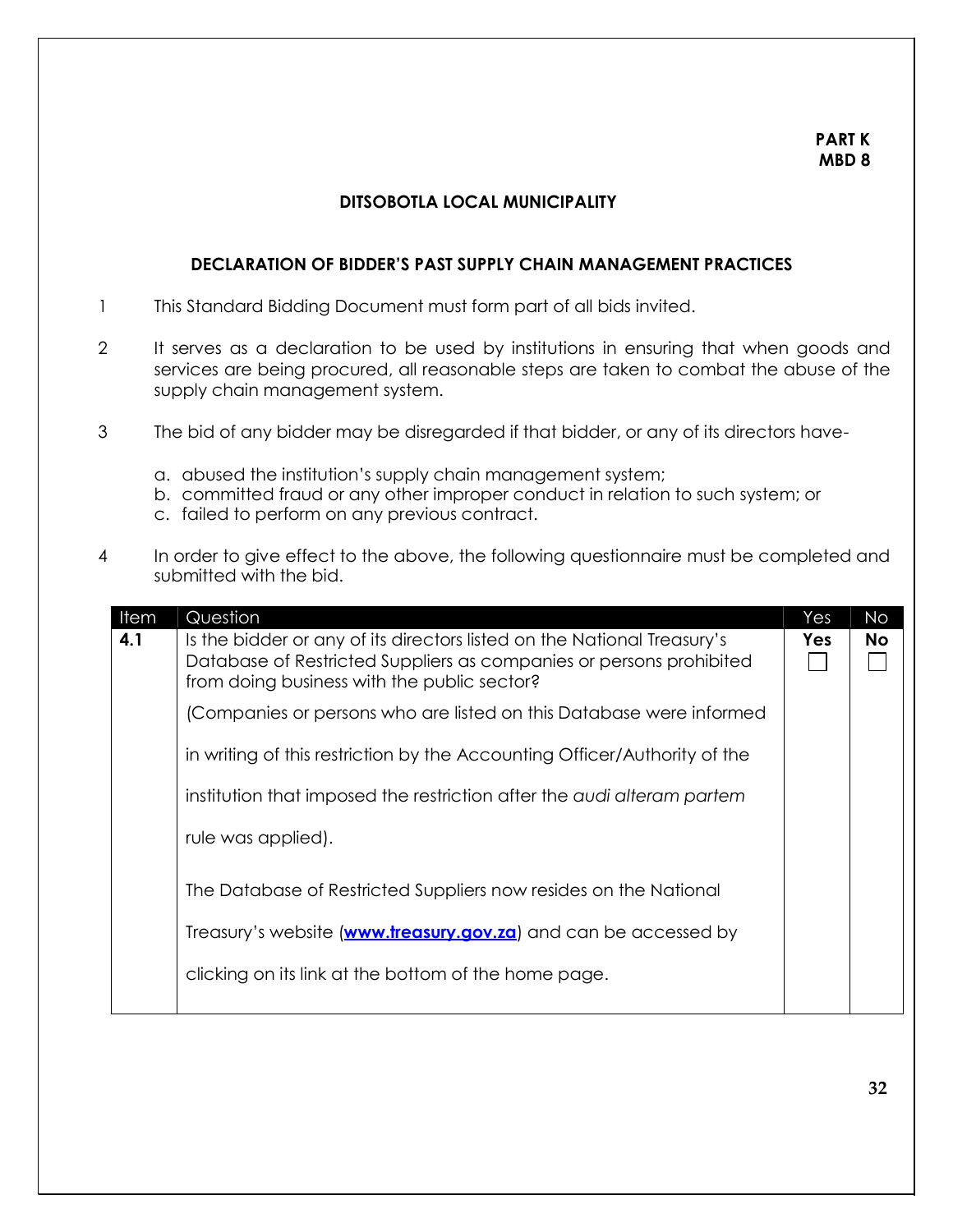| 4.1.1 | If so, furnish particulars:                                                                                                                                                                                                                                                                                                                                             |     |           |
|-------|-------------------------------------------------------------------------------------------------------------------------------------------------------------------------------------------------------------------------------------------------------------------------------------------------------------------------------------------------------------------------|-----|-----------|
| 4.2   | Is the bidder or any of its directors listed on the Register for Tender<br>Defaulters in terms of section 29 of the Prevention and Combating of<br>Corrupt Activities Act (No 12 of 2004)?<br>The Register for Tender Defaulters can be accessed on the National<br>Treasury's website (www.treasury.gov.za) by clicking on its link at the<br>bottom of the home page. | Yes | <b>No</b> |
| 4.2.1 | If so, furnish particulars:                                                                                                                                                                                                                                                                                                                                             |     |           |
| 4.3   | Was the bidder or any of its directors convicted by a court of law<br>(including a court outside of the Republic of South Africa) for fraud or<br>corruption during the past five years?                                                                                                                                                                                | Yes | No        |
| 4.3.1 | If so, furnish particulars:                                                                                                                                                                                                                                                                                                                                             |     |           |
| 4.4   | Was any contract between the bidder and any organ of state<br>terminated during the past five years on account of failure to perform<br>on or comply with the contract?                                                                                                                                                                                                 | Yes | No        |
| 4.4.1 | If so, furnish particulars:                                                                                                                                                                                                                                                                                                                                             |     |           |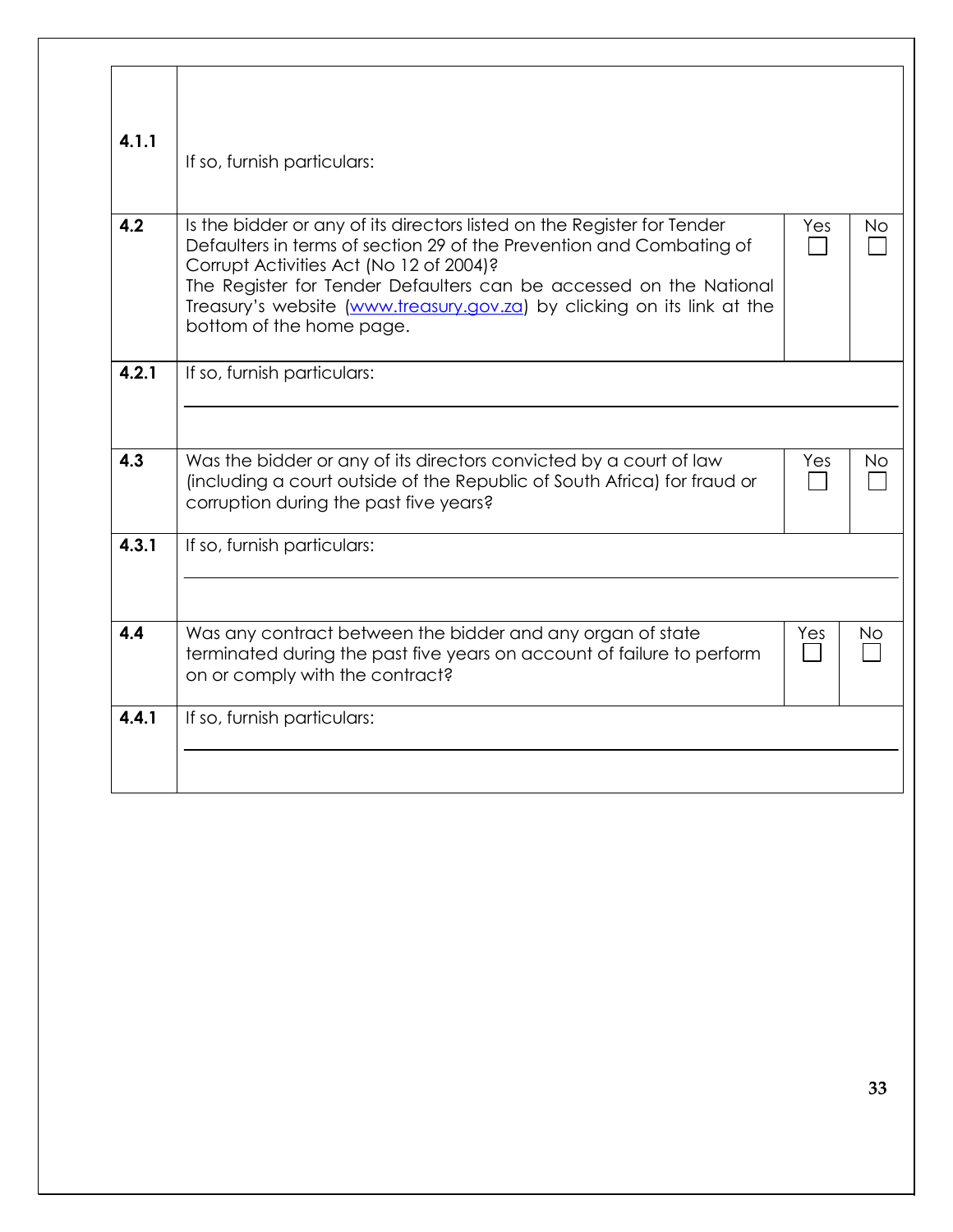| DITSOBOTLA LOCAL MUNICIPALITY                                                                                                                |               |  |
|----------------------------------------------------------------------------------------------------------------------------------------------|---------------|--|
| <b>CERTIFICATION</b>                                                                                                                         |               |  |
|                                                                                                                                              |               |  |
| CERTIFY THAT THE INFORMATION FURNISHED ON THIS DECLARATION FORM IS TRUE                                                                      |               |  |
| AND CORRECT.                                                                                                                                 |               |  |
| I ACCEPT THAT, IN ADDITION TO CANCELLATION OF A CONTRACT, ACTION MAY BE TAKEN<br><b>AGAINS</b><br>SHOULD THIS DECLARATION PROVE TO BE FALSE. |               |  |
| Name/s and Surname of Bidder                                                                                                                 | <br>Signature |  |
| Position In the Firm/Company                                                                                                                 | Date          |  |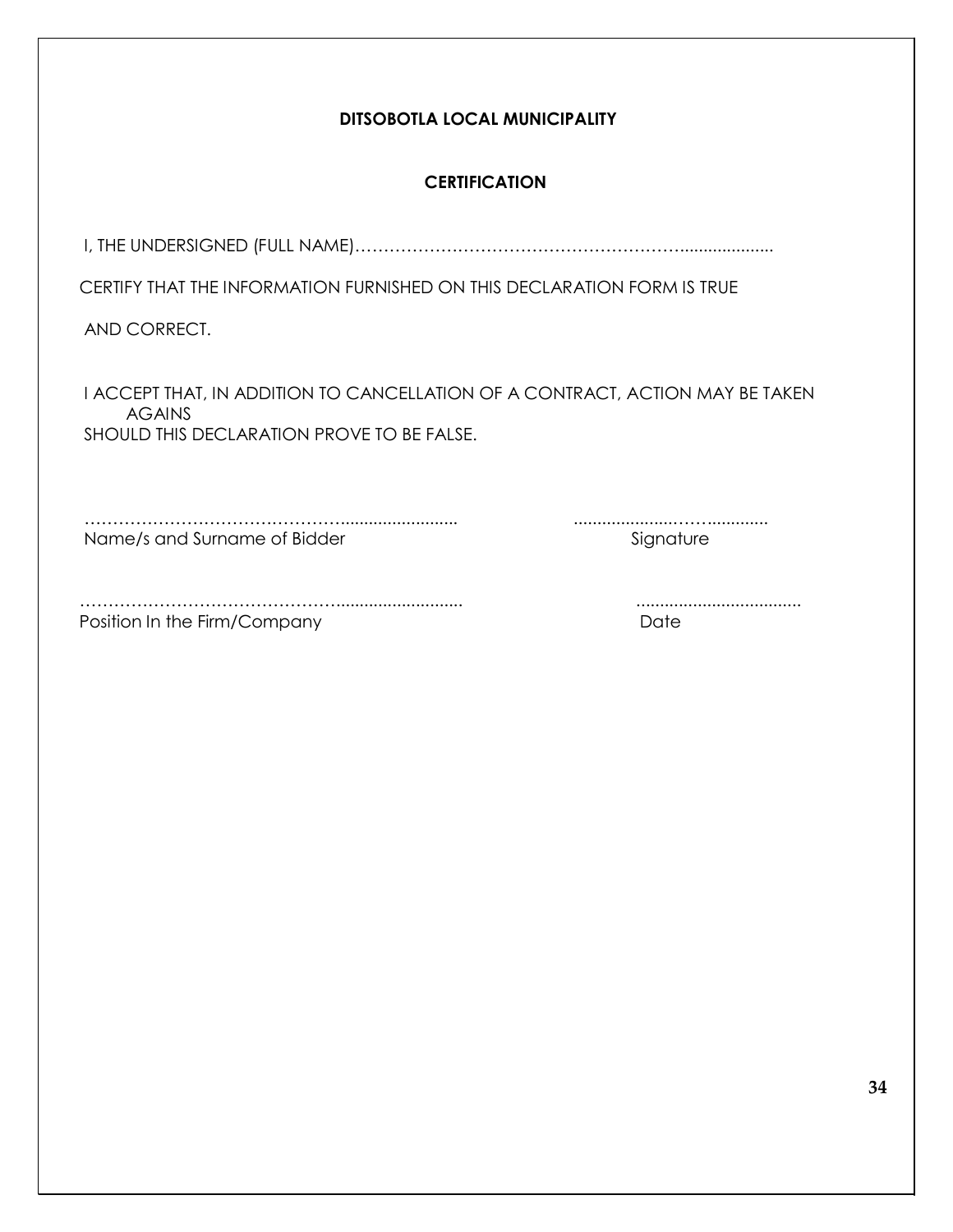# **DITSOBOTLA LOCAL MUNICIPALITY**

## GENERAL CONDITIONS OF CONTRACT 2010

Republic of South Africa

#### GOVERNMENT PROCUREMENT: GENERAL CONDITIONS OF CONTRACT **July 2010**

THE NATIONAL TREASURY Republic of South Africa

GOVERNMENT PROCUREMENT: GENERAL CONDITIONS OF CONTRACT THE NATIONAL TREASURY: REPUBLIC OF SOUTH AFRICA TABLE OF CLAUSES

- **1. Definitions**
- **2. Application**
- **3. General**
- **4. Standards**
- **5. Use of contract documents and information inspection**
- **6. Patent Rights**
- **7. Performance security**
- **8. Inspections, tests and analyses**
- **9. Packing**
- **10. Delivery and documents**
- **11. Insurance**
- **12. Transportation**
- **13. Incidental Services**
- **14. Spare parts**
- **15. Warranty**
- **16. Payment**
- **17. Prices**
- **18. Variation orders**
- **19. Assignment**
- **20. Subcontracts**
- **21. Delays in the supplier's performance**
- **22. Penalties**
- **23. Termination for default**
- **24. Anti-dumping and countervailing duties and rights**
- **25. Force Majeure**
- **26. Termination for insolvency**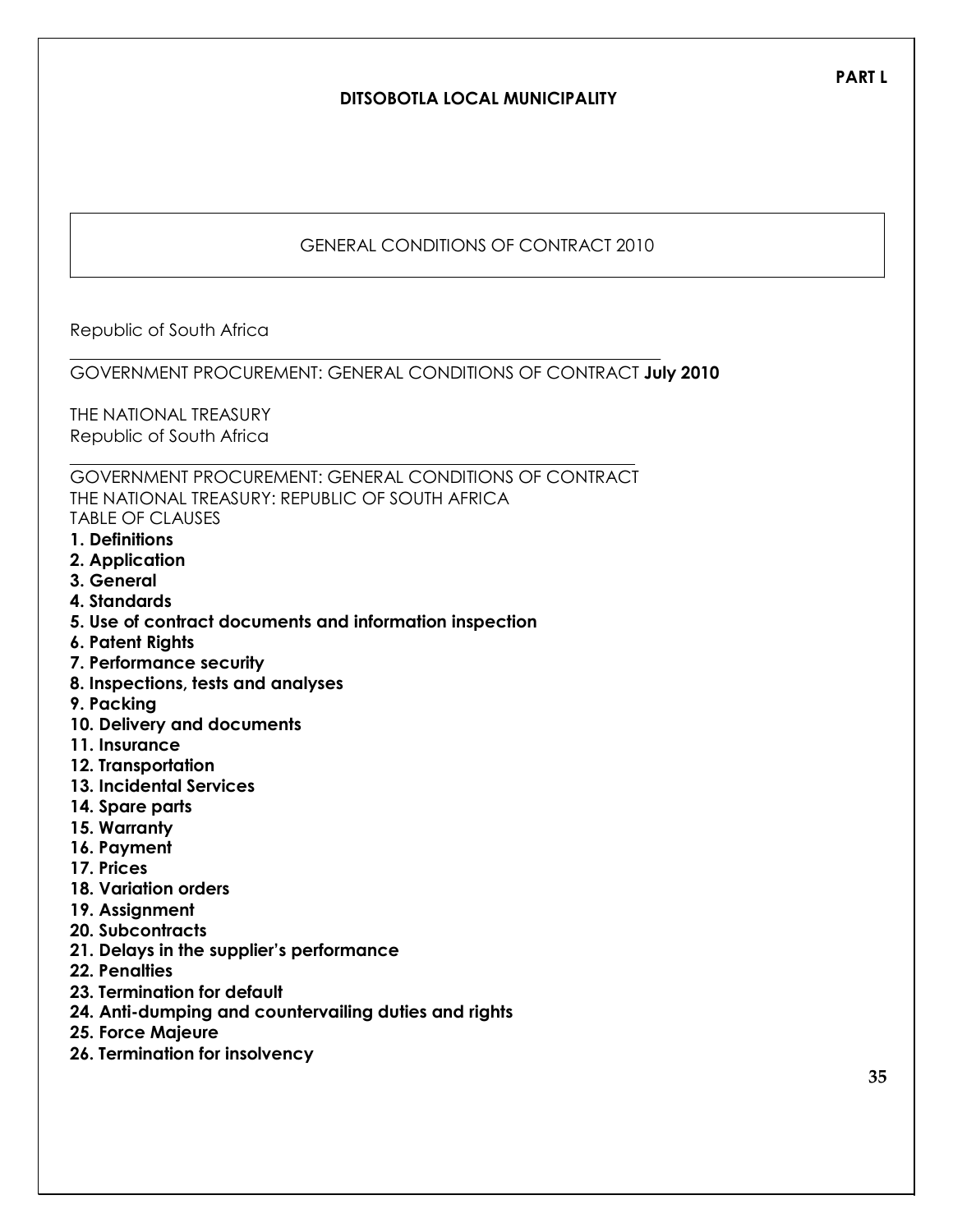- **27. Settlement of Disputes**
- **28. Limitation of Liability**
- **29. Governing language**
- **30. Applicable law**
- **31. Notices**
- **32. Taxes and duties**
- **33. Transfer of contracts**
- **34. Amendments of contracts**
- **35. Prohibition of restrictive practices**

General Conditions of Contract

1. Definitions 1. The following terms shall be interpreted as indicated:

1.1 "Closing time" means the date and hour specified in the bidding documents for the receipt of bids.

1.2 "Contract" means the written agreement entered into between the purchaser and the supplier, as recorded in the contract form signed by the parties, including all attachments and appendices thereto and all documents incorporated by reference therein.

1.3 "Contract price" means the price payable to the supplier under the contract for the full and proper performance of his contractual obligations.

1.4 "Corrupt practice" means the offering, giving, receiving, or soliciting of anything of value to influence the action of a public official in the procurement process or in contract execution.

1.5 "Countervailing duties" are imposed in cases where an enterprise abroad is subsidized by its government and encouraged to market its products internationally.

1.6 "Country of origin" means the place where the goods were mined, grown or produced or from which the services are supplied. Goods are produced when, through manufacturing, processing or substantial and major assembly of components, a commercially recognized new product results that is substantially different in basic characteristics or in purpose or utility from its components.

1.7 "Day" means calendar day.

1.8 "Delivery" means delivery in compliance of the conditions of the contract or order.

1.9 "Delivery ex stock" means immediate delivery directly from stock actually on hand.

1.10 "Delivery into consignees store or to his site" means delivered and unloaded in the specified store or depot or on the specified site in compliance with the conditions of the contract or order, the supplier bearing all risks and charges involved until the goods are so delivered and a valid receipt is obtained.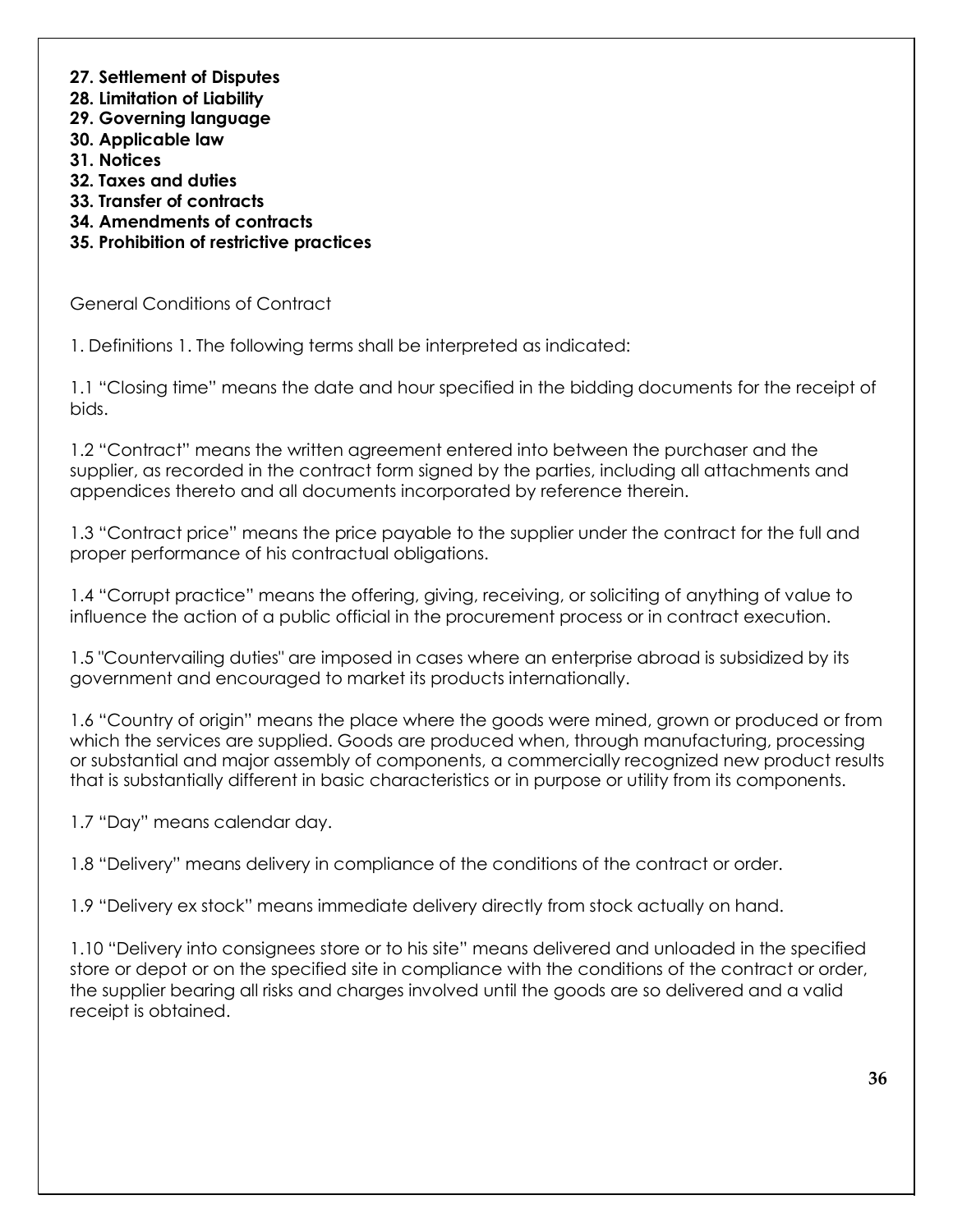1.11 "Dumping" occurs when a private enterprise abroad market its goods on own initiative in the RSA at lower prices than that of the country of origin and which have the potential to harm the local industries in the RSA.

1.12 "Force majeure" means an event beyond the control of the supplier and not involving the supplier's fault or negligence and not foreseeable. Such events may include, but is not restricted to, acts of the purchaser in its sovereign capacity, wars or revolutions, fires, floods, epidemics, quarantine restrictions and freight embargoes.

1.13 "Fraudulent practice" means a misrepresentation of facts in order to influence a procurement process or the execution of a contract to the detriment of any bidder, and includes collusive practice among bidders (prior to or after bid submission) designed to establish bid prices at artificial non-competitive levels and to deprive the bidder of the benefits of free and open competition.

1.14 "GCC" means the General Conditions of Contract.

1.15 "Goods" means all of the equipment, machinery, and/or other materials that the supplier is required to supply to the purchaser under the contract.

1.16 "Imported content" means that portion of the bidding price represented by the cost of components, parts or materials which have been or are still to be imported (whether by the supplier or

his subcontractors) and which costs are inclusive of the costs abroad, plus freight and other direct importation costs such as landing costs, dock dues, import duty, sales duty or other similar tax or duty at the South African place of entry as well as transportation and handling charges to the factory in the Republic where the goods covered by the bid will be manufactured.

1.17 "Local content" means that portion of the bidding price, which is not included in the imported content provided that local manufacture does take place.

1.18 "Manufacture" means the production of products in a factory using labour, materials, components and machinery and includes other related value-adding activities.

1.19 "Order" means an official written order issued for the supply of goods or works or the rendering of a service.

1.20 "Project site," where applicable, means the place indicated in bidding documents.

1.21 "Purchaser" means the organization purchasing the goods.

1.22 "Republic" means the Republic of South Africa.

1.23 "SCC" means the Special Conditions of Contract.

1.24 "Services" means those functional services ancillary to the supply of the goods, such as transportation and any other incidental services, such as installation, commissioning, provision of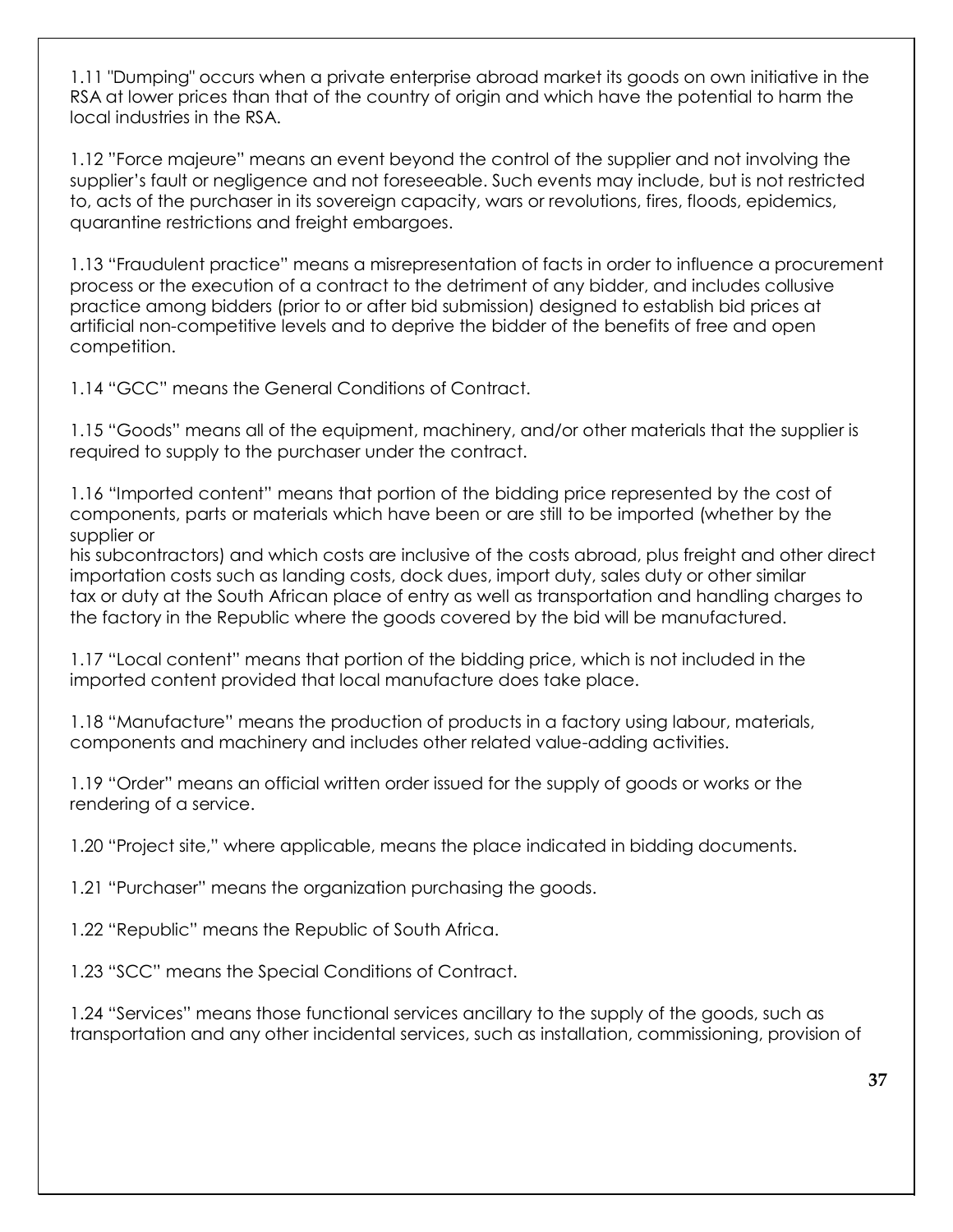technical assistance, training, catering, gardening, security, maintenance and other such obligations of the supplier covered under the contract.

1.25 "Supplier" means the successful bidder who is awarded the contract to maintain and administer the required and specified service(s) to the State.

1.26 "Tort" means in breach of contract.

1.27 "Turnkey" means a procurement process where one service provider assumes total responsibility for all aspects of the project and delivers the full end product / service required by the contract.

1.28 "Written" or "in writing" means hand-written in ink or any form of electronic or mechanical writing.

# 2. Application

2.1 These general conditions are applicable to all bids, contracts and orders including bids for functional and professional services (excluding professional services related to the building and construction industry), sales, hiring, letting and the granting or acquiring of rights, but excluding immovable property, unless otherwise indicated in the bidding documents.

2.2 Where applicable, special conditions of contract are also laid down to cover specific goods, services or works.

2.3 Where such special conditions of contract are in conflict with these general conditions, the special conditions shall apply.

## 3. General

3.1 Unless otherwise indicated in the bidding documents, the purchaser shall not be liable for any expense incurred in the preparation and submission of a bid. Where applicable a non-refundable fee for documents may be charged.

3.2 Invitations to bid are usually published in locally distributed news media and on the municipality/municipal entity website.

## 4. Standards

4.1 The goods supplied shall conform to the standards mentioned in the bidding documents and specifications.

## 5. Use of contract documents and information inspection

5.1 The supplier shall not, without the purchaser's prior written consent, disclose the contract, or any provision thereof, or any specification, plan, drawing, pattern, sample, or information furnished by or on behalf of the purchaser in connection there with, to any person other than a person employed by the supplier in the performance of the contract. Disclosure to any such employed person shall be made in confidence and shall extend only so far as may be necessary for purposes of such performance.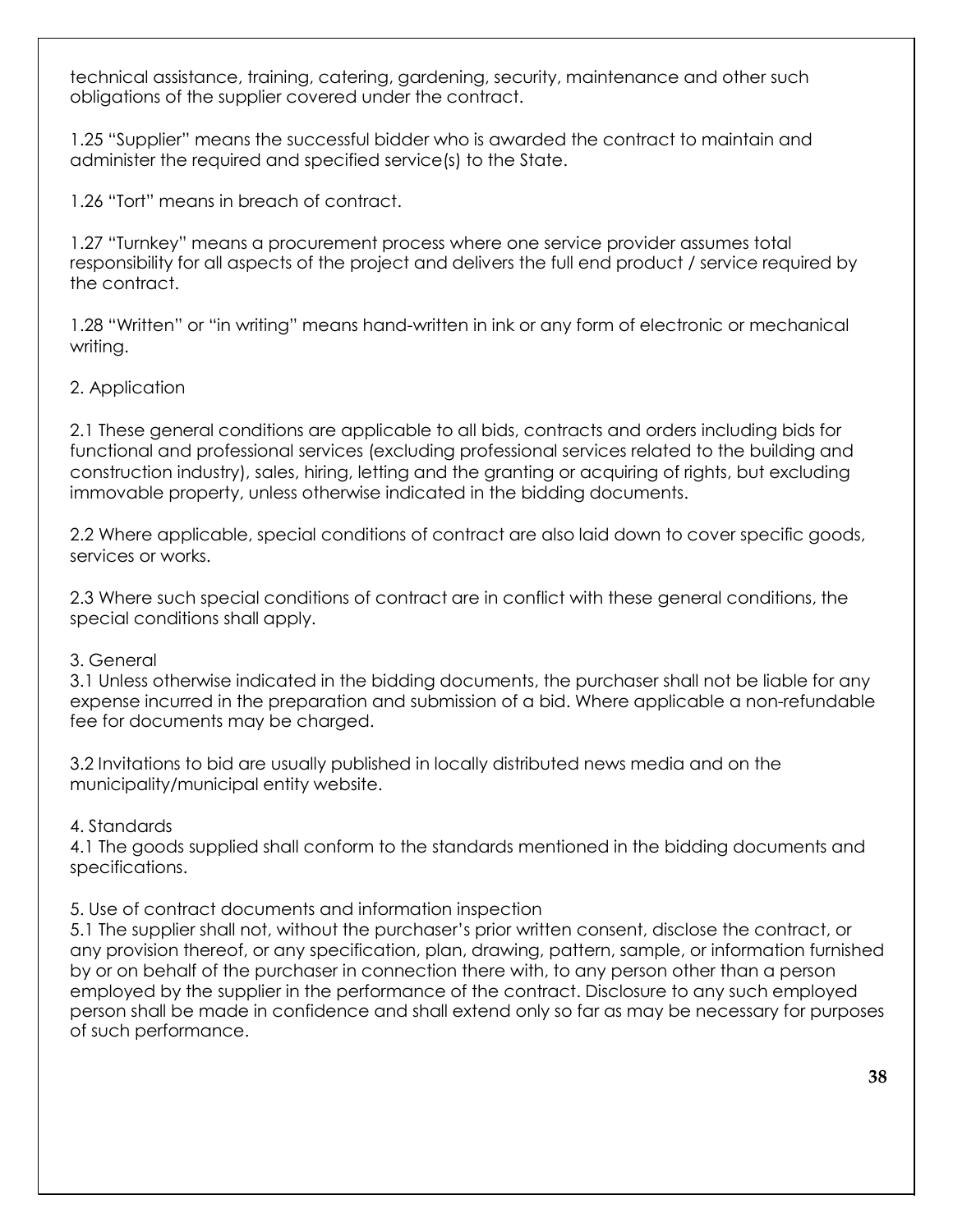5.2 The supplier shall not, without the purchaser's prior written consent, make use of any document or information mentioned in GCC clause 5.1 except for purposes of performing the contract.

5.3 Any document, other than the contract itself mentioned in GCC clause 5.1 shall remain the property of the purchaser and shall be returned (all copies) to the purchaser on completion of the supplier's performance under the contract if so required by the purchaser.

5.4 The supplier shall permit the purchaser to inspect the supplier's records relating to the performance of the supplier and to have them audited by auditors appointed by the purchaser, if so required by the purchaser.

## 6. Patent Rights

6.1 The supplier shall indemnify the purchaser against all third-party claims of infringement of patent, trademark, or industrial design rights arising from use of the goods or any part thereof by the purchaser.

6.2 When a supplier developed documentation / projects for the municipality / municipal entity, the intellectual, copy and patent rights or ownership of such documents or projects will vest in the municipality / municipal entity.

## 7. Performance security

7.1 Within thirty (30) days of receipt of the notification of contract award, the successful bidder shall furnish to the purchaser the performance security of the amount specified in SCC.

7.2 The proceeds of the performance security shall be payable to the purchaser as compensation for any loss resulting from the supplier's failure to complete his obligations under the contract.

7.3 The performance security shall be denominated in the currency of the contract, or in a freely convertible currency acceptable to the purchaser and shall be in one of the following forms:

(a) a bank guarantee or an irrevocable letter of credit issued by a reputable bank located in the purchaser's country or abroad, acceptable to the purchaser, in the form provided in the bidding documents or another form acceptable to the purchaser; or

(b) a cashier's or certified cheque.

7.4 The performance security will be discharged by the purchaser and returned to the supplier not later than thirty (30) days following the date of completion of the supplier's performance obligations under the contract, including any warranty obligations, unless otherwise specified.

8. Inspections, tests and analyses

8.1 All pre-bidding testing will be for the account of the bidder.

8.2 If it is a bid condition that goods to be produced or services to be rendered should at any stage be subject to inspections, tests and analyses, the bidder or contractor's premises shall be

**39**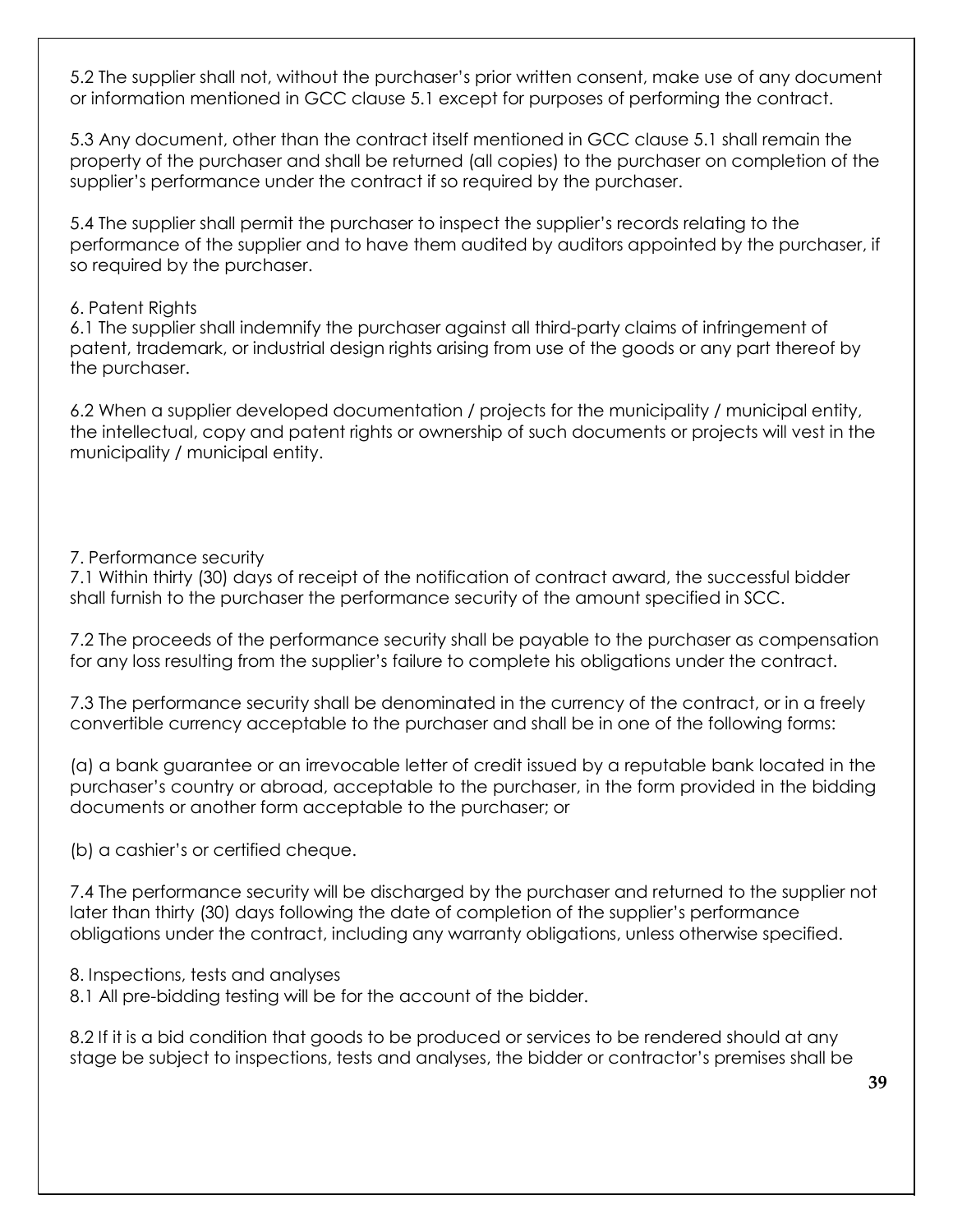open, at all reasonable hours, for inspection by a representative of the purchaser or organization acting on behalf of the purchaser.

8.3 If there are no inspection requirements indicated in the bidding documents and no mention is made in the contract, but during the contract period it is decided that inspections shall be carried out, the purchaser shall itself make the necessary arrangements, including payment arrangements with the testing authority concerned.

8.4 If the inspections, tests and analyses referred to in clauses 8.2 and 8.3 show the goods to be in accordance with the contract requirements, the cost of the inspections, tests and analyses shall be defrayed by the purchaser.

8.5 Where the goods or services referred to in clauses 8.2 and 8.3 do not comply with the contract requirements, irrespective of whether such goods or services are accepted or not, the cost in connection with these inspections, tests or analyses shall be defrayed by the supplier.

8.6 Goods and services which are referred to in clauses 8.2 and 8.3 and which do not comply with the contract requirements may be rejected.

8.7 Any contract goods may on or after delivery be inspected, tested or analysed and may be rejected if found not to comply with the requirements of the contract. Such rejected goods shall be held at the cost and risk of the supplier who shall, when called upon, remove them immediately at his own cost and forthwith substitute them with goods, which do comply with the requirements of the contract. Failing such removal the rejected goods shall be returned at the suppliers cost and risk. Should the supplier fail to provide the substitute goods forthwith, the purchaser may, without giving the supplier further opportunity to substitute the rejected goods, purchase such goods as may be necessary at the expense of the supplier.

8.8 The provisions of clauses 8.4 to 8.7 shall not prejudice the right of the purchaser to cancel the contract on account of a breach of the conditions thereof, or to act in terms of Clause 22 of GCC.

## 9. Packing

9.1 The supplier shall provide such packing of the goods as is required to prevent their damage or deterioration during transit to their final destination, as indicated in the contract. The packing shall be sufficient to withstand, without limitation, rough handling during transit and exposure to extreme temperatures, salt and precipitation during transit, and open storage. Packing, case size weights shall take into consideration, where appropriate, the remoteness of the goods' final destination and the absence of heavy handling facilities at all points in transit.

9.2 The packing, marking, and documentation within and outside the packages shall comply strictly with such special requirements as shall be expressly provided for in the contract, including additional requirements, if any, and in any subsequent instructions ordered by the purchaser.

#### 10. Delivery and documents

10.1 Delivery of the goods and arrangements for shipping and clearance obligations, shall be made by the supplier in accordance with the terms specified in the contract.

11. Insurance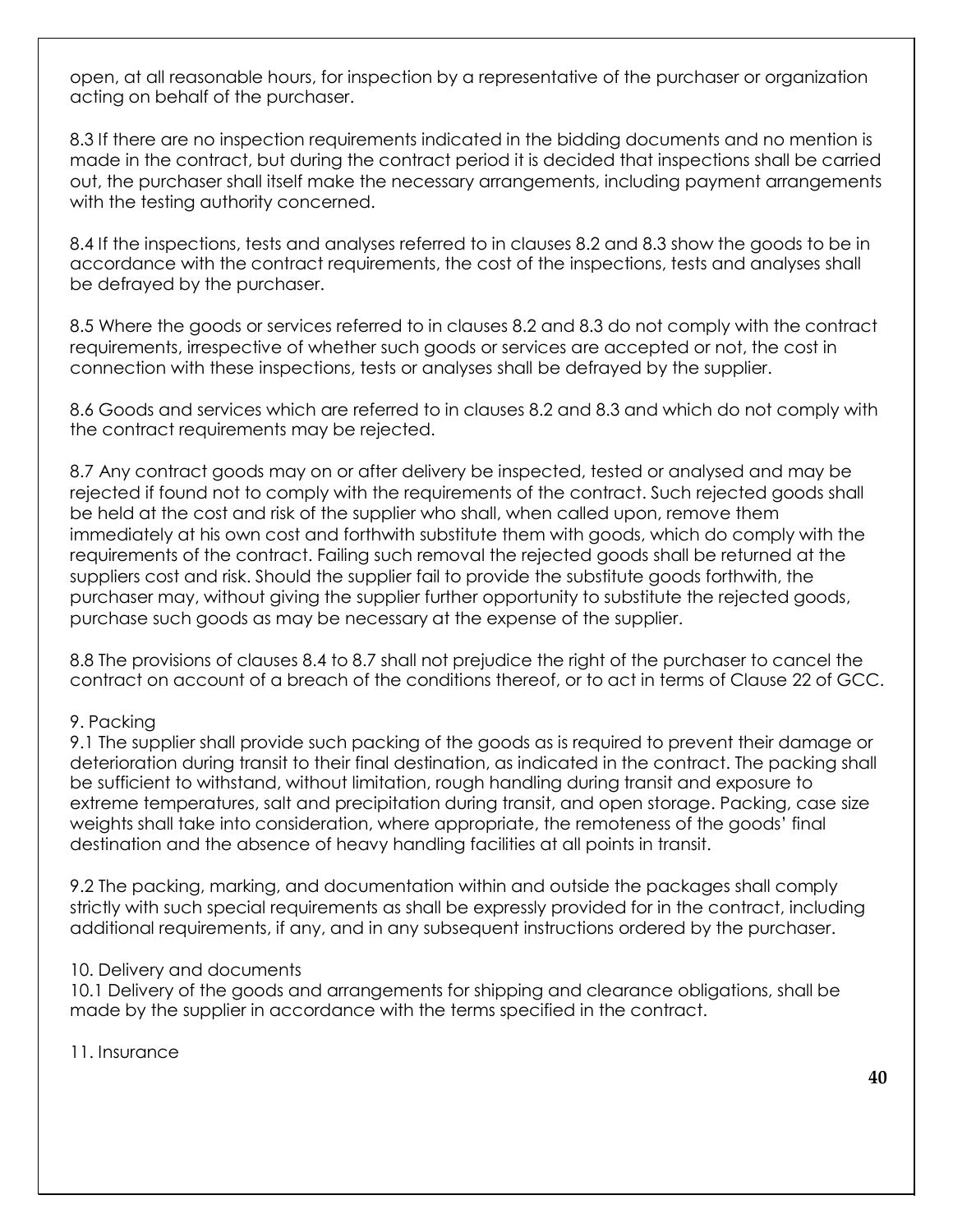11.1 The goods supplied under the contract shall be fully insured in a freely convertible currency against loss or damage incidental to manufacture or acquisition, transportation, storage and delivery in the manner specified.

12. Transportation

12.1 Should a price other than an all-inclusive delivered price be required, this shall be specified.

# 13. Incidental Services

13.1 The supplier may be required to provide any or all of the following services, including additional services, if any:

(a) performance or supervision of on-site assembly and/or commissioning of the supplied goods;

(b) furnishing of tools required for assembly and/or maintenance of the supplied goods;

(c) furnishing of a detailed operations and maintenance manual for each appropriate unit of the supplied goods;

(d) performance or supervision or maintenance and/or repair of the supplied goods, for a period of time agreed by the parties, provided that this service shall not relieve the supplier of any warranty obligations under this contract; and

(e) training of the purchaser's personnel, at the supplier's plant and/or on-site, in assembly, startup, operation, maintenance, and/or repair of the supplied goods.

13.2 Prices charged by the supplier for incidental services, if not included in the contract price for the goods, shall be agreed upon in advance by the parties and shall not exceed the prevailing rates charged to other parties by the supplier for similar services.

# 14. Spare parts

14.1 As specified, the supplier may be required to provide any or all of the following materials, notifications, and information pertaining to spare parts manufactured or distributed by the supplier:

(a) such spare parts as the purchaser may elect to purchase from the supplier, provided that this election shall not relieve the supplier of any warranty obligations under the contract; and; (b) in the event of termination of production of the spare parts:

(i) advance notification to the purchaser of the pending termination, in sufficient time to permit the purchaser to procure needed requirements; and

(ii) following such termination, furnishing at no cost to the purchaser, the blueprints, drawings, and specifications of the spare parts, if requested.

# 15. Warranty

15.1 The supplier warrants that the goods supplied under the contract are new, unused, of the most recent or current models, and that they incorporate all recent improvements in design and materials unless provided otherwise in the contract. The supplier further warrants that all goods supplied under this contract shall have no defect, arising from design, materials, or workmanship (except when the design and/or material is required by the purchaser's specifications) or from any act or omission of the supplier, that may develop under normal use of the supplied goods in the conditions prevailing in the country of final destination.

15.2 This warranty shall remain valid for twelve (12) months after the goods, or any portion thereof as the case may be, have been delivered to and accepted at the final destination indicated in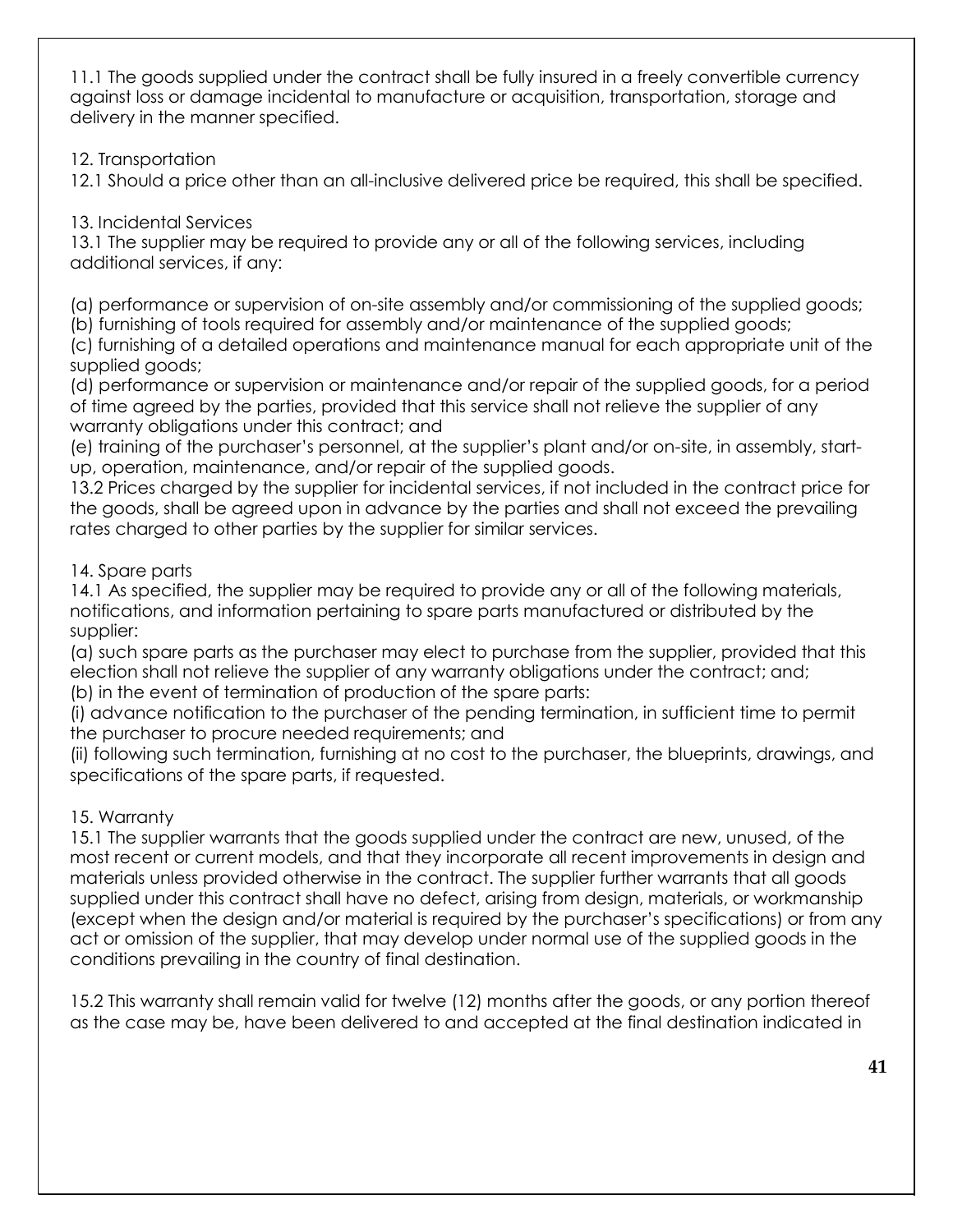the contract, or for eighteen (18) months after the date of shipment from the port or place of loading in the source country, whichever period concludes earlier, unless specified otherwise.

15.3 The purchaser shall promptly notify the supplier in writing of any claims arising under this warranty.

15.4 Upon receipt of such notice, the supplier shall, within the period specified and with all reasonable speed, repair or replace the defective goods or parts thereof, without costs to the purchaser.

15.5 If the supplier, having been notified, fails to remedy the defect(s) within the period specified, the purchaser may proceed to take such remedial action as may be necessary, at the supplier's risk and expense and without prejudice to any other rights which the purchaser may have against the supplier under the contract.

## 16. Payment

16.1 The method and conditions of payment to be made to the supplier under this contract shall be specified.

16.2 The supplier shall furnish the purchaser with an invoice accompanied by a copy of the delivery note and upon fulfilment of other obligations stipulated in the contract.

16.3 Payments shall be made promptly by the purchaser, but in no case later than thirty (30) days after submission of an invoice or claim by the supplier.

16.4 Payment will be made in Rand unless otherwise stipulated.

## 17. Prices

17.1 Prices charged by the supplier for goods delivered and services performed under the contract shall not vary from the prices quoted by the supplier in his bid, with the exception of any price adjustments authorized or in the purchaser's request for bid validity extension, as the case may be.

## 18. Variation orders

18.1 In cases where the estimated value of the envisaged changes in purchase does not vary more than 15% of the total value of the original contract, the contractor may be instructed to deliver the goods or render the services as such. In cases of measurable quantities, the contractor may be approached to reduce the unit price, and such offers may be accepted provided that there is no escalation in price.

## 19. Assignment

19.1 The supplier shall not assign, in whole or in part, its obligations to perform under the contract, except with the purchaser's prior written consent.

20. Subcontracts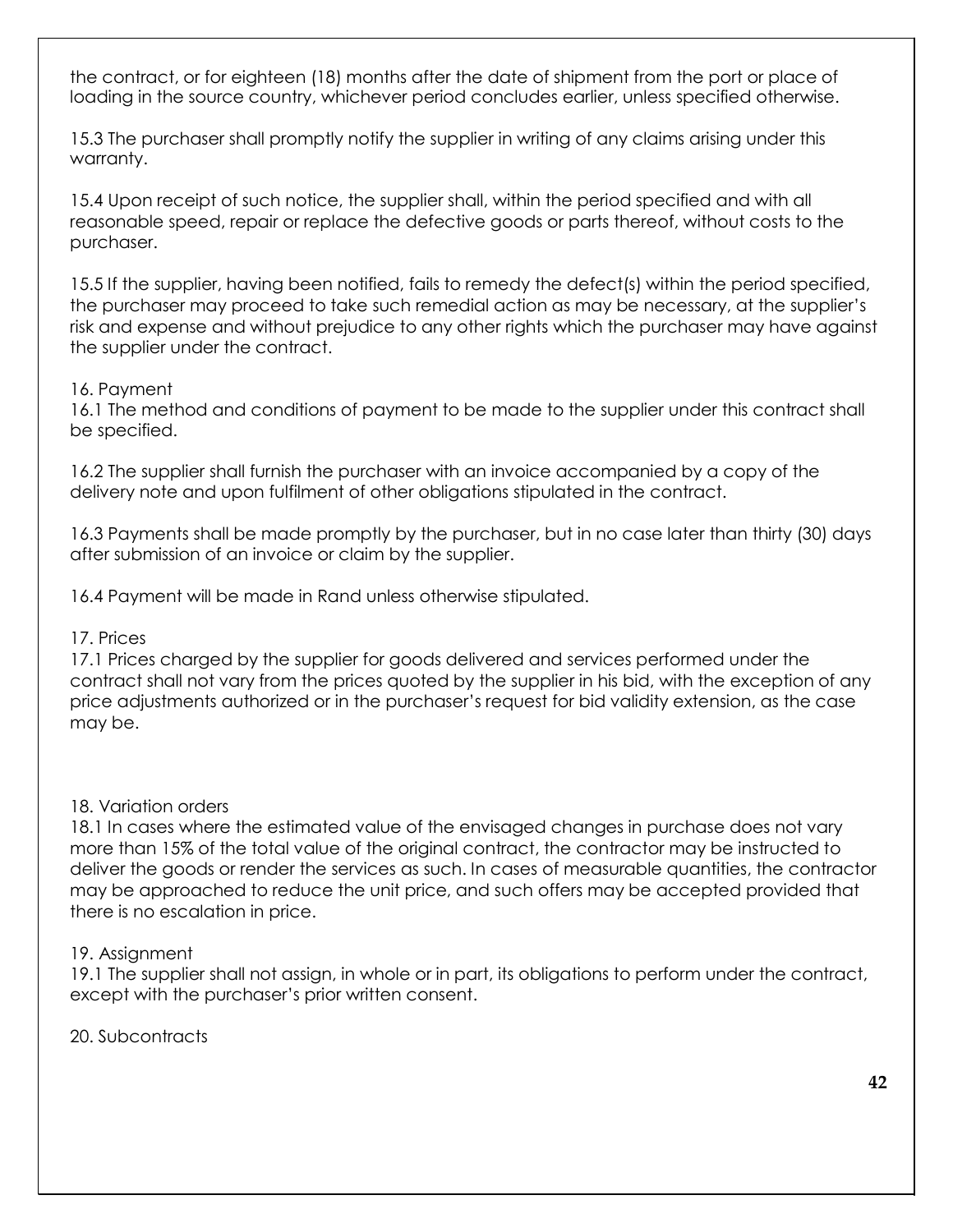20.1 The supplier shall notify the purchaser in writing of all subcontracts awarded under this contracts if not already specified in the bid. Such notification, in the original bid or later, shall not relieve the supplier from any liability or obligation under the contract.

21. Delays in the supplier's performance

21.1 Delivery of the goods and performance of services shall be made by the supplier in accordance with the time schedule prescribed by the purchaser in the contract.

21.2 If at any time during performance of the contract, the supplier or its subcontractor(s) should encounter conditions impeding timely delivery of the goods and performance of services, the supplier shall promptly notify the purchaser in writing of the fact of the delay, its likely duration and its cause(s). As soon as practicable after receipt of the supplier's notice, the purchaser shall evaluate the situation and may at his discretion extend the supplier's time for performance, with or without the imposition of penalties, in which case the extension shall be ratified by the parties by amendment of contract.

21.3 The right is reserved to procure outside of the contract small quantities or to have minor essential services executed if an emergency arises, the supplier's point of supply is not situated at or near the place where the goods are required, or the supplier's services are not readily available.

21.4 Except as provided under GCC Clause 25, a delay by the supplier in the performance of its delivery obligations shall render the supplier liable to the imposition of penalties, pursuant to GCC Clause 22, unless an extension of time is agreed upon pursuant to GCC Clause 22.2 without the application of penalties.

21.5 Upon any delay beyond the delivery period in the case of a goods contract, the purchaser shall, without cancelling the contract, be entitled to purchase goods of a similar quality and up to the same quantity in substitution of the goods not supplied in conformity with the contract and to return any goods delivered later at the supplier's expense and risk, or to cancel the contract and buy such goods as may be required to complete the contract and without prejudice to his other rights, be entitled to claim damages from the supplier.

# 22. Penalties

22.1 Subject to GCC Clause 25, if the supplier fails to deliver any or all of the goods or to perform the services within the period(s) specified in the contract, the purchaser shall, without prejudice to its other remedies under the contract, deduct from the contract price, as a penalty, a sum calculated on the delivered price of the delayed goods or unperformed services using the current prime interest rate calculated for each day of the delay until actual delivery or performance. The purchaser may also consider termination of the contract pursuant to GCC Clause 23.

# 23. Termination for default

23.1 The purchaser, without prejudice to any other remedy for breach of contract, by written notice of default sent to the supplier, may terminate this contract in whole or in part: (a) if the supplier fails to deliver any or all of the goods within the period(s) specified in the contract, or within any extension thereof granted by the purchaser pursuant to GCC Clause 21.2; (b) if the supplier fails to perform any other obligation(s) under the contract; or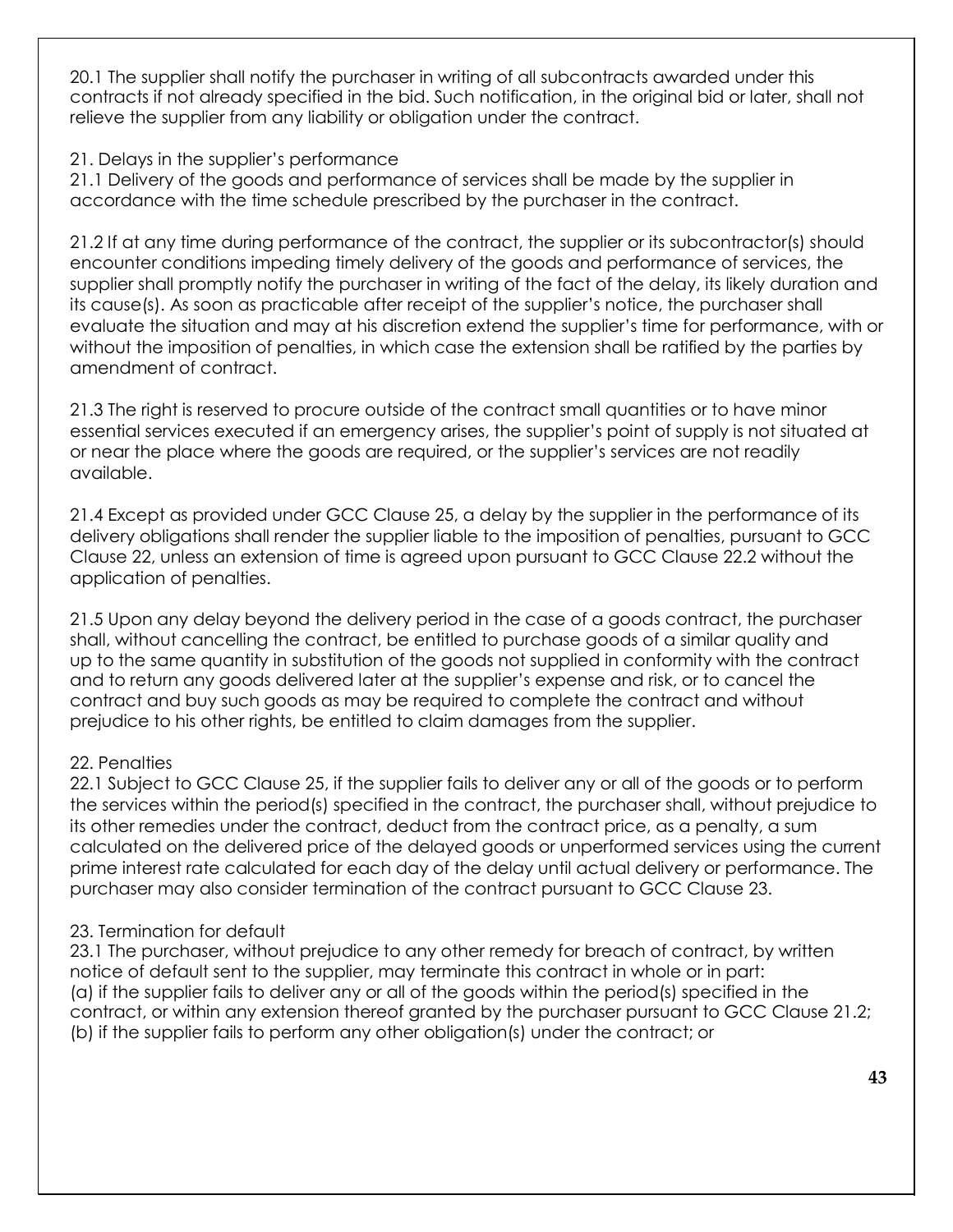(c) if the supplier, in the judgement of the purchaser, has engaged in corrupt or fraudulent practices in competing for or in executing the contract.

23.2 In the event the purchaser terminates the contract in whole or in part, the purchaser may procure, upon such terms and in such manner, as it deems appropriate, goods, works or services similar to those undelivered, and the supplier shall be liable to the purchaser for any excess costs for such similar goods, works or services. However, the supplier shall continue performance of the contract to the extent not terminated.

23.3 Where the purchaser terminates the contract in whole or in part, the purchaser may decide to impose a restriction penalty on the supplier by prohibiting such supplier from doing business with the public sector for a period not exceeding 10 years.

23.4 If a purchaser intends imposing a restriction on a supplier or any person associated with the supplier, the supplier will be allowed a time period of not more than fourteen (14) days to provide reasons why the envisaged restriction should not be imposed. Should the supplier fail to respond within the stipulated fourteen (14) days the purchaser may regard the supplier as having no objection and proceed with the restriction.

23.5. Any restriction imposed on any person by the purchaser will, at the discretion of the purchaser, also be applicable to any other enterprise or any partner, manager, director or other person who wholly or partly exercises or exercised or may exercise control over the enterprise of the first-mentioned person, and with which enterprise or person the first-mentioned person, is or was in the opinion of the purchaser actively associated.

23.6 If a restriction is imposed, the purchaser must, within five (5) working days of such imposition, furnish the National Treasury, with the following information:

- (i) the name and address of the supplier and / or person restricted by the purchaser;
- (ii) the date of commencement of the restriction
- (iii) the period of restriction; and
- (iv) the reasons for the restriction.

These details will be loaded in the National Treasury's central database of suppliers or persons prohibited from doing business with the public sector.

23.7. If a court of law convicts a person of an offence as contemplated in sections 12 or 13 of the Prevention and Combating of Corrupt Activities Act, No. 12 of 2004, the court may also rule that such person's name be endorsed on the Register for Tender Defaulters. When a person's name has been endorsed on the Register, the person will be prohibited from doing business with the public sector for a period not less than five years and not more than 10 years. The National Treasury is empowered to determine the period of restriction and each case will be dealt with on its own merits. According to section 32 of the Act the Register must be open to the public. The Register can be perused on the National Treasury website

24. Antidumping and countervailing duties and rights

24.1 When, after the date of bid, provisional payments are required, or anti-dumping or countervailing duties are imposed, or the amount of a provisional payment or anti-dumping or countervailing right is increased in respect of any dumped or subsidized import, the State is not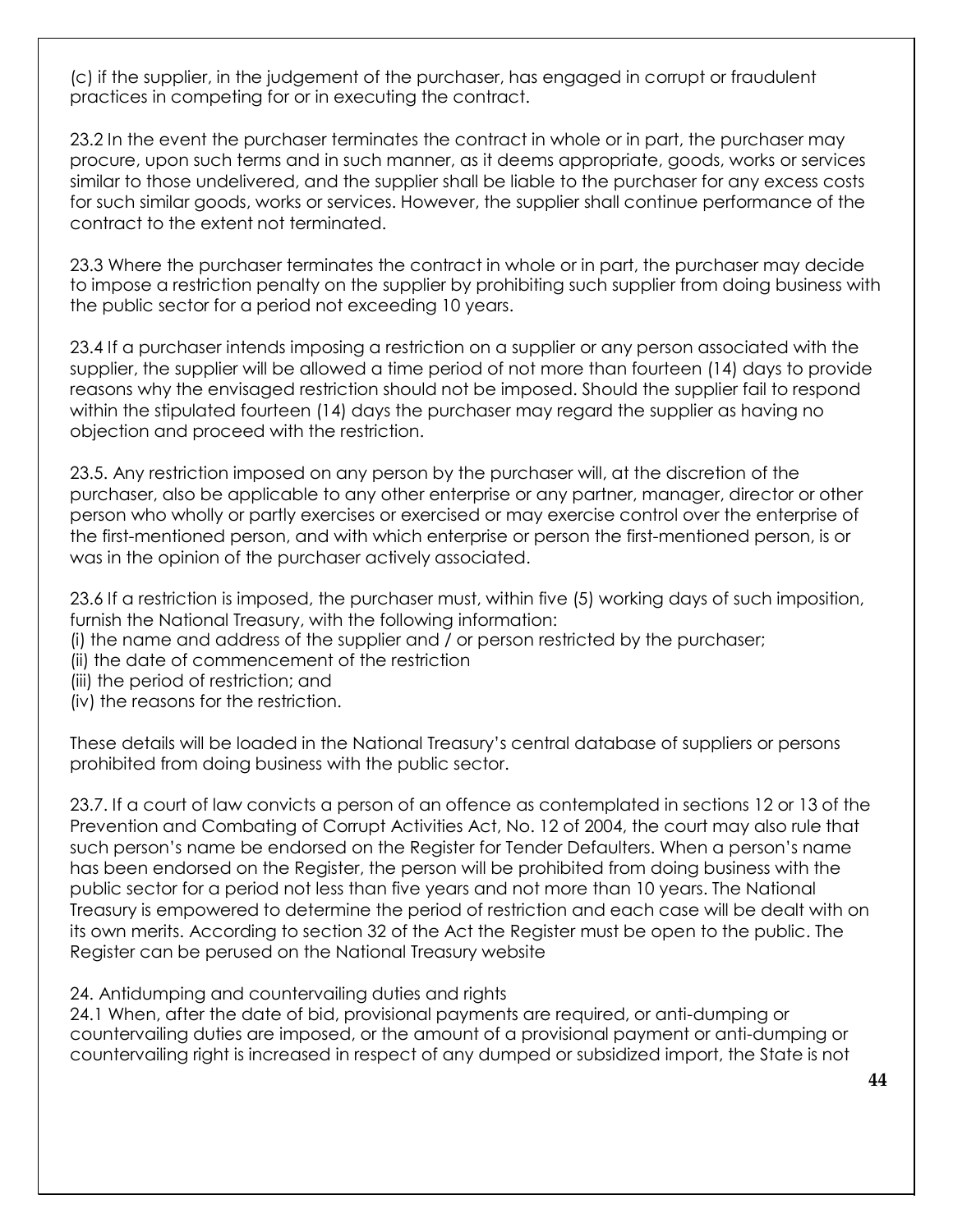liable for any amount so required or imposed, or for the amount of any such increase. When, after the said date, such a provisional payment is no longer required or any such anti-dumping or countervailing right is abolished, or where the amount of such provisional payment or any such right is reduced, any such favourable difference shall on demand be paid forthwith by the supplier to the purchaser or the purchaser may deduct such amounts from moneys (if any) which may otherwise be due to the supplier in regard to goods or services which he delivered or rendered, or is to deliver or render in terms of the contract or any other contract or any other amount which may be due to him.

## 25. Force Majeure

25.1 Notwithstanding the provisions of GCC Clauses 22 and 23, the supplier shall not be liable for forfeiture of its performance security, damages, or termination for default if and to the extent that his delay in performance or other failure to perform his obligations under the contract is the result of an event of force majeure.

25.2 If a force majeure situation arises, the supplier shall promptly notify the purchaser in writing of such condition and the cause thereof. Unless otherwise directed by the purchaser in writing, the supplier shall continue to perform its obligations under the contract as far as is reasonably practical, and shall seek all reasonable alternative means for performance not prevented by the force majeure event.

## 26. Termination for insolvency

26.1 The purchaser may at any time terminate the contract by giving written notice to the supplier if the supplier becomes bankrupt or otherwise insolvent. In this event, termination will be without compensation to the supplier, provided that such termination will not prejudice or affect any right of action or remedy, which has accrued or will accrue thereafter to the purchaser.

## 27. Settlement of Disputes

27.1 If any dispute or difference of any kind whatsoever arises between the purchaser and the supplier in connection with or arising out of the contract, the parties shall make every effort to resolve amicably such dispute or difference by mutual consultation.

27.2 If, after thirty (30) days, the parties have failed to resolve their dispute or difference by such mutual consultation, then either the purchaser or the supplier may give notice to the other party of his intention to commence with mediation. No mediation in respect of this matter may be commenced unless such notice is given to the other party.

27.3 Should it not be possible to settle a dispute by means of mediation, it may be settled in a South African court of law.

27.4 Notwithstanding any reference to mediation and/or court proceedings herein,

(a) the parties shall continue to perform their respective obligations under the contract unless they otherwise agree; and

(b) the purchaser shall pay the supplier any monies due the supplier for goods delivered and / or services rendered according to the prescripts of the contract.

28. Limitation of Liability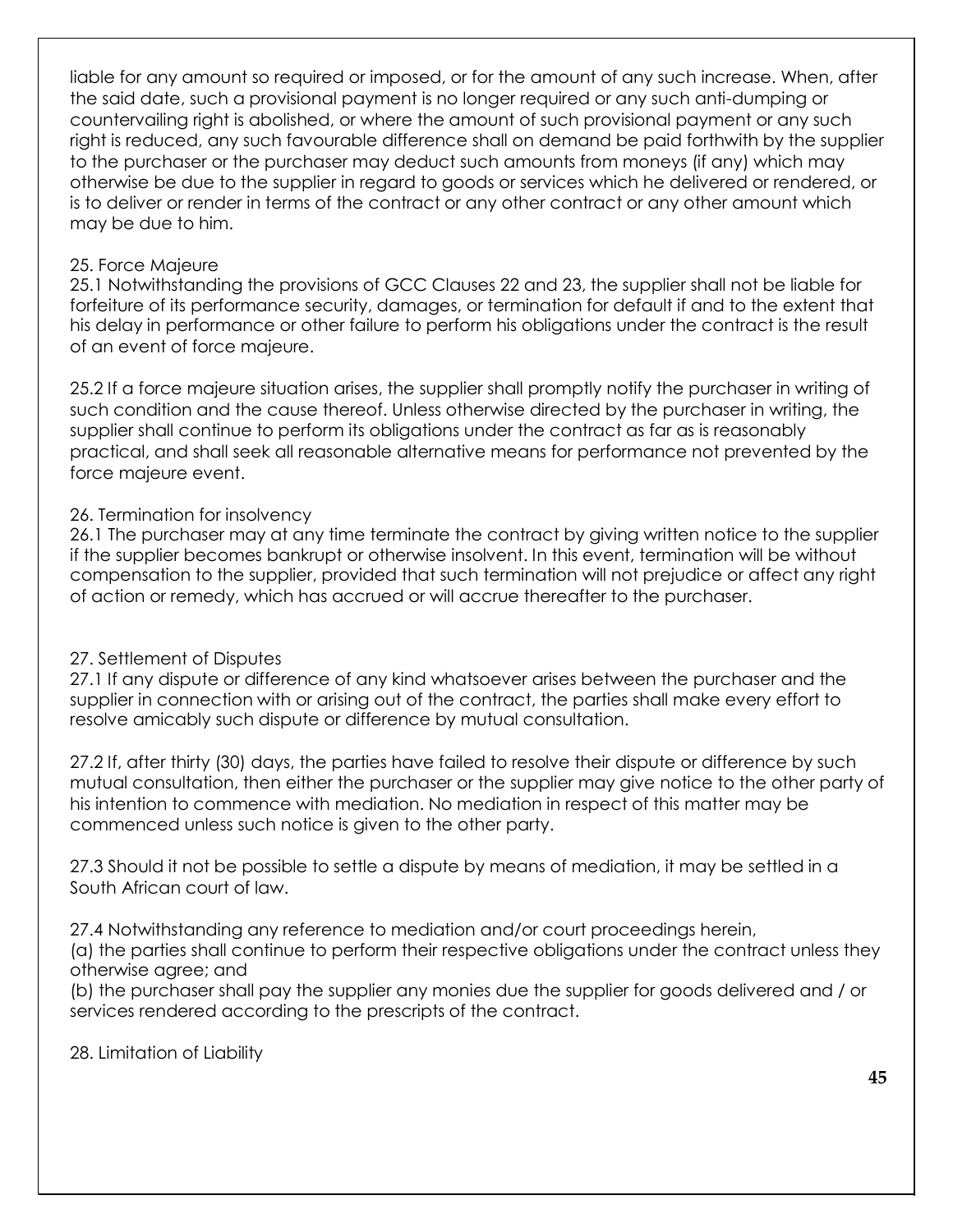28.1 Except in cases of criminal negligence or wilful misconduct, and in the case of infringement pursuant to Clause 6;

(a) the supplier shall not be liable to the purchaser, whether in contract, tort, or otherwise, for any indirect or consequential loss or damage, loss of use, loss of production, or loss of profits or interest costs, provided that this exclusion shall not apply to any obligation of the supplier to pay penalties and/or damages to the purchaser; and

(b) the aggregate liability of the supplier to the purchaser, whether under the contract, in tort or otherwise, shall not exceed the total contract price, provided that this limitation shall not apply to the cost of repairing or replacing defective equipment.

## 29. Governing language

29.1 The contract shall be written in English. All correspondence and other documents pertaining to the contract that is exchanged by the parties shall also be written in English.

## 30. Applicable law

30.1 The contract shall be interpreted in accordance with South African laws, unless otherwise specified.

## 31. Notices

31.1 Every written acceptance of a bid shall be posted to the supplier concerned by registered or certified mail and any other notice to him shall be posted by ordinary mail to the address furnished in his bid or to the address notified later by him in writing and such posting shall be deemed to be proper service of such notice.

31.2 The time mentioned in the contract documents for performing any act after such aforesaid notice has been given, shall be reckoned from the date of posting of such notice.

## 32. Taxes and duties

32.1 A foreign supplier shall be entirely responsible for all taxes, stamp duties, license fees, and other such levies imposed outside the purchaser's country.

32.2 A local supplier shall be entirely responsible for all taxes, duties, license fees, etc., incurred until delivery of the contracted goods to the purchaser.

32.3 No contract shall be concluded with any bidder whose tax matters are not in order. Prior to the award of a bid SARS must have certified that the tax matters of the preferred bidder are in order.

32.4 No contract shall be concluded with any bidder whose municipal rates and taxes and municipal services charges are in arrears.

# 33. Transfer of contracts

33.1 The contractor shall not abandon, transfer, cede assign or sublet a contract or part thereof without the written permission of the purchaser

## 34. Amendment of contracts

34.1 No agreement to amend or vary a contract or order or the conditions, stipulations or provisions thereof shall be valid and of any force unless such agreement to amend or vary is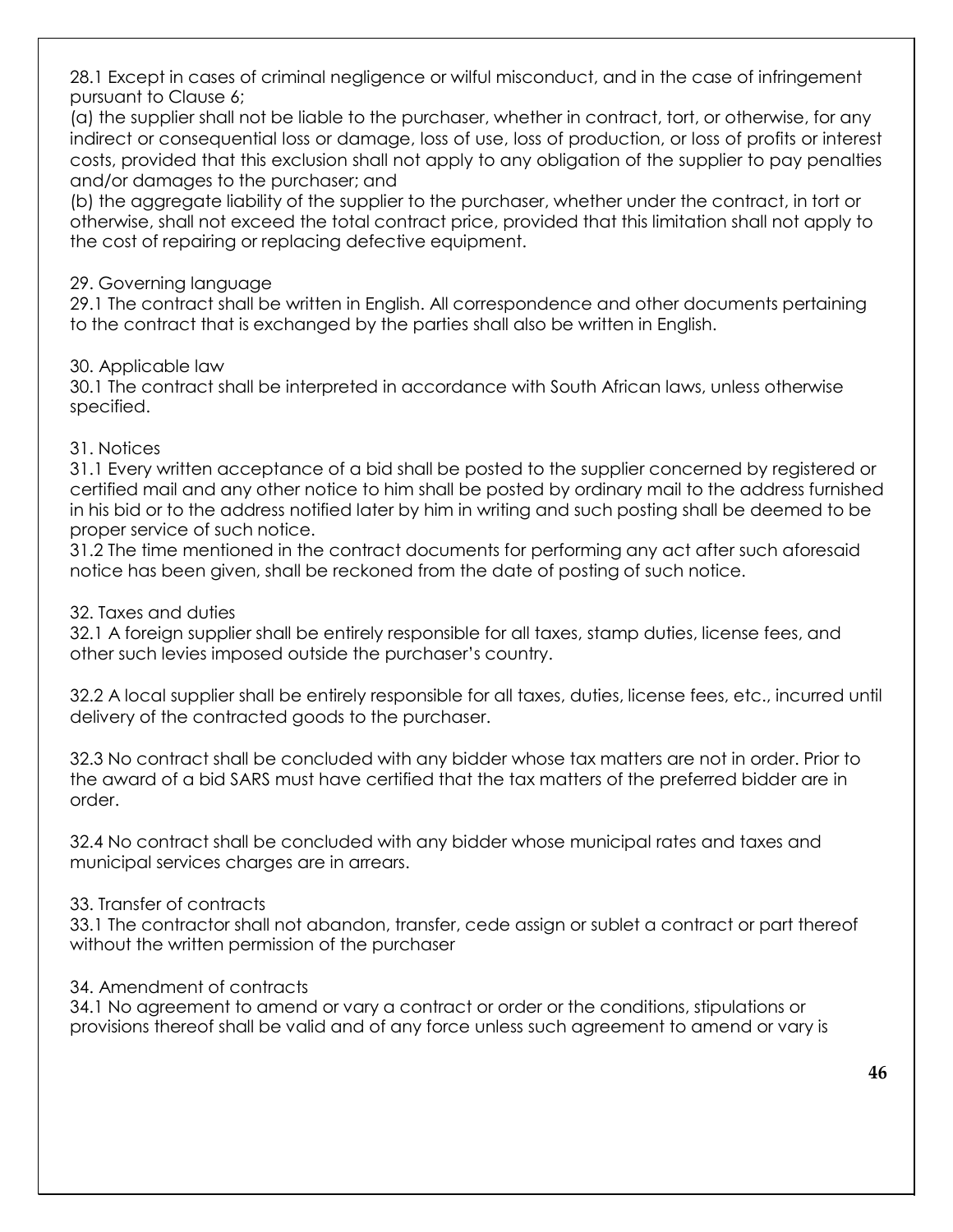entered into in writing and signed by the contracting parties. Any waiver of the requirement that the agreement to amend or vary shall be in writing, shall also be in writing.

35. Prohibition of restrictive practices

35.1 In terms of section 4 (1) (b) (iii) of the Competition Act No. 89 of 1998, as amended, an agreement between, or concerted practice by, firms, or a decision by an association of firms, is prohibited if it is between parties in a horizontal relationship and if a bidder(s) is/are or a contractor(s) was/were involved in collusive bidding.

35.2 If a bidder(s) or contractor(s) based on reasonable grounds or evidence obtained by the purchaser has / have engaged in the restrictive practice referred to above, the purchaser may refer the

matter to the Competition Commission for investigation and possible imposition of administrative penalties as contemplated in section 59 of the Competition Act No 89 0f 1998.

35.3 If a bidder(s) or contractor(s) has / have been found guilty by the Competition Commission of the restrictive practice referred to above, the purchaser may, in addition and without prejudice to any other remedy provided for, invalidate the bid(s) for such item(s) offered, and / or terminate the contract in whole or part, and / or restrict the bidder(s) or contractor(s) from conducting business with the public sector for a period not exceeding ten (10) years and / or claim damages from the bidder(s) or contractor(s) concerned.

Revised July 2010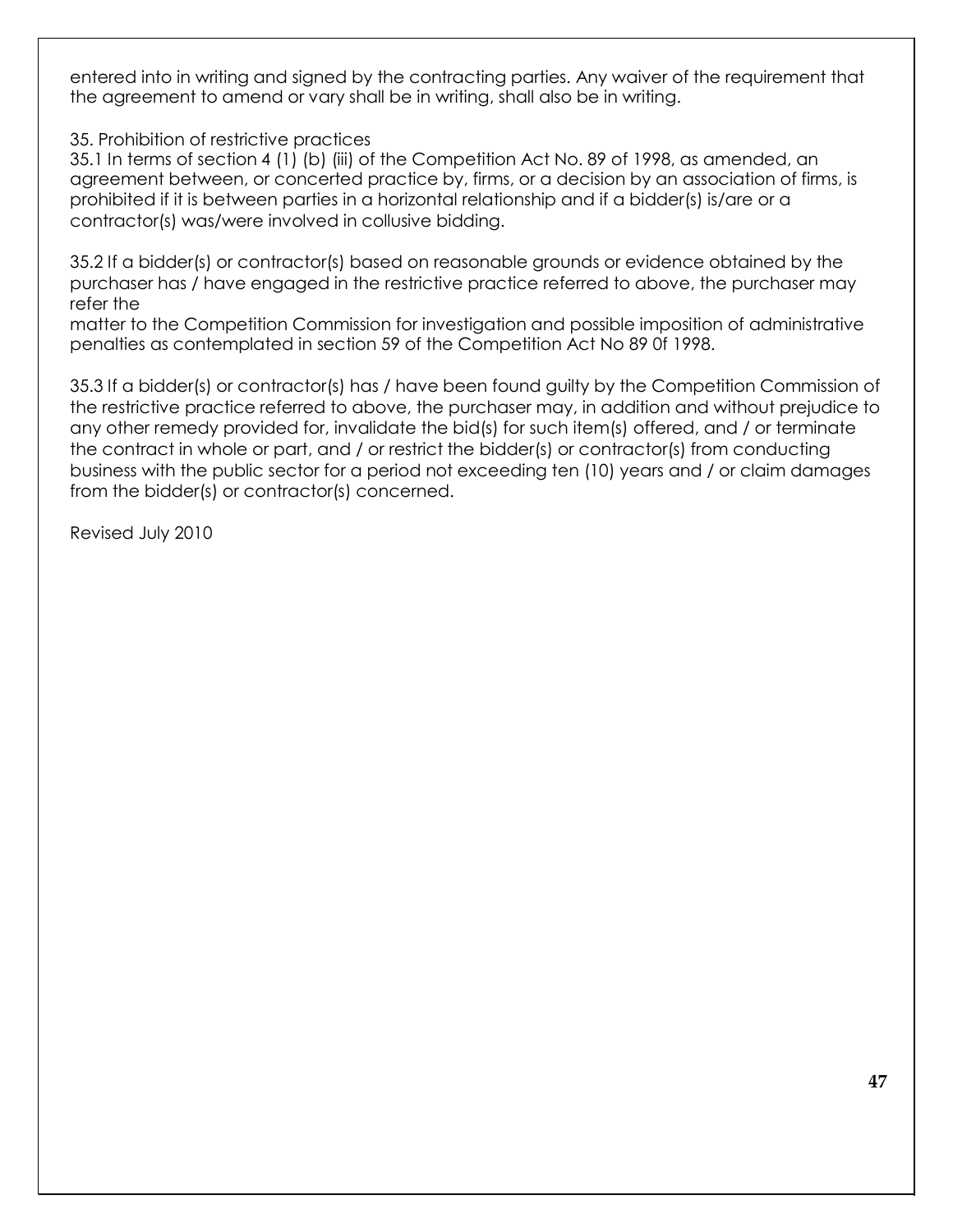## **SPECIFICATION: PART M**

CALCULATION OF REHABILITATION PROVISION FOR LANDFILL SITE

TERMS OF REFERENCE

1. PURPOSE

The municipality wishes to invite suitably a qualified service provider to provide calculation of the rehabilitation provision for landfill site/s that fully complies with GRAP 19.

## 2. BACKGROUND

In terms of Chapter 12 of the Municipal Finance Management Act, Act 56 of 2003- Finacial Reporting and Auditing, Section 122 of the act requires that;

- (1) Every municipality and or municipal entity must for each financial year prepare annual financial statements which: -
- (a) Fairly presents the state of affairs of the municipality or entity, its performance against its budget ,its management of revenue, expenditure, assets and liabilities, its business activities ,its financial results and its financial position as at end of the financial year, and
- (b) Disclose the information required in terms of section 123.124.125 as well as 126.
- (2) A municipality which has sole control of a municipality ,or which has effective control with the meaning of the Municipal Systems Act of municipal Act of a municipality which is a private company, must in addition to complying with subsection(1),prepare consolidated annual financial statement.
- (3) Both annual financial statement and consolidated annual financial statements must be prepared in accordance with the generally recognised accounting practice (GRAP) prescribed in terms of section 91(1) (b) of the Public Finance Management Act.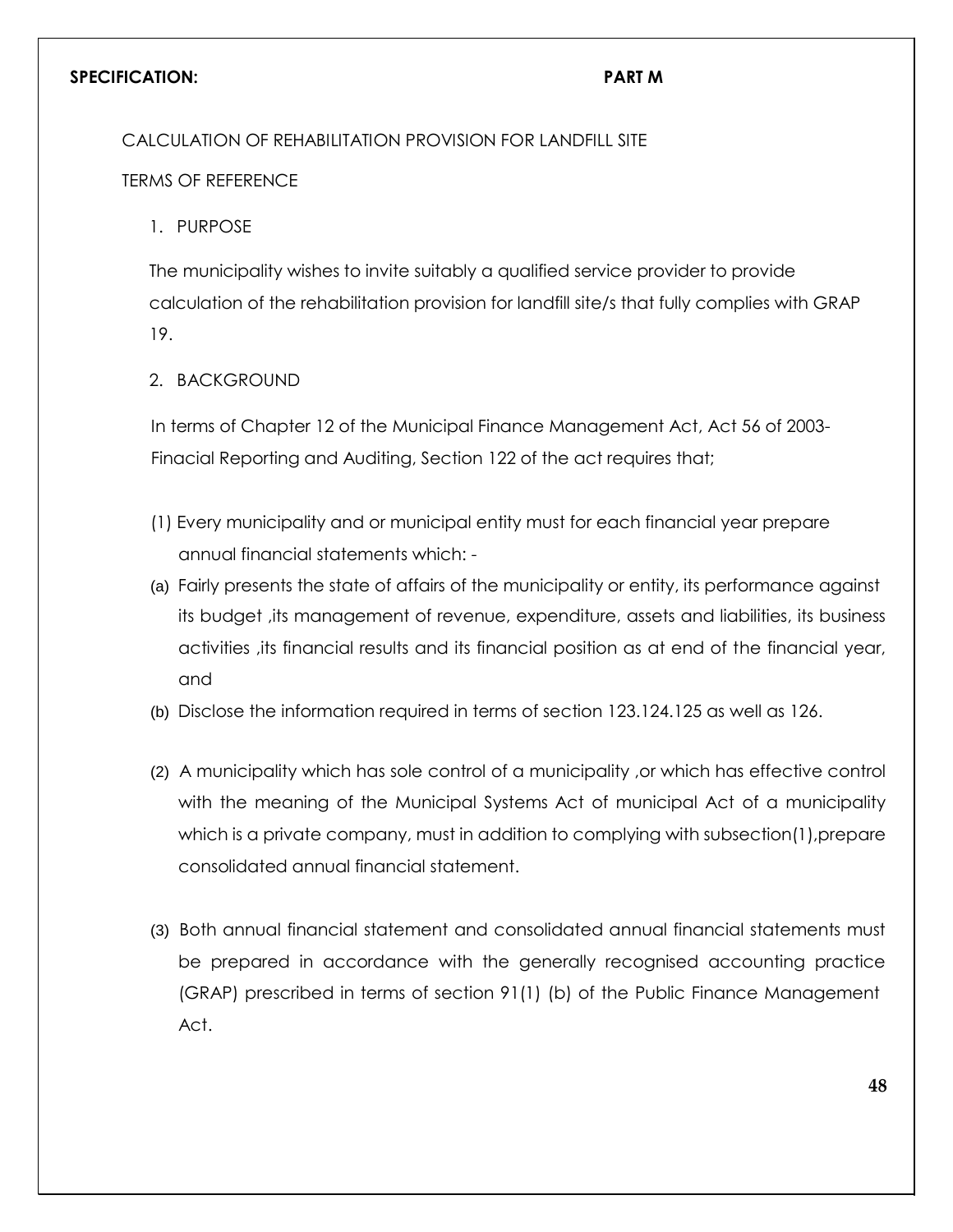## *National Environmental Management Act, Act 107 of 1998*

4(a) Sustainable development requires the consideration of all relevant factors including the following

- I. That the disturbance of ecosystem and the loss of biological diversity are avoided, or where they cannot be altogether avoided, are minimised and remedied;
- II. That the pollution and degradation of the environment are avoided, or where they cannot be altogether avoided are minimised and remedied
- III. That the disturbance of landscapes and sites that constitutes the nation's cultural heritage is avoided, or where it cannot be altogether avoided, is minimised and remedied
- IV. The waste is waste is avoided, or where it cannot be altogether avoided, minimised and reused or re-cycled where is possible and otherwise disposed of in a responsible manner;
- V. That the negative impacts on the environment and on people's environmental rights be anticipated and prevented, and where they cannot altogether prevented are minimised and remedied

# GRAP 19 Provisions

# *Para.21 State that an entity shall recognise a provision when*

- a) There is present obligation (legal or constructive) as a result of past event
- b) It probable that an outflow of resources embodying economic benefits or service potential will be required to settle the obligation; and
- c) A reliable estimate can be made of the amount of the obligation

Para. 52 states that where the effect of time value of money is material, the amount of provision shall be the present value of expenditure expected to be required to settle the obligation

# Project objectives

The primary deliverables of the assignment are

- To ensure that municipality complies with the Municipal System Act No 32 of 2000
- To ensure that municipality complies with National management Act no 107 of 1998

**49**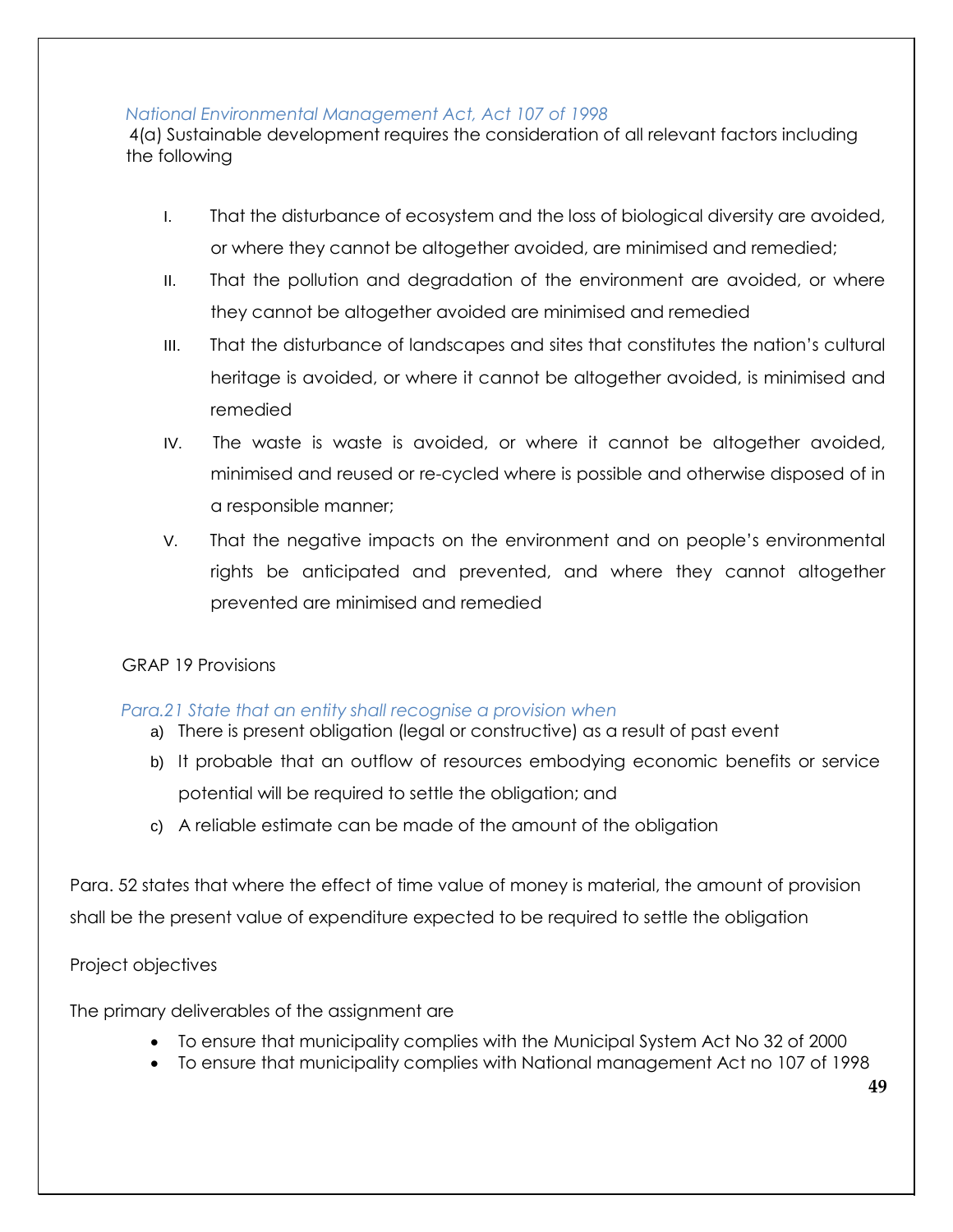- To ensure that municipality complies with the Municipal Finance management Act 56 of 2003 with regard with AFS
- To ensure the annual financial statement comply with GRAP requirements
- To ensure that the balances on the AFS are supported by relevant documentation

# SCOPE OF WORK

- Ensure that there is reliability and integrity of information in terms of accuracy and completeness of the identification of landfill sites
- Inspecting and measuring the landfill site owned by the municipality
- Test accuracy and completeness of information recorded on the financial statements in terms of the provision for the rehabilitation of landfill site for compilation of financial statements
- Review the completeness of the report, to ensure that all figures presented in the AFS are supported by valid documentation that correspond with financial information
- Value the landfill site to determine the void space or remaining useful lives
- Estimate the annual cost to close the landfill site
- Assist with audit queries raised Auditor General relating to the provision

The minimum requirements from the service provider are as follows: -

- Report on the Valuation of the landfill site
- Close-out report

Competency or expertise requirements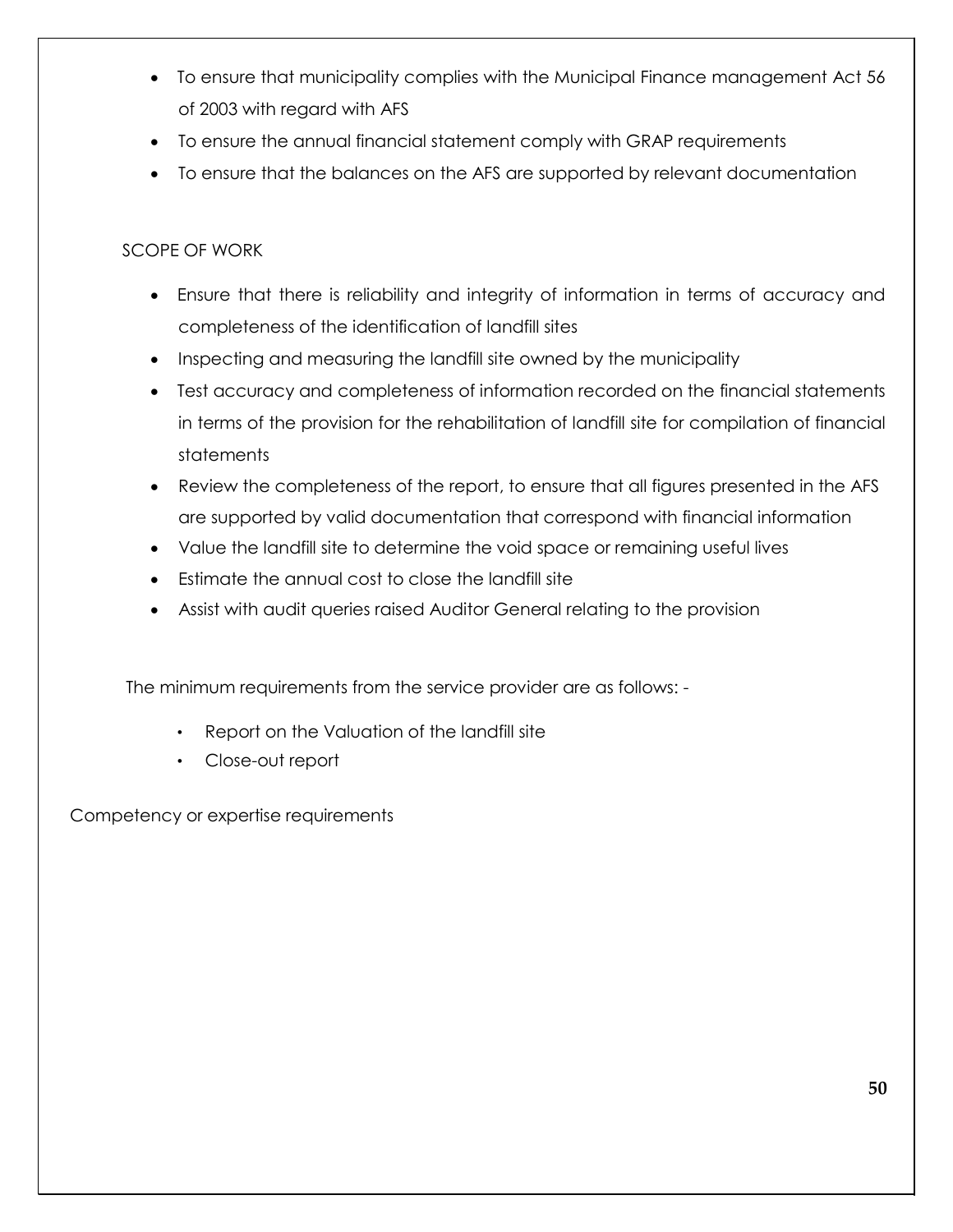# **EVALUATION CRITERIA**

| <b>NO</b>      | <b>CATEGORY</b>                                                                                                                             | <b>WEIGHTING</b> |
|----------------|---------------------------------------------------------------------------------------------------------------------------------------------|------------------|
| 1              | 5 completed relevant and practical experience (similar<br>type of work),                                                                    | 50               |
|                | 10 points per project                                                                                                                       |                  |
|                | Signed appointment or confirmation of services<br>rendered letter in a client letterhead must be attached<br>to claim point                 |                  |
| $\overline{2}$ | Expertise in Environmental management or relevant<br>expertise Proof of qualification (i.e. Certificates) to be<br>attached to claim points | 40               |
|                | Qualification of project leader-Diploma in<br>$\mathbb{R}^n$<br><b>Bachelor Science</b>                                                     | 10               |
|                | Honours in BSc-Environmental management<br>$\mathbb{R}^n$                                                                                   | 10               |
|                | Master's in environmental management                                                                                                        | 20               |
| 3              | Approach and Methodology                                                                                                                    | 10               |
|                | Step by step programme for the development of report<br>with clear timeframes                                                               | 10               |
|                |                                                                                                                                             | 100.00           |
|                |                                                                                                                                             |                  |

**NB:** The bidders should at least score a minimum of **70 points** in order to be considered in the next phase.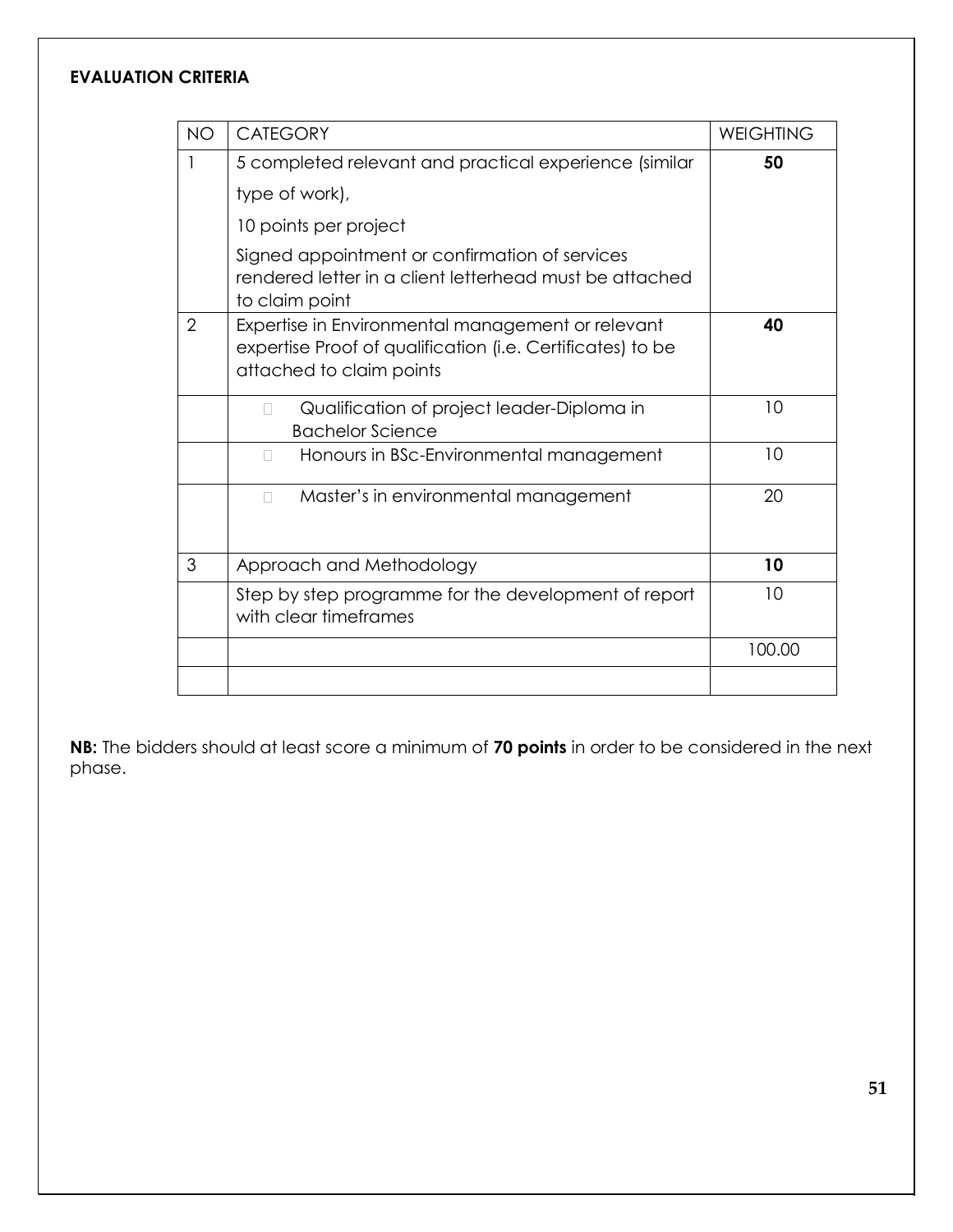## **DITSOBOTLA LOCAL MUNICIPALITY**

## **CERTIFICATE OF INDEPENDENT BID DETERMINATION**

- **1** This Municipal Bidding Document (MBD) must form part of all bids<sup>1</sup> invited.
- 2 Section 4 (1) (b) (iii) of the Competition Act No. 89 of 1998, as amended, prohibits an agreement between, or concerted practice by, firms, or a decision by an association of firms, if it is between parties in a horizontal relationship and if it involves collusive bidding (or bid rigging).² Collusive bidding is a *pe se* prohibition meaning that it cannot be justified under any grounds.
- 3 Municipal Supply Regulation 38 (1) prescribes that a supply chain management policy must provide measures for the combating of abuse of the supply chain management system, and must enable the accounting officer, among others, to:
	- a. take all reasonable steps to prevent such abuse;
	- b. reject the bid of any bidder if that bidder or any of its directors has abused the supply chain management system of the municipality or municipal entity or has committed any improper conduct in relation to such system; and
	- c. cancel a contract awarded to a person if the person committed any corrupt or fraudulent act during the bidding process or the execution of the contract.
- 4 This MBD serves as a certificate of declaration that would be used by institutions to ensure that, when bids are considered, reasonable steps are taken to prevent any form of bidrigging.
- 5 In order to give effect to the above, the attached Certificate of Bid Determination (MBD 9) must be completed and submitted with the bid:

<sup>1</sup> Includes price quotations, advertised competitive bids, limited bids and proposals.

² Bid rigging (or collusive bidding) occurs when businesses, that would otherwise be expected to compete, secretly conspire to raise prices or lower the quality of goods and / or services for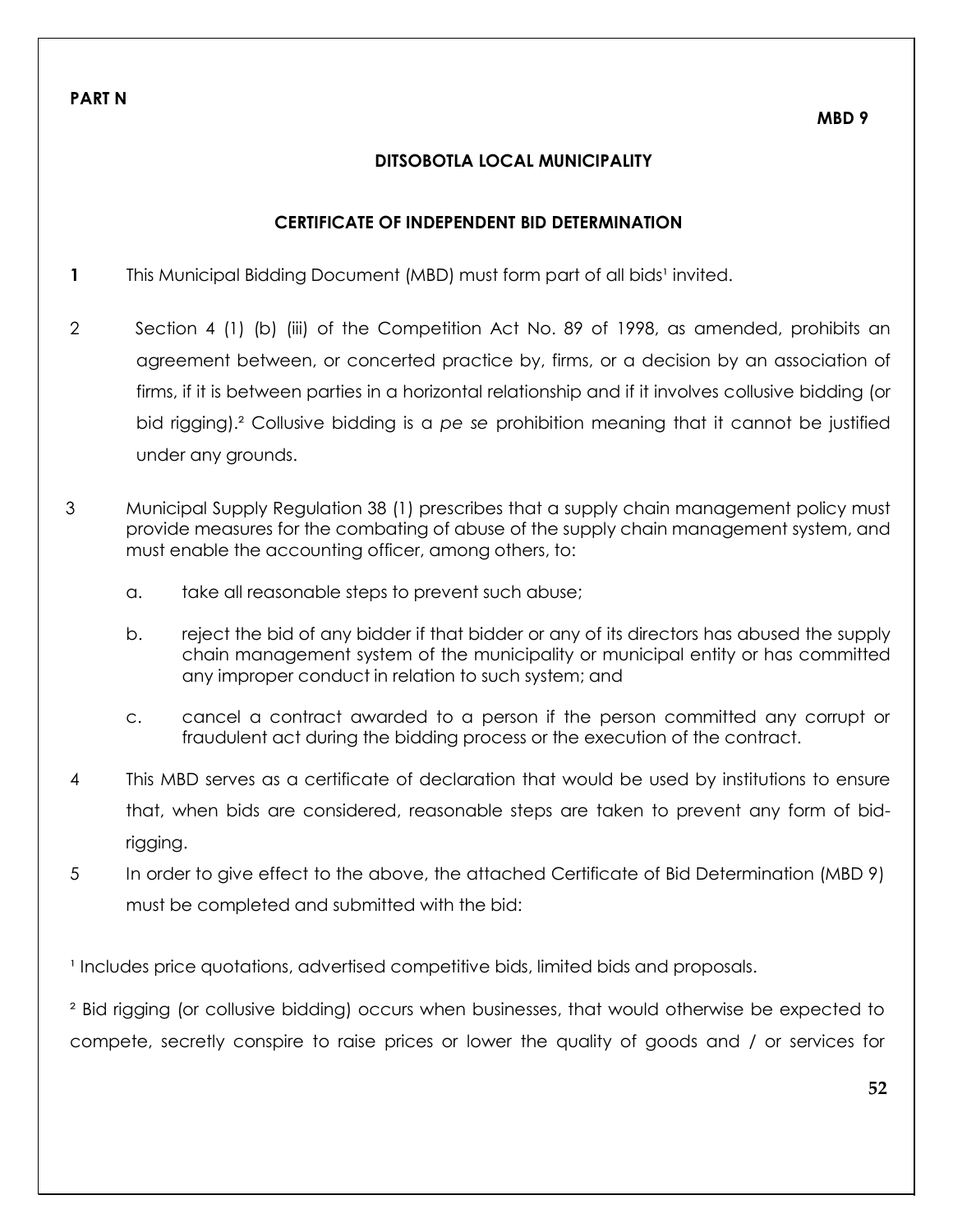purchasers who wish to acquire goods and / or services through a bidding process. Bid rigging is, therefore, an agreement between competitors not to compete.

I, the undersigned, in submitting the accompanying bid:

(Bid Number and Description)

in response to the invitation for the bid made by:

(Name of Municipality / Municipal Entity)

do hereby make the following statements that I certify to be true and complete in every respect:

I certify, on behalf of: <u>that:</u> that: that: that: that: that: that: that: that: that: that: that: that: that: that: that: that: that: that: that: that: that: that: that: that: that: that: that: that: that: that: that: tha

(Name of Bidder)

- 1. I have read and I understand the contents of this Certificate;
- 2. I understand that the accompanying bid will be disqualified if this Certificate is found not to be true and complete in every respect;
- 3. I am authorized by the bidder to sign this Certificate, and to submit the accompanying bid, on behalf of the bidder;
- 4. Each person whose signature appears on the accompanying bid has been authorized by the bidder to determine the terms of, and to sign, the bid, on behalf of the bidder;
- 5. For the purposes of this Certificate and the accompanying bid, I understand that the word "competitor" shall include any individual or organization, other than the bidder, whether or not affiliated with the bidder, who:
	- (a) has been requested to submit a bid in response to this bid invitation;
	- (b) could potentially submit a bid in response to this bid invitation, based on their qualifications, abilities or experience; and
	- (c) provides the same goods and services as the bidder and/or is in the same line of business as the bidder

**53**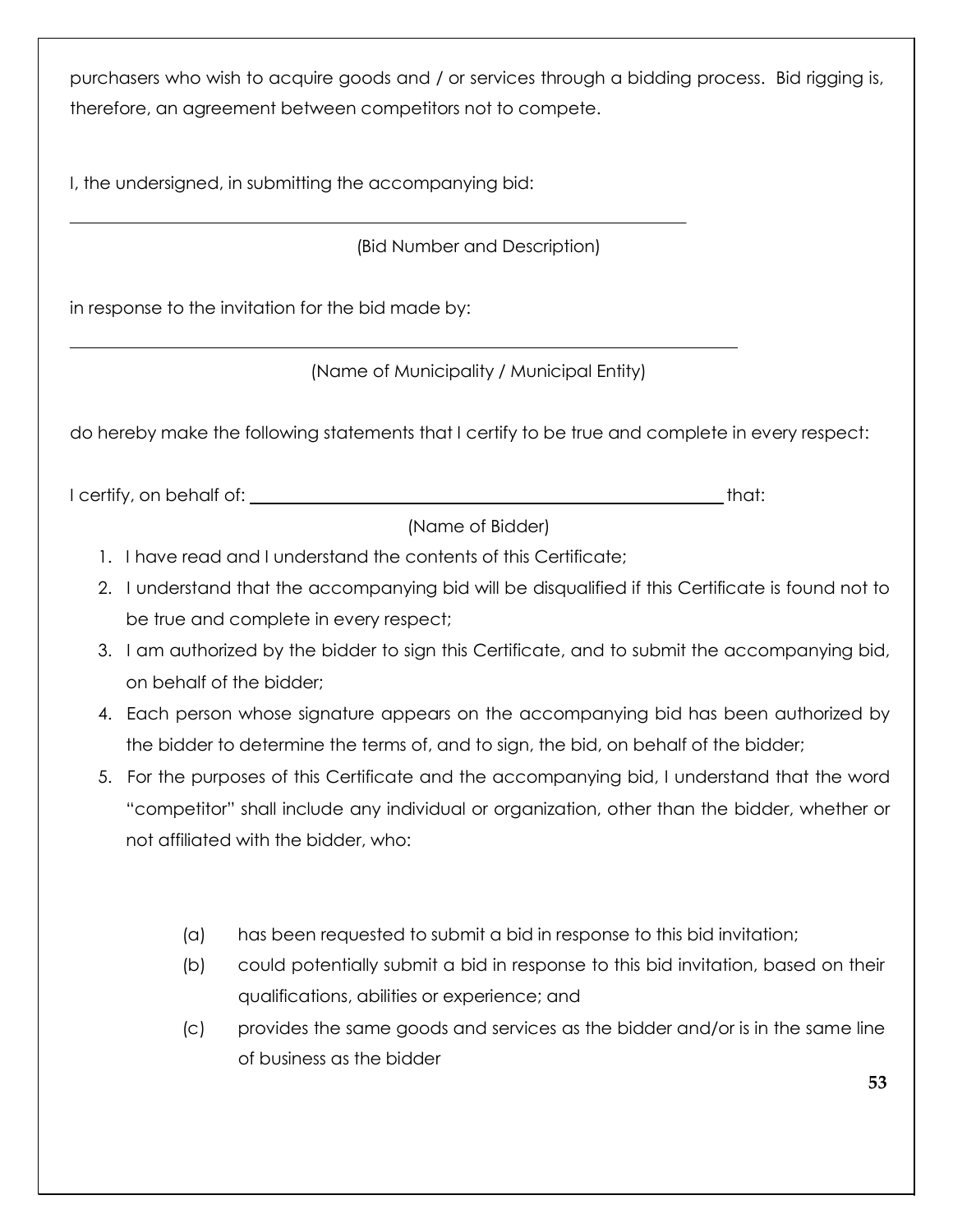- 6. The bidder has arrived at the accompanying bid independently from, and without consultation, communication, agreement or arrangement with any competitor. However communication between partners in a joint venture or consortium<sup>3</sup> will not be construed as collusive bidding.
- 7. In particular, without limiting the generality of paragraphs 6 above, there has been no consultation, communication, agreement or arrangement with any competitor regarding:
	- (a) prices;
	- (b) geographical area where product or service will be rendered (market allocation)
	- (c) methods, factors or formulas used to calculate prices;
	- (d) the intention or decision to submit or not to submit, a bid;
	- (e) the submission of a bid which does not meet the specifications and conditions of the bid; or
	- (f) bidding with the intention not to win the bid.
- 8. In addition, there have been no consultations, communications, agreements or arrangements with any competitor regarding the quality, quantity, specifications and conditions or delivery particulars of the products or services to which this bid invitation relates.
- 9. The terms of the accompanying bid have not been, and will not be, disclosed by the bidder, directly or indirectly, to any competitor, prior to the date and time of the official bid opening or of the awarding of the contract.

<sup>3</sup> Joint venture or Consortium means an association of persons for the purpose of combining their expertise, property, capital, efforts, skill and knowledge in an activity for the execution of a contract.

10. I am aware that, in addition and without prejudice to any other remedy provided to combat any restrictive practices related to bids and contracts, bids that are suspicious will be reported to the Competition Commission for investigation and possible imposition of administrative penalties in terms of section 59 of the Competition Act No 89 of 1998 and or may be reported to the National Prosecuting Authority (NPA) for criminal investigation and or may be restricted from conducting business with the public sector for a period not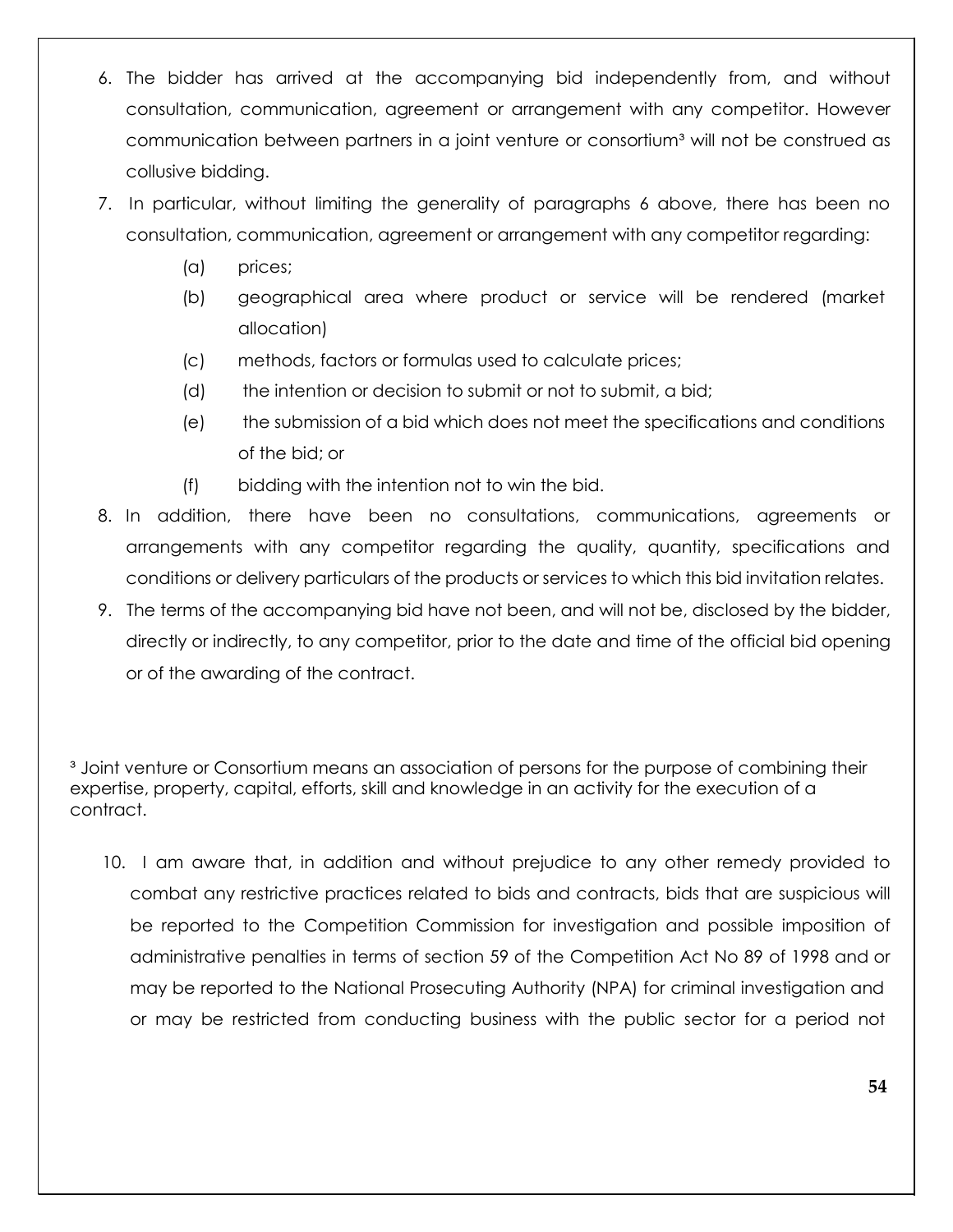exceeding ten (10) years in terms of the Prevention and Combating of Corrupt Activities Act No 12 of 2004 or any other applicable legislation.

Signature Date Date

………………………………………………… …………………………………

…………………………………………………. …………………………………

Position Name of Bidder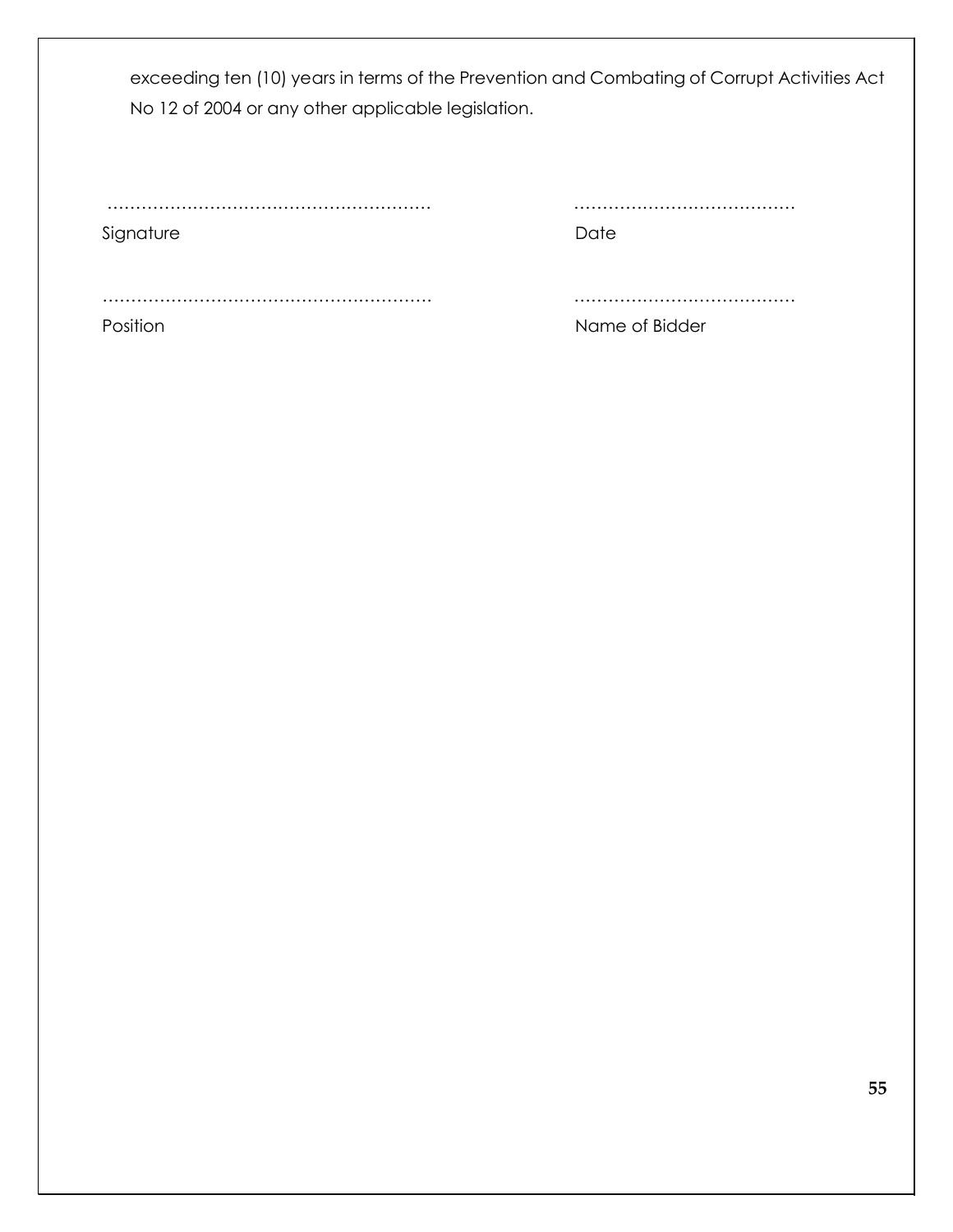## **DITSOBOTLA LOCAL MUNICIPALITY**

# DETAILED PRICING SCHEDULE WITH ATTACHMENTS.

| <b>Item</b><br><b>No</b> | <b>Description</b> |                                               | Quantity | Unit<br><b>Price</b> | <b>Total</b> |
|--------------------------|--------------------|-----------------------------------------------|----------|----------------------|--------------|
| 1.                       | <b>June 2021</b>   | Provision of landfill rehabilitation as at 30 |          |                      |              |
|                          |                    | <b>Total Amount</b><br>excl. VAT              |          |                      | R            |
|                          |                    | <b>15% VAT</b>                                |          |                      | R            |
|                          |                    | <b>Total Amount</b><br>incl. VAT              |          |                      | R            |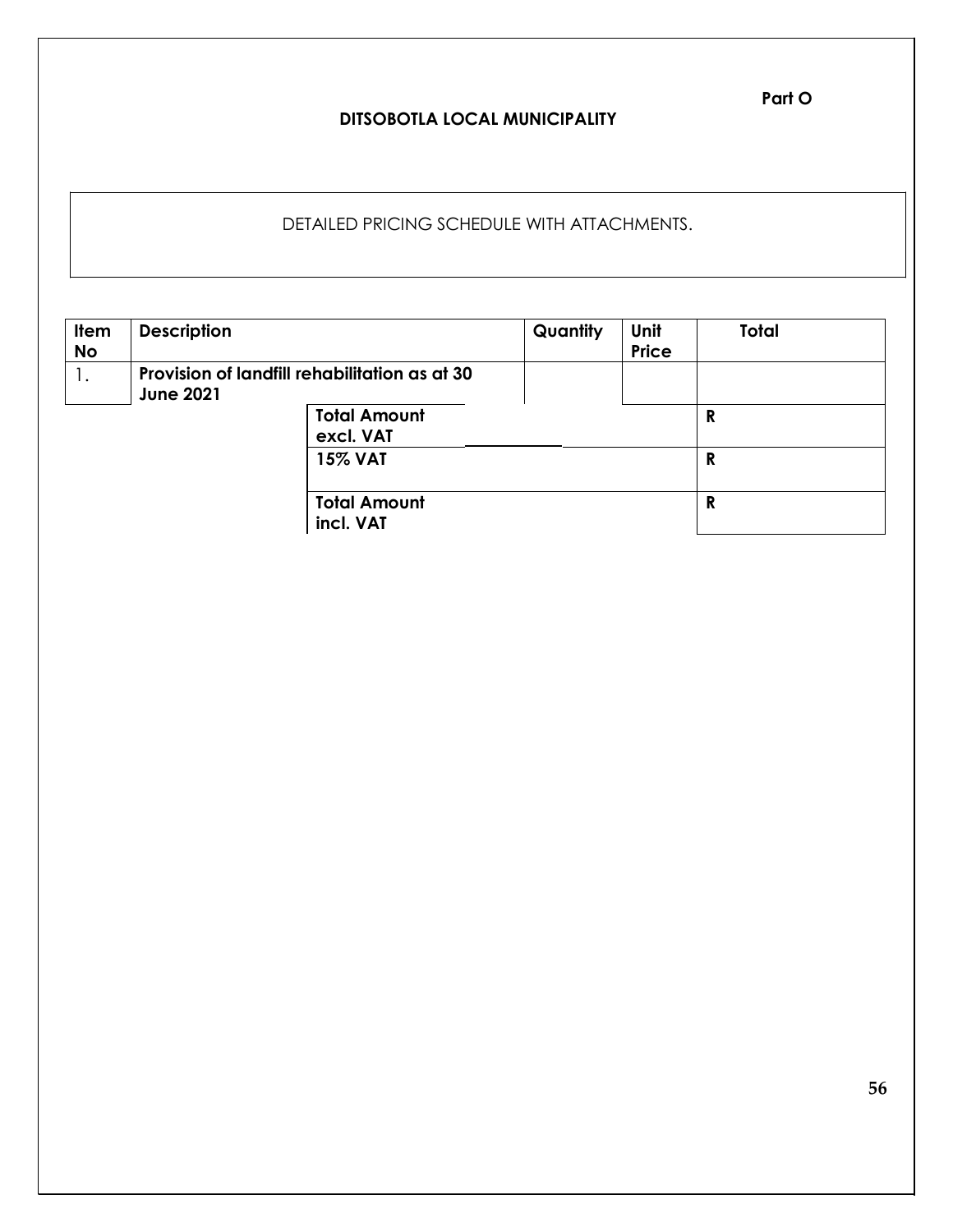**PART P**

## **DITSOBOTLA LOCAL MUNICIPALITY**

# SIGNATORY AUTHORISATION

# **(To be completed by the Bidder)**

# **SIGNATORY AUTHORISATION**

|                                                                          | (Name of Firm)          |
|--------------------------------------------------------------------------|-------------------------|
|                                                                          |                         |
|                                                                          |                         |
| The certified copy of resolution which is herewith attached to this Bid. |                         |
| AS WITNESSES                                                             |                         |
| Initials and Surname in full                                             | Signature               |
|                                                                          | Firm/Company's Name     |
|                                                                          | <b>Physical Address</b> |
| Initials and Surname in full                                             | Signature               |
|                                                                          |                         |
|                                                                          | 57                      |